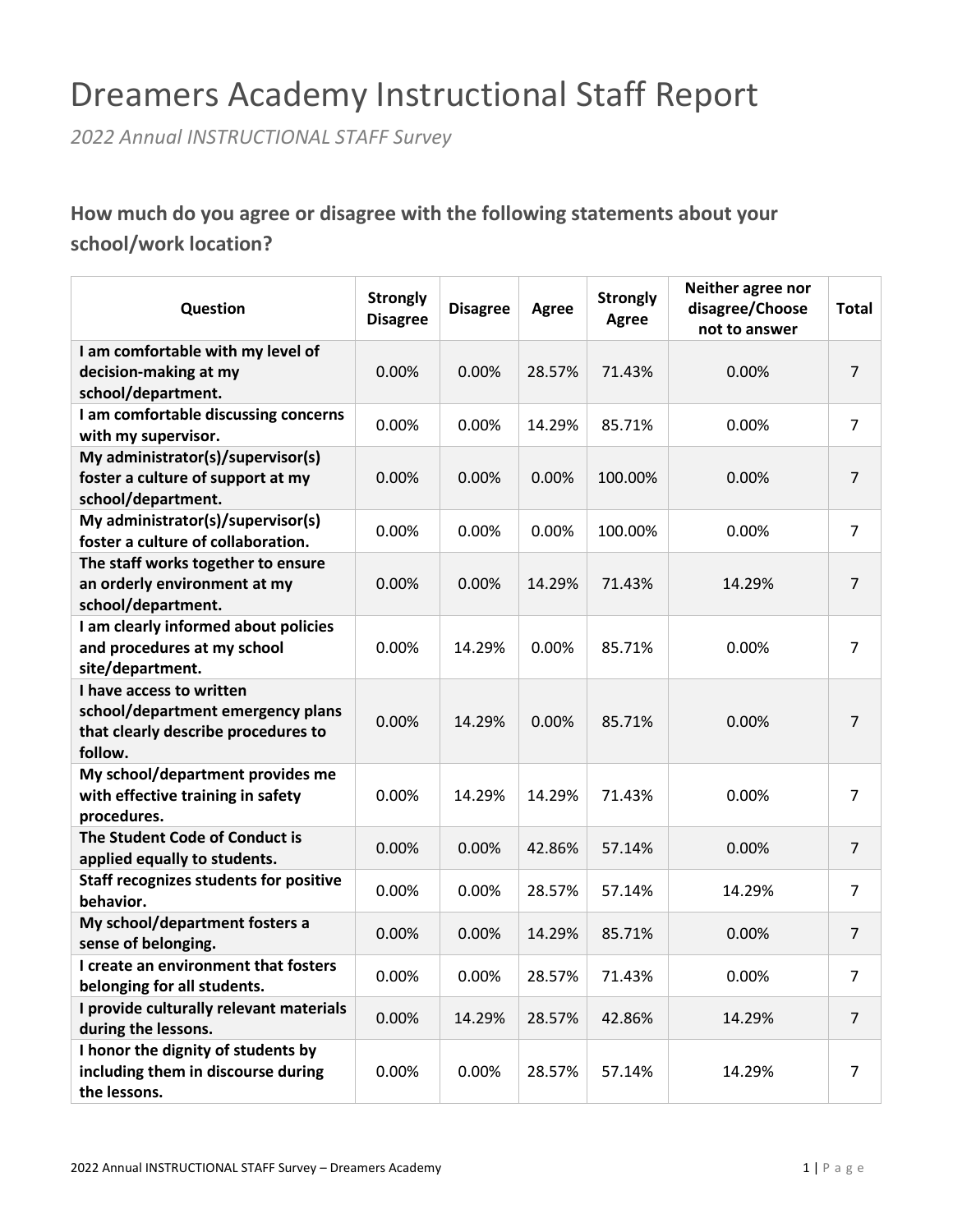**Do you agree or disagree with the following statements? Please select Yes or No. In this school year, I have been or have felt uncomfortable because of the words or actions of others about:**

| Question                        | <b>Yes</b> | <b>No</b> | <b>Total</b>   |
|---------------------------------|------------|-----------|----------------|
| race or ethnicity               | 0.00%      | 100.00%   | 7              |
| cultural background or religion | 0.00%      | 100.00%   | 7              |
| physical or mental abilities    | 0.00%      | 100.00%   | $\overline{7}$ |
| sexuality                       | 0.00%      | 100.00%   | 7              |
| identity                        | 0.00%      | 100.00%   | 7              |

| Question                                                                                                                                       | <b>Strongly</b><br><b>Disagree</b> | <b>Disagree</b> | Agree  | <b>Strongly</b><br>Agree | Neither agree nor<br>disagree/Choose not<br>to answer | <b>Total</b> |
|------------------------------------------------------------------------------------------------------------------------------------------------|------------------------------------|-----------------|--------|--------------------------|-------------------------------------------------------|--------------|
| I am comfortable helping parents<br>support their children's learning<br>at home.                                                              | 16.67%                             | 0.00%           | 33.33% | 33.33%                   | 16.67%                                                | 6            |
| I have the appropriate training to<br>address social-emotional and/or<br>behavioral needs of students.                                         | 0.00%                              | 0.00%           | 83.33% | 16.67%                   | 0.00%                                                 | 6            |
| I am provided with appropriate<br>resources and support to use<br>technology to help me improve<br>the delivery of instruction or<br>services. | 0.00%                              | 0.00%           | 50.00% | 33.33%                   | 16.67%                                                | 6            |
| After reviewing student data, I<br>am comfortable making<br>instructional decisions and/or<br>changes to accelerate student<br>growth.         | 0.00%                              | 0.00%           | 33.33% | 50.00%                   | 16.67%                                                | 6            |
| I consistently use student data<br>from classwork and assessments<br>to guide my instruction.                                                  | 0.00%                              | 0.00%           | 16.67% | 66.67%                   | 16.67%                                                | 6            |
| Our school has the appropriate<br>staffing to support students with<br>special needs or disabilities.                                          | 33.33%                             | 33.33%          | 0.00%  | 33.33%                   | 0.00%                                                 | 6            |
| I have appropriate training to use<br>materials and resources to serve<br>students with disabilities.                                          | 0.00%                              | 33.33%          | 16.67% | 50.00%                   | 0.00%                                                 | 6            |
| I have appropriate training to use<br>materials and resources to serve<br>English Language Learners (ELL).                                     | 0.00%                              | 16.67%          | 66.67% | 16.67%                   | 0.00%                                                 | 6            |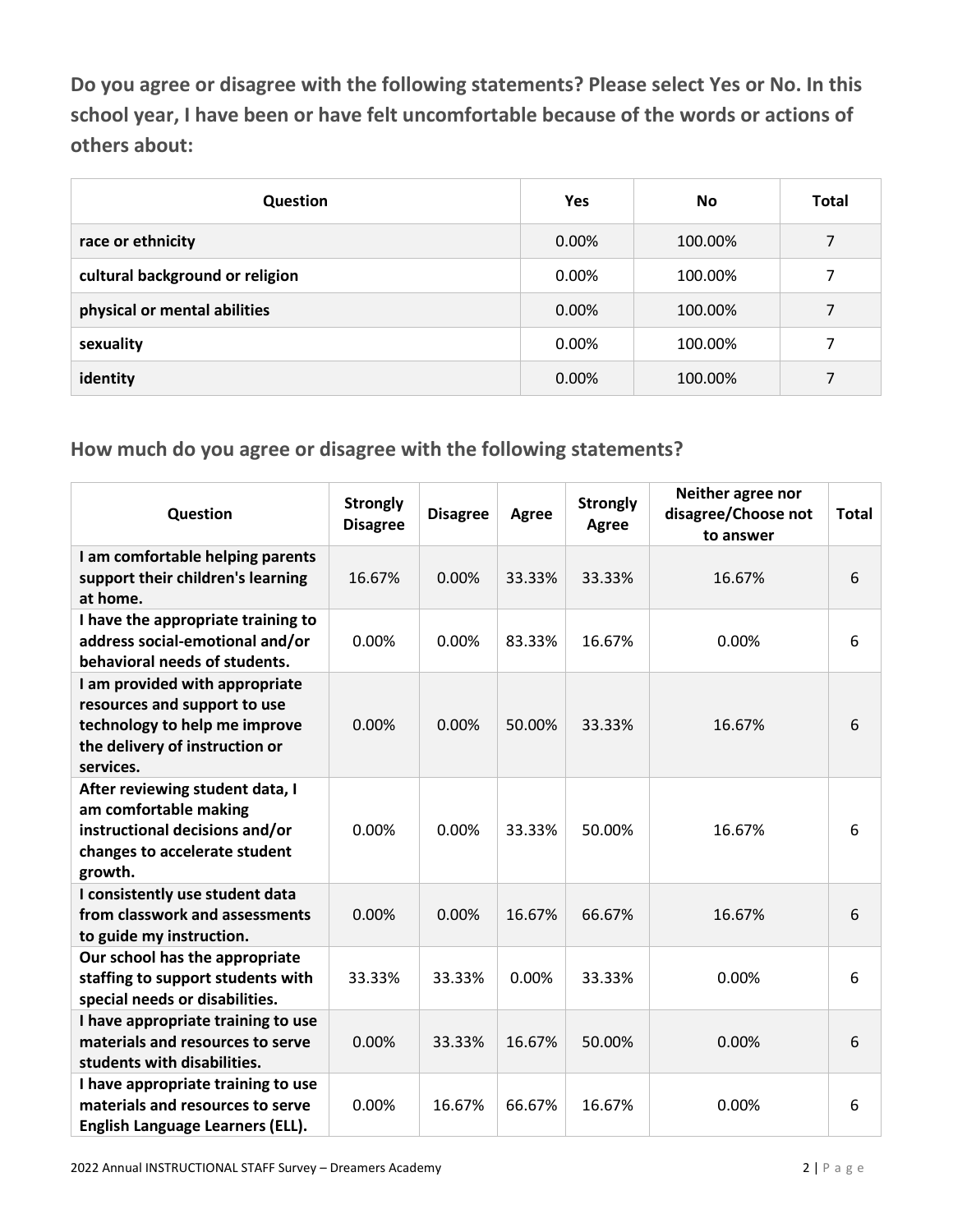**Please indicate the frequency of use for communication between parents/families and yourself.**

| Question                                                                            | Once a<br>week | Twice a<br>week | <b>Three</b><br>times a<br>week | More than<br>three times a<br>week | <b>Not</b><br>applicable | Total |
|-------------------------------------------------------------------------------------|----------------|-----------------|---------------------------------|------------------------------------|--------------------------|-------|
| Text message and/or<br><b>Communication app such as Class</b><br>Dojo, Remind, etc. | 16.67%         | 16.67%          | $0.00\%$                        | 50.00%                             | 16.67%                   | 6     |
| <b>Telephone calls</b>                                                              | 50.00%         | 0.00%           | $0.00\%$                        | 16.67%                             | 33.33%                   | 6     |
| <b>Emails</b>                                                                       | 33.33%         | 16.67%          | $0.00\%$                        | 16.67%                             | 33.33%                   | 6     |
| <b>Blackboard</b>                                                                   | $0.00\%$       | 0.00%           | 0.00%                           | 0.00%                              | 100.00%                  | 6     |
| <b>Parent Portal</b>                                                                | $0.00\%$       | $0.00\%$        | $0.00\%$                        | $0.00\%$                           | 100.00%                  | 6     |
| <b>Teacher Newsletter</b>                                                           | 50.00%         | $0.00\%$        | $0.00\%$                        | $0.00\%$                           | 50.00%                   | 6     |
| <b>Other</b>                                                                        | 16.67%         | 0.00%           | 0.00%                           | $0.00\%$                           | 83.33%                   | 6     |

**How much do you agree or disagree with the following statements?**

| <b>Question</b>                                                            | <b>Strongly</b><br><b>Disagree</b> | <b>Disagree</b> | Agree  | <b>Strongly</b><br>Agree | Neither agree nor<br>disagree/Choose not to<br>answer | Total |
|----------------------------------------------------------------------------|------------------------------------|-----------------|--------|--------------------------|-------------------------------------------------------|-------|
| This school communicates<br>with parents in a timely and<br>ongoing basis. | $0.00\%$                           | $0.00\%$        | 50.00% | 50.00%                   | $0.00\%$                                              | 6     |
| I receive District-level<br>messaging and information<br>to feel informed. | $0.00\%$                           | $0.00\%$        | 50.00% | 16.67%                   | 33.33%                                                | 6     |

**Rate your level of knowledge and understanding about: (0 being the least and 10 being the most)**

| Field                                                                            | Mean | Count |
|----------------------------------------------------------------------------------|------|-------|
| using the Multi-Tiered System of Support (MTSS)                                  | 8.17 | 6     |
| adjusting my instruction based on an ESE child's Individual Education Plan (IEP) | 8.17 | 6     |
| <b>Professional Learning Communities (PLC)</b>                                   | 8.00 | 6     |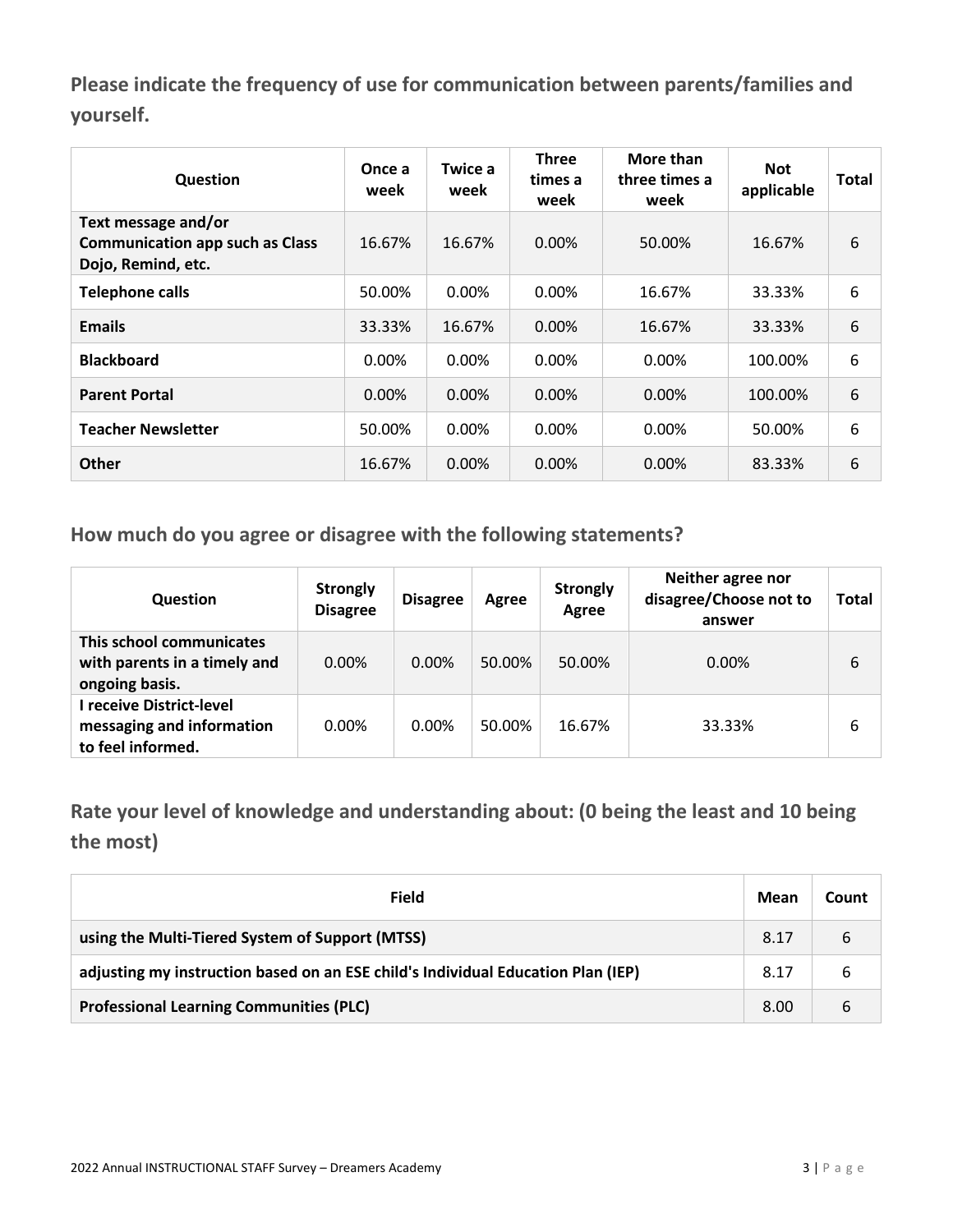**Choose the top four strategies you use most often to close the achievement gap for all students (i.e. Black, Hispanic, ELL, SWD, High/Low Socio-Economic Status)**

| <b>Question</b>                                                                                           | Percentage |
|-----------------------------------------------------------------------------------------------------------|------------|
| Providing small group instruction                                                                         | 25.00%     |
| Recommending kids for Advance Work Classes/Accelerated Courses                                            | 0.00%      |
| Making instructional changes based on the data                                                            | 25.00%     |
| <b>Mentoring</b>                                                                                          | 5.00%      |
| Using effective classroom management skills                                                               | 30.00%     |
| Providing instructional materials that reflect students' cultural backgrounds, ethnicity, and<br>identity | 15.00%     |
| <b>Total</b>                                                                                              | 20         |

| <b>Question</b>                                                                                                                                                                                                       | <b>Strongly</b><br><b>Disagree</b> | <b>Disagree</b> | Agree  | <b>Strongly</b><br>Agree | Neither agree nor<br>disagree/Choose<br>not to answer | <b>Total</b> |
|-----------------------------------------------------------------------------------------------------------------------------------------------------------------------------------------------------------------------|------------------------------------|-----------------|--------|--------------------------|-------------------------------------------------------|--------------|
| This school encourages students to<br>take challenging classes regardless of<br>their race, ethnicity, nationality,<br>and/or cultural background (e.g.<br>honor level courses, gifted courses,<br>AP or IB courses). | 0.00%                              | 0.00%           | 16.67% | 33.33%                   | 50.00%                                                | 6            |
| This school/department provides the<br>materials, resources, and training<br>necessary for me to support<br>students' social, emotional, and<br>behavioral needs.                                                     | 16.67%                             | 16.67%          | 16.67% | 16.67%                   | 33.33%                                                | 6            |
| This school/department places a<br>priority on helping students with<br>their social, emotional, and<br>behavioral problems.                                                                                          | 0.00%                              | 16.67%          | 50.00% | 16.67%                   | 16.67%                                                | 6            |
| The mental and physical well-being<br>of staff is a priority.                                                                                                                                                         | 0.00%                              | 0.00%           | 33.33% | 66.67%                   | 0.00%                                                 | 6            |
| <b>Mental Health Services were</b><br>available to students/families I<br>referred when needed.                                                                                                                       | 0.00%                              | 16.67%          | 33.33% | 33.33%                   | 16.67%                                                | 6            |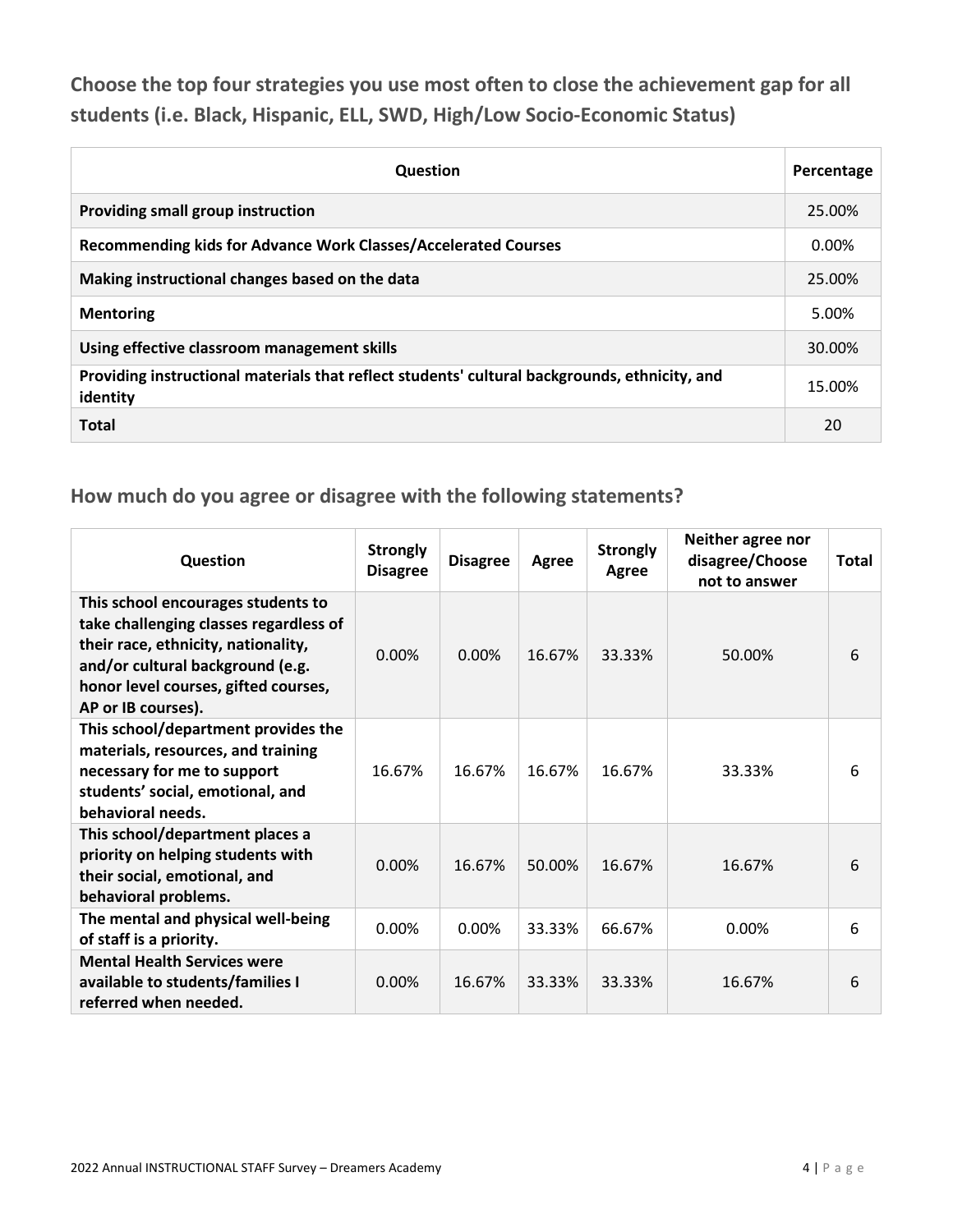**How much do you agree or disagree with the following statements about your school/worksite?**

| Question                                                                                    | <b>Strongly</b><br><b>Disagree</b> | <b>Disagree</b> | Agree  | <b>Strongly</b><br>Agree | Neither agree nor<br>disagree/Choose not to<br>answer | <b>Total</b> |
|---------------------------------------------------------------------------------------------|------------------------------------|-----------------|--------|--------------------------|-------------------------------------------------------|--------------|
| When there is an<br>issue/problem with facilities it<br>is addressed in a timely<br>manner. | 16.67%                             | $0.00\%$        | 16.67% | 66.67%                   | 0.00%                                                 | 6            |
| <b>Adequate COVID safety</b><br>precautions are taken at my<br>school/worksite.             | 16.67%                             | $0.00\%$        | 16.67% | 66.67%                   | $0.00\%$                                              | 6            |
| My school/worksite has<br>adequate heating, cooling,<br>and/or lighting systems.            | $0.00\%$                           | $0.00\%$        | 50.00% | 50.00%                   | 0.00%                                                 | 6            |
| I have access to adequate<br>personal protection equipment<br>due to COVID.                 | 16.67%                             | 16.67%          | 16.67% | 50.00%                   | $0.00\%$                                              | 6            |

**I am actively seeking my Reading Endorsement/Certification.**

| Question                                              | Percentage |
|-------------------------------------------------------|------------|
| Yes                                                   | 66.67%     |
| Not applicable for my position                        | 16.67%     |
| <b>No</b>                                             | 0.00%      |
| I have completed my Reading Endorsement/Certification | 16.67%     |
| <b>Total</b>                                          | 6          |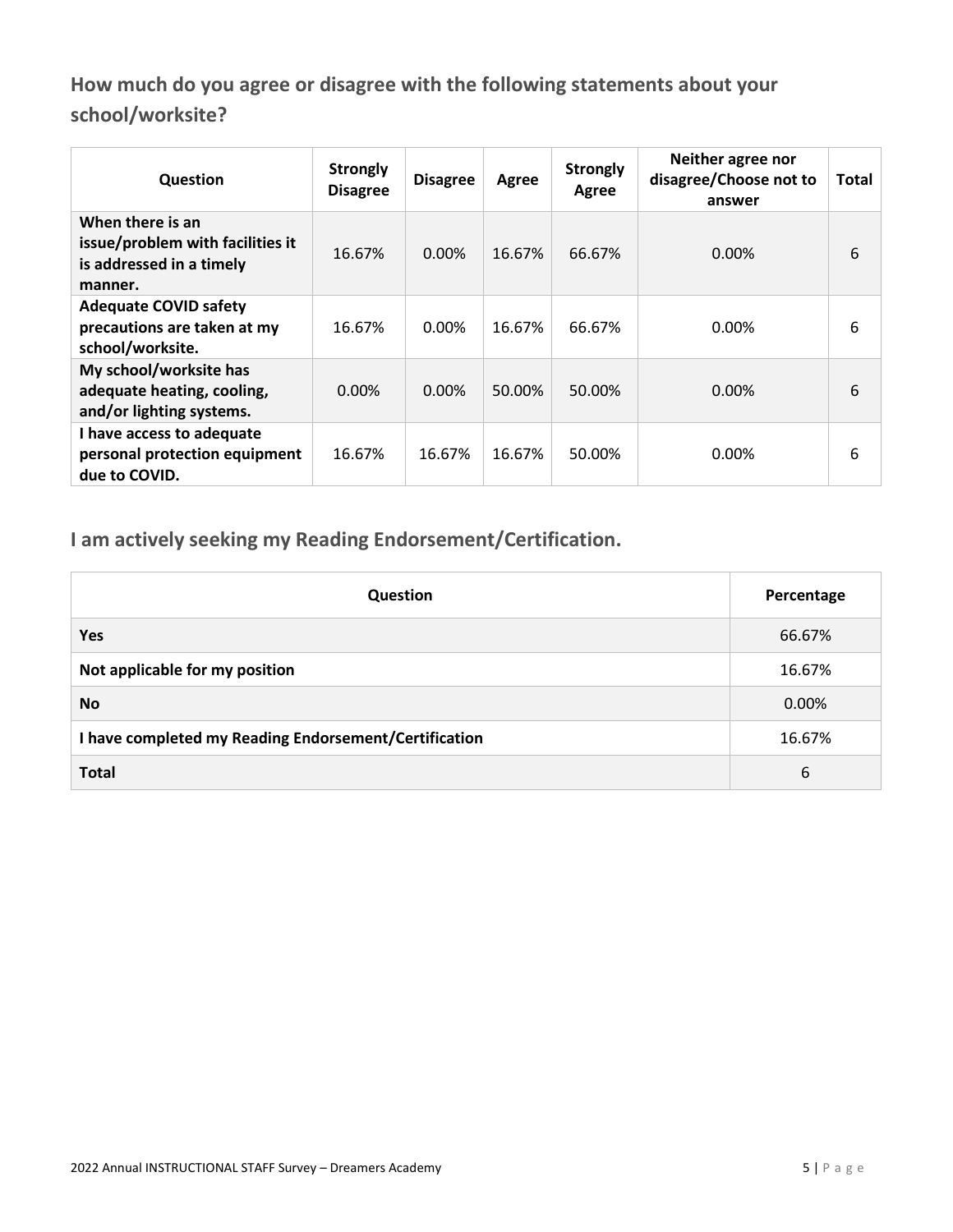**The next question is designed to gather information about your professional learning interests. This question eliminates an additional Professional Learning Needs Assessment Survey. Please select all Professional Learning choices that you are interested in.**

| Question                                                                                                                             | Percentage |
|--------------------------------------------------------------------------------------------------------------------------------------|------------|
| <b>High Expertise Teaching</b>                                                                                                       | 5.71%      |
| <b>Adopted Curriculum</b>                                                                                                            | 2.86%      |
| <b>Blackboard for Instruction</b>                                                                                                    | 8.57%      |
| <b>Data Dashboards</b>                                                                                                               | 2.86%      |
| <b>BEST Standards</b>                                                                                                                | 8.57%      |
| <b>New Teacher Support (1-3 years)</b>                                                                                               | 2.86%      |
| <b>Writing workshop</b>                                                                                                              | 0.00%      |
| Effective Professional Learning Communities (PLC)/Collaborative Planning Teams (CPT)                                                 | 2.86%      |
| Visible Learning (including Learning Intentions and Success Criteria)                                                                | 0.00%      |
| Using data to inform instruction (including data chats, using the i-Ready Toolbox)                                                   | 2.86%      |
| <b>Reading Endorsement: Competency 5</b>                                                                                             | 2.86%      |
| <b>Reading Endorsement: Competency 4</b>                                                                                             | 2.86%      |
| <b>Reading Endorsement: Competency 3</b>                                                                                             | 5.71%      |
| <b>Reading Endorsement: Competency 2</b>                                                                                             | 2.86%      |
| <b>Reading Endorsement: Competency 1</b>                                                                                             | 5.71%      |
| <b>Restorative Strategies</b>                                                                                                        | 8.57%      |
| <b>Safety and Security</b>                                                                                                           | 0.00%      |
| Science workshop (including standards-based instruction)                                                                             | 2.86%      |
| SEL (social-emotional learning) / Trauma-informed care                                                                               | 8.57%      |
| <b>Small group instructional strategies</b>                                                                                          | 5.71%      |
| Social Studies workshop (including standards-based instruction, best practice for high school<br>research, document-based questions) | 0.00%      |
| <b>TEAMS and/or ZOOM</b>                                                                                                             | 0.00%      |
| <b>Equity, Belonging, and Dignity</b>                                                                                                | 5.71%      |
| <b>Arts Integration/Experimental Learning</b>                                                                                        | 2.86%      |
| <b>Classroom/Behavior management</b>                                                                                                 | 8.57%      |
| <b>Total</b>                                                                                                                         | 35         |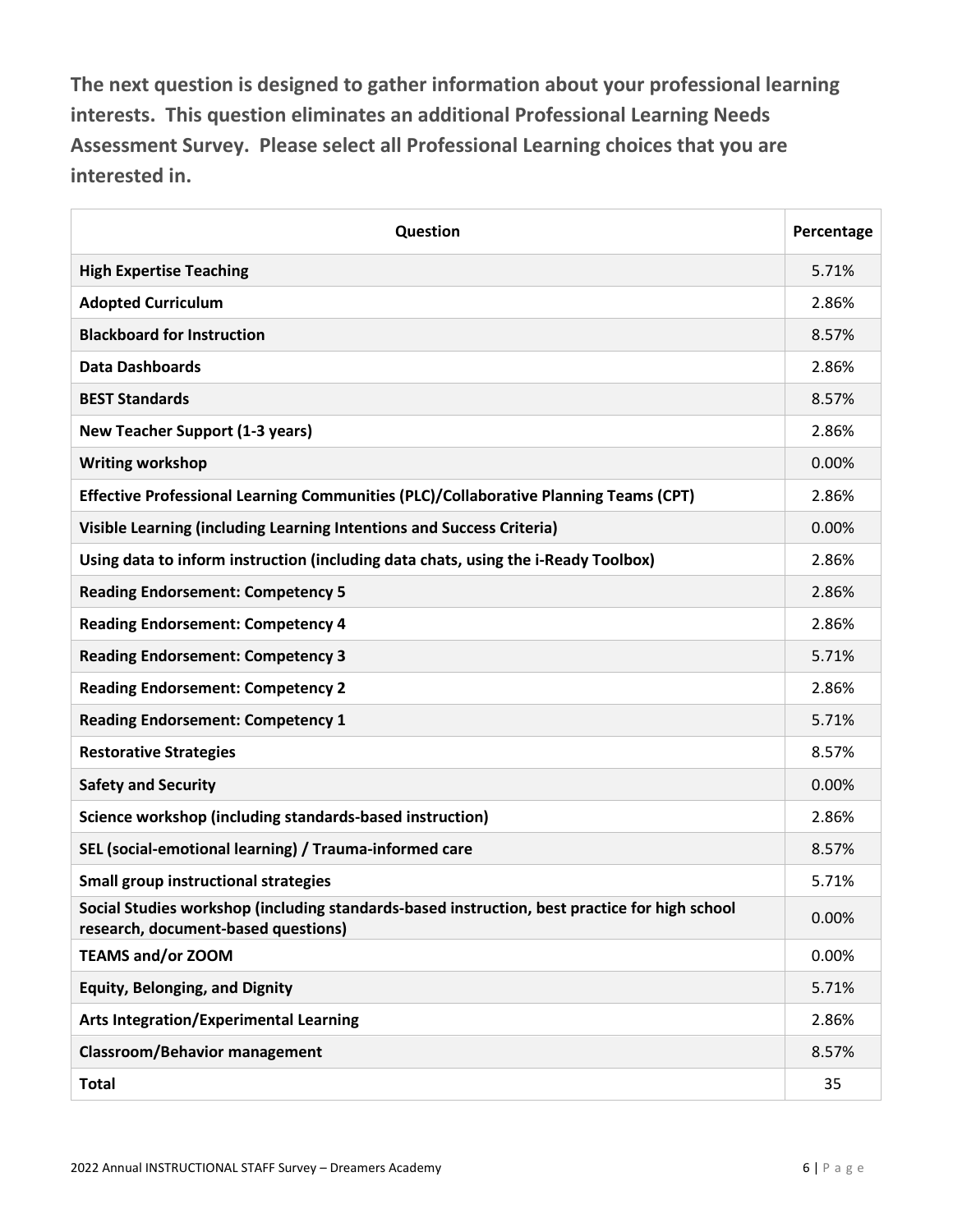# Dreamers Academy Classified Report

*2022 Annual Classified Survey*

## *Please note that a report was not generated for your school if fewer than 3 individuals responded.*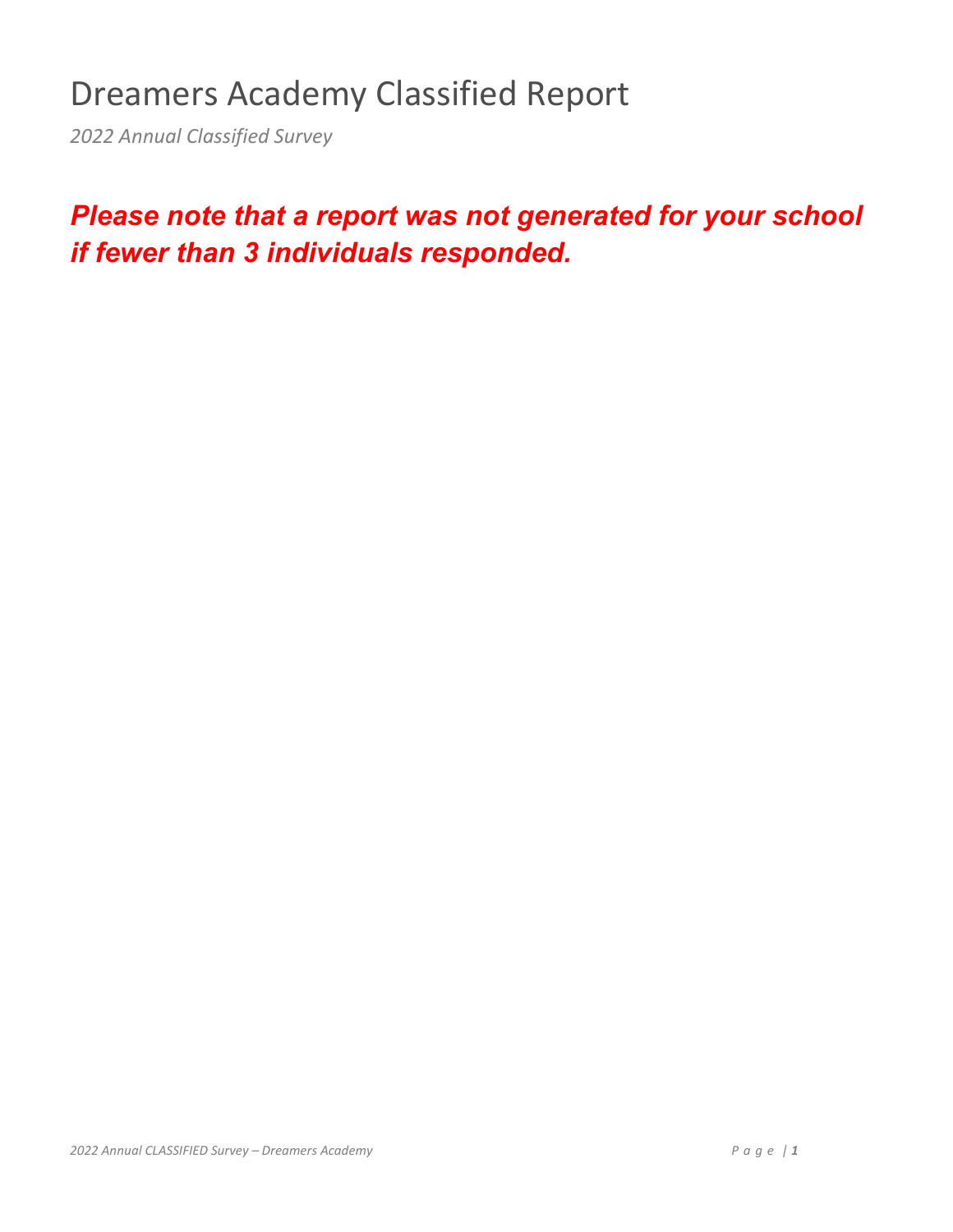## Sarasota Academy of the Arts Instructional Staff Report

*2022 Annual INSTRUCTIONAL STAFF Survey*

### **How much do you agree or disagree with the following statements about your school/work location?**

| Question                                                       | <b>Strongly</b><br><b>Disagree</b> | <b>Disagree</b> | Agree  | <b>Strongly</b><br><b>Agree</b> | <b>Neither agree</b><br>nor disagree/<br>Choose not to<br>answer | <b>Total</b>   |
|----------------------------------------------------------------|------------------------------------|-----------------|--------|---------------------------------|------------------------------------------------------------------|----------------|
| I am comfortable with my level of                              |                                    |                 |        |                                 |                                                                  |                |
| decision-making at my                                          | 0.00%                              | 0.00%           | 25.00% | 75.00%                          | 0.00%                                                            | $\overline{4}$ |
| school/department.                                             |                                    |                 |        |                                 |                                                                  |                |
| I am comfortable discussing concerns<br>with my supervisor.    | 0.00%                              | 50.00%          | 0.00%  | 50.00%                          | 0.00%                                                            | 4              |
| My administrator(s)/supervisor(s) foster                       |                                    |                 |        |                                 |                                                                  |                |
| a culture of support at my                                     | 0.00%                              | 50.00%          | 25.00% | 25.00%                          | 0.00%                                                            | 4              |
| school/department.                                             |                                    |                 |        |                                 |                                                                  |                |
| My administrator(s)/supervisor(s) foster                       |                                    |                 |        |                                 |                                                                  |                |
| a culture of collaboration.                                    | 0.00%                              | 50.00%          | 0.00%  | 50.00%                          | 0.00%                                                            | 4              |
| The staff work together to ensure an                           |                                    |                 |        |                                 |                                                                  |                |
| orderly environment at my                                      | 0.00%                              | 0.00%           | 75.00% | 25.00%                          | 0.00%                                                            | 4              |
| school/department.                                             |                                    |                 |        |                                 |                                                                  |                |
| I am clearly informed about policies and                       |                                    |                 |        |                                 |                                                                  |                |
| procedures at my school                                        | 0.00%                              | 25.00%          | 25.00% | 50.00%                          | 0.00%                                                            | 4              |
| site/department.                                               |                                    |                 |        |                                 |                                                                  |                |
| I have access to written                                       |                                    |                 |        |                                 |                                                                  |                |
| school/department emergency plans                              | 0.00%                              | 0.00%           | 25.00% | 75.00%                          | 0.00%                                                            | 4              |
| that clearly describe procedures to                            |                                    |                 |        |                                 |                                                                  |                |
| follow.                                                        |                                    |                 |        |                                 |                                                                  |                |
| My school/department provides me with                          | 0.00%                              | 0.00%           | 75.00% | 25.00%                          | 0.00%                                                            | 4              |
| effective training in safety procedures.                       |                                    |                 |        |                                 |                                                                  |                |
| The Student Code of Conduct is applied<br>equally to students. | 0.00%                              | 50.00%          | 25.00% | 25.00%                          | 0.00%                                                            | 4              |
| <b>Staff recognize students for positive</b><br>behavior.      | 0.00%                              | 0.00%           | 75.00% | 25.00%                          | 0.00%                                                            | 4              |
| My school/department fosters a sense of<br>belonging.          | 0.00%                              | 25.00%          | 25.00% | 50.00%                          | 0.00%                                                            | 4              |
| I create an environment that fosters                           |                                    |                 |        |                                 |                                                                  |                |
| belonging for all students.                                    | 0.00%                              | 0.00%           | 0.00%  | 100.00%                         | 0.00%                                                            | 4              |
| I provide culturally relevant materials                        |                                    |                 |        |                                 |                                                                  |                |
| during the lessons.                                            | 0.00%                              | 0.00%           | 0.00%  | 75.00%                          | 25.00%                                                           | 4              |
| I honor the dignity of students by                             |                                    |                 |        |                                 |                                                                  |                |
| including them in discourse during the                         | 0.00%                              | 0.00%           | 0.00%  | 100.00%                         | 0.00%                                                            | 4              |
| lessons.                                                       |                                    |                 |        |                                 |                                                                  |                |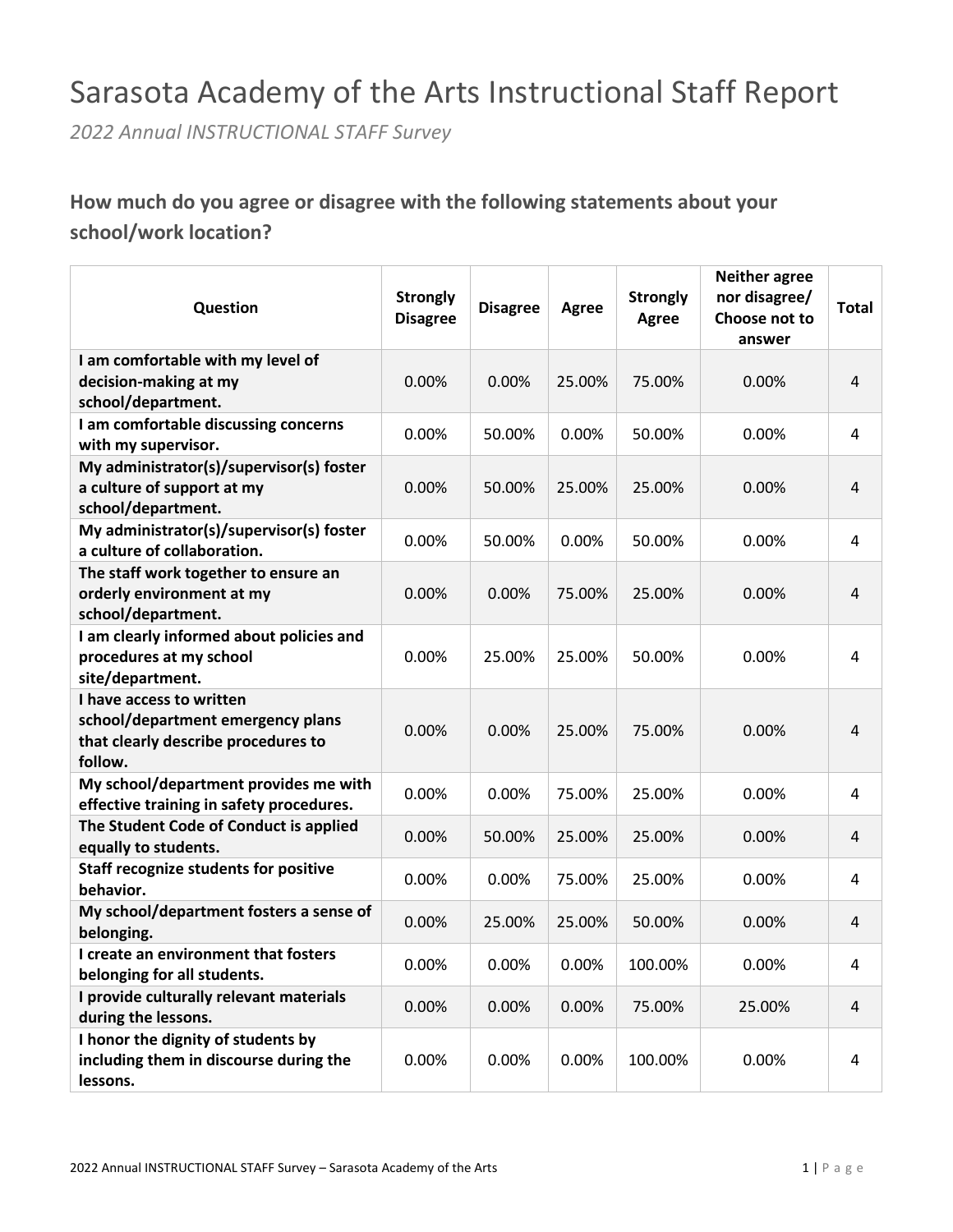**Do you agree or disagree with the following statements? Please select Yes or No. In this school year, I have been or have felt uncomfortable because of the words or actions of others about:**

| Question                        | Yes   | <b>No</b> | <b>Total</b>   |
|---------------------------------|-------|-----------|----------------|
| race or ethnicity               | 0.00% | 100.00%   | $\overline{4}$ |
| cultural background or religion | 0.00% | 100.00%   | 4              |
| physical or mental abilities    | 0.00% | 100.00%   | 4              |
| sexuality                       | 0.00% | 100.00%   | 4              |
| identity                        | 0.00% | 100.00%   | 4              |

| Question                                                                                                                                    | <b>Strongly</b><br><b>Disagree</b> | <b>Disagree</b> | Agree  | <b>Strongly</b><br><b>Agree</b> | Neither agree nor<br>disagree/ Choose<br>not to answer | Total          |
|---------------------------------------------------------------------------------------------------------------------------------------------|------------------------------------|-----------------|--------|---------------------------------|--------------------------------------------------------|----------------|
| I am comfortable helping parents<br>support their children's learning at<br>home.                                                           | 0.00%                              | 0.00%           | 50.00% | 50.00%                          | 0.00%                                                  | $\overline{4}$ |
| I have the appropriate training to<br>address social-emotional and/or<br>behavioral needs of students.                                      | 0.00%                              | 25.00%          | 25.00% | 50.00%                          | 0.00%                                                  | 4              |
| I am provided with appropriate<br>resources and support to use<br>technology to help me improve the<br>delivery of instruction or services. | 0.00%                              | 0.00%           | 75.00% | 25.00%                          | 0.00%                                                  | $\overline{4}$ |
| After reviewing student data, I am<br>comfortable making instructional<br>decisions and/or changes to<br>accelerate student growth.         | 0.00%                              | 0.00%           | 50.00% | 50.00%                          | 0.00%                                                  | 4              |
| I consistently use student data from<br>classwork and assessments to guide<br>my instruction.                                               | 0.00%                              | 0.00%           | 25.00% | 75.00%                          | 0.00%                                                  | $\overline{4}$ |
| Our school has the appropriate<br>staffing to support students with<br>special needs or disabilities.                                       | 25.00%                             | 25.00%          | 25.00% | 25.00%                          | 0.00%                                                  | 4              |
| I have appropriate training to use<br>materials and resources to serve<br>students with disabilities.                                       | 0.00%                              | 25.00%          | 50.00% | 25.00%                          | 0.00%                                                  | 4              |
| I have appropriate training to use<br>materials and resources to serve<br>English Language Learners (ELL).                                  | 0.00%                              | 0.00%           | 50.00% | 50.00%                          | 0.00%                                                  | 4              |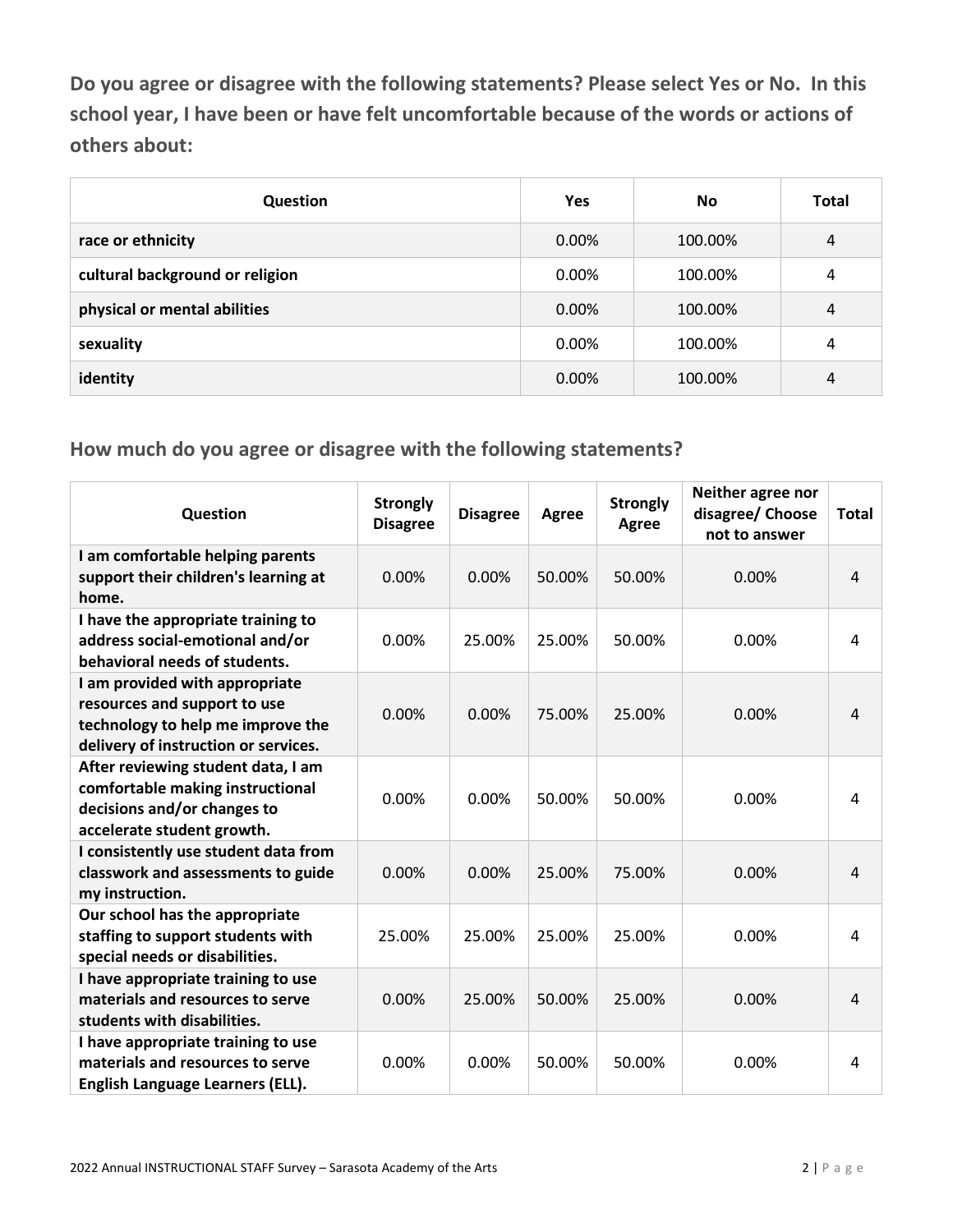**Please indicate the frequency of use for communication between parents/families and yourself.**

| Question                                                                            | Once a<br>week | Twice a<br>week | <b>Three</b><br>times a<br>week | More than<br>three times a<br>week | <b>Not</b><br>applicable | <b>Total</b> |
|-------------------------------------------------------------------------------------|----------------|-----------------|---------------------------------|------------------------------------|--------------------------|--------------|
| <b>Emails</b>                                                                       | $0.00\%$       | 25.00%          | $0.00\%$                        | 50.00%                             | 25.00%                   | 4            |
| Text message and/or<br><b>Communication app such as Class</b><br>Dojo, Remind, etc. | $0.00\%$       | 50.00%          | 0.00%                           | 25.00%                             | 25.00%                   | 4            |
| <b>Parent Portal</b>                                                                | $0.00\%$       | $0.00\%$        | $0.00\%$                        | 25.00%                             | 75.00%                   | 4            |
| <b>Other</b>                                                                        | $0.00\%$       | $0.00\%$        | $0.00\%$                        | 25.00%                             | 75.00%                   | 4            |
| <b>Telephone calls</b>                                                              | 50.00%         | 0.00%           | $0.00\%$                        | $0.00\%$                           | 50.00%                   | 4            |
| <b>Blackboard</b>                                                                   | $0.00\%$       | $0.00\%$        | $0.00\%$                        | $0.00\%$                           | 100.00%                  | 4            |
| <b>Teacher Newsletter</b>                                                           | 50.00%         | 0.00%           | $0.00\%$                        | $0.00\%$                           | 50.00%                   | 4            |

**How much do you agree or disagree with the following statements?**

| <b>Question</b>                                                            | <b>Strongly</b><br><b>Disagree</b> | <b>Disagree</b> | Agree  | <b>Strongly</b><br>Agree | Neither agree nor<br>disagree/ Choose not<br>to answer | <b>Total</b> |
|----------------------------------------------------------------------------|------------------------------------|-----------------|--------|--------------------------|--------------------------------------------------------|--------------|
| This school communicates with<br>parents in a timely and ongoing<br>basis. | $0.00\%$                           | $0.00\%$        | 25.00% | 75.00%                   | $0.00\%$                                               | 4            |
| I receive District-level<br>messaging and information to<br>feel informed. | $0.00\%$                           | $0.00\%$        | 50.00% | 50.00%                   | $0.00\%$                                               | 4            |

**Rate your level of knowledge and understanding about: (0 being the least and 10 being the most)**

| Field                                                                            | Mean | Count |
|----------------------------------------------------------------------------------|------|-------|
| using the Multi-Tiered System of Support (MTSS)                                  | 5.50 | 4     |
| adjusting my instruction based on an ESE child's Individual Education Plan (IEP) | 8.00 |       |
| <b>Professional Learning Communities (PLC)</b>                                   | 6.00 |       |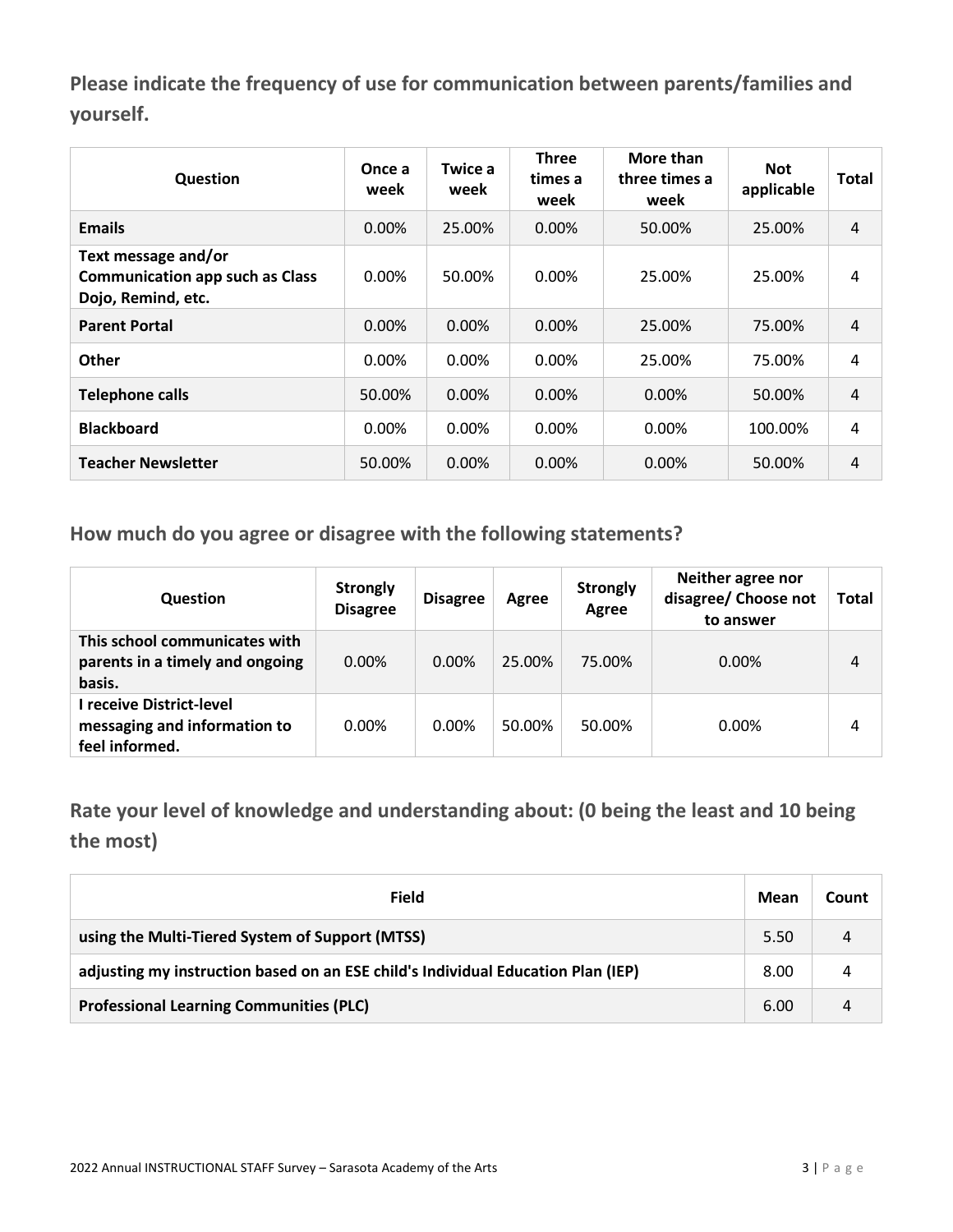**Choose the top four strategies you use most often to close the achievement gap for all students (i.e. Black, Hispanic, ELL, SWD, High/Low Socio-Economic Status)**

| <b>Question</b>                                                                                           | Percentage |
|-----------------------------------------------------------------------------------------------------------|------------|
| Providing small group instruction                                                                         | 25.00%     |
| Recommending kids for Advance Work Classes/Accelerated Courses                                            | 8.33%      |
| Making instructional changes based on the data                                                            | 25.00%     |
| <b>Mentoring</b>                                                                                          | $0.00\%$   |
| Using effective classroom management skills                                                               | 33.33%     |
| Providing instructional materials that reflect students' cultural backgrounds, ethnicity, and<br>identity | 8.33%      |
| <b>Total</b>                                                                                              | 12         |

| Question                                                                                                                                                                                                           | <b>Strongly</b><br><b>Disagree</b> | <b>Disagree</b> | Agree   | <b>Strongly</b><br>Agree | <b>Neither agree</b><br>nor disagree/<br>Choose not to<br>answer | Total |
|--------------------------------------------------------------------------------------------------------------------------------------------------------------------------------------------------------------------|------------------------------------|-----------------|---------|--------------------------|------------------------------------------------------------------|-------|
| This school encourages students to take<br>challenging classes regardless of their<br>race, ethnicity, nationality, and/or<br>cultural background (e.g. honor level<br>courses, gifted courses, AP or IB courses). | 0.00%                              | $0.00\%$        | 50.00%  | 50.00%                   | 0.00%                                                            | 4     |
| This school/department provides the<br>materials, resources, and training<br>necessary for me to support students'<br>social, emotional, and behavioral needs.                                                     | $0.00\%$                           | 75.00%          | 25.00%  | 0.00%                    | 0.00%                                                            | 4     |
| This school/department places a priority<br>on helping students with their social,<br>emotional, and behavioral problems.                                                                                          | $0.00\%$                           | $0.00\%$        | 100.00% | $0.00\%$                 | $0.00\%$                                                         | 4     |
| The mental and physical well-being of<br>staff is a priority.                                                                                                                                                      | 50.00%                             | 0.00%           | 50.00%  | 0.00%                    | 0.00%                                                            | 4     |
| <b>Mental Health Services were available to</b><br>students/families I referred, when<br>needed.                                                                                                                   | 25.00%                             | 25.00%          | 50.00%  | $0.00\%$                 | 0.00%                                                            | 4     |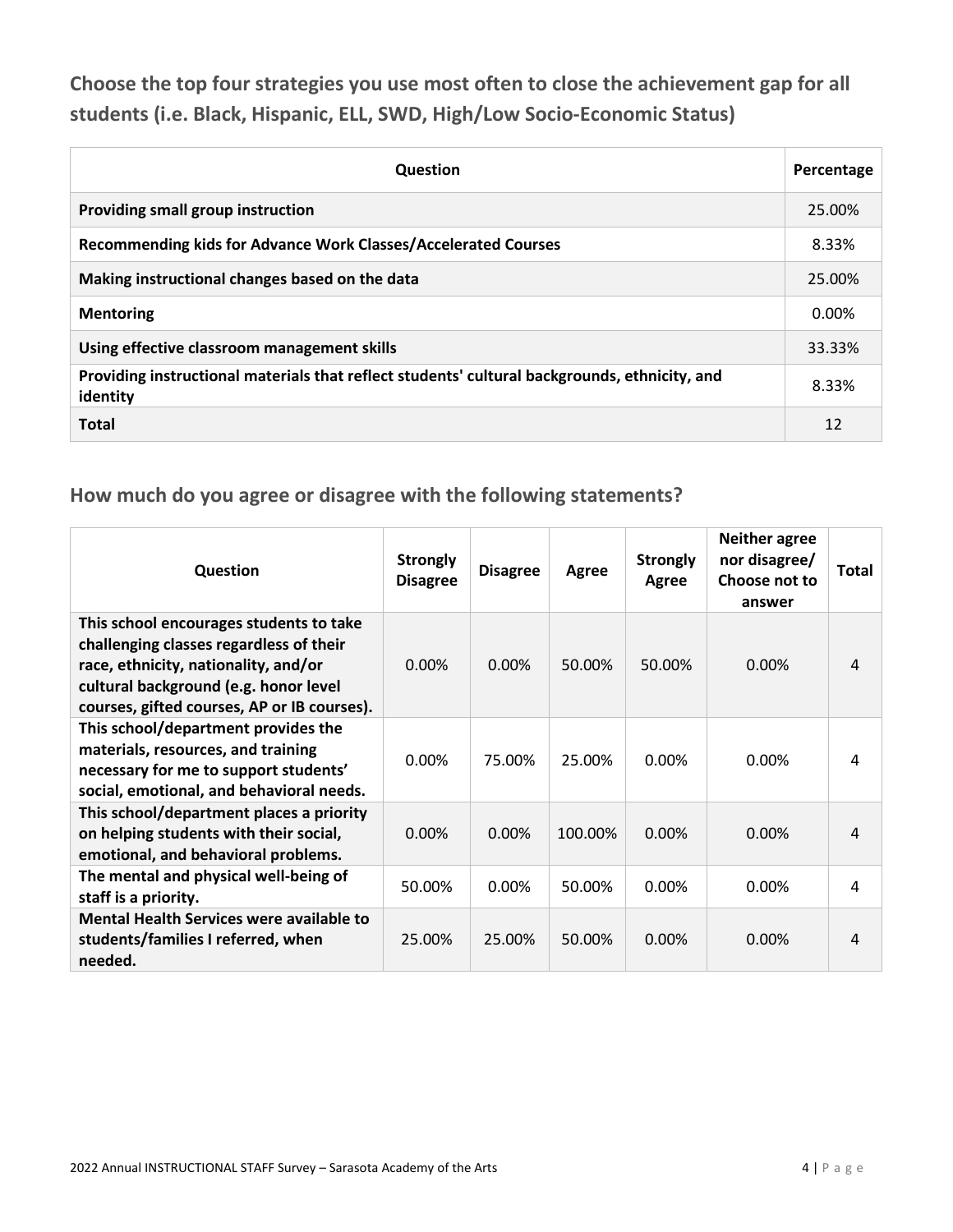**How much do you agree or disagree with the following statements about your school/work site?**

| Question                                                                                 | <b>Strongly</b><br><b>Disagree</b> | <b>Disagree</b> | Agree  | <b>Strongly</b><br>Agree | Neither agree nor<br>disagree/ Choose<br>not to answer | <b>Total</b> |
|------------------------------------------------------------------------------------------|------------------------------------|-----------------|--------|--------------------------|--------------------------------------------------------|--------------|
| When there is an issue/problem<br>with facilities it is addressed in a<br>timely manner. | 25.00%                             | 50.00%          | 0.00%  | 25.00%                   | $0.00\%$                                               | 4            |
| <b>Adequate COVID safety</b><br>precautions are taken at my<br>school/work site.         | 0.00%                              | 25.00%          | 50.00% | 25.00%                   | 0.00%                                                  | 4            |
| I have access to adequate<br>personal protection equipment<br>due to COVID.              | $0.00\%$                           | 25.00%          | 50.00% | 25.00%                   | 0.00%                                                  | 4            |
| My school/work site has<br>adequate heating, cooling,<br>and/or lighting systems.        | 25.00%                             | 25.00%          | 50.00% | 0.00%                    | 0.00%                                                  | 4            |

**I am actively seeking my Reading Endorsement/Certification.**

| <b>Question</b>                                       | Percentage |
|-------------------------------------------------------|------------|
| <b>Yes</b>                                            | 25.00%     |
| Not applicable for my position                        | 0.00%      |
| <b>No</b>                                             | 50.00%     |
| I have completed my Reading Endorsement/Certification | 25.00%     |
| <b>Total</b>                                          | 4          |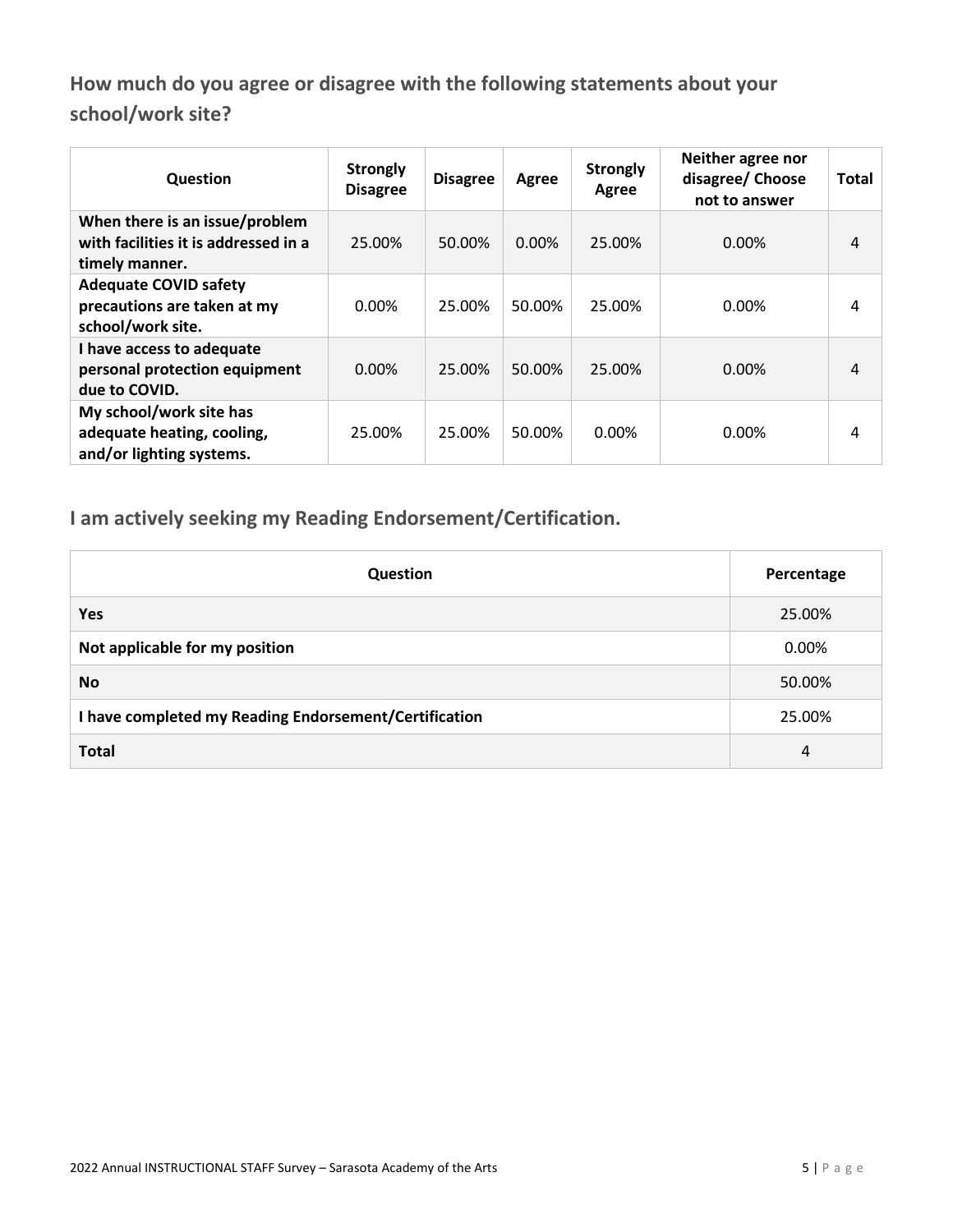**The next question is designed to gather information about your professional learning interests. This question eliminates an additional Professional Learning Needs Assessment Survey. Please select all Professional Learning choices that you are interested in.**

| Question                                                                                                                             | Percentage |
|--------------------------------------------------------------------------------------------------------------------------------------|------------|
| <b>High Expertise Teaching</b>                                                                                                       | 0.00%      |
| <b>Adopted Curriculum</b>                                                                                                            | 0.00%      |
| <b>Blackboard for Instruction</b>                                                                                                    | 0.00%      |
| <b>Data Dashboards</b>                                                                                                               | 0.00%      |
| <b>BEST Standards</b>                                                                                                                | 16.67%     |
| <b>New Teacher Support (1-3 years)</b>                                                                                               | 0.00%      |
| <b>Writing workshop</b>                                                                                                              | 0.00%      |
| Effective Professional Learning Communities (PLC)/Collaborative Planning Teams (CPT)                                                 | 0.00%      |
| Visible Learning (including Learning Intentions and Success Criteria)                                                                | 0.00%      |
| Using data to inform instruction (including data chats, using the i-Ready Toolbox)                                                   | 0.00%      |
| <b>Reading Endorsement: Competency 5</b>                                                                                             | 16.67%     |
| <b>Reading Endorsement: Competency 4</b>                                                                                             | 16.67%     |
| <b>Reading Endorsement: Competency 3</b>                                                                                             | 0.00%      |
| <b>Reading Endorsement: Competency 2</b>                                                                                             | 0.00%      |
| <b>Reading Endorsement: Competency 1</b>                                                                                             | 0.00%      |
| <b>Restorative Strategies</b>                                                                                                        | 16.67%     |
| <b>Safety and Security</b>                                                                                                           | 0.00%      |
| Science workshop (including standards-based instruction)                                                                             | 0.00%      |
| SEL (social-emotional learning) / Trauma-informed care                                                                               | 0.00%      |
| <b>Small group instructional strategies</b>                                                                                          | 0.00%      |
| Social Studies workshop (including standards-based instruction, best practice for high school<br>research, document-based questions) | 0.00%      |
| <b>TEAMS and/or ZOOM</b>                                                                                                             | 0.00%      |
| <b>Equity, Belonging and Dignity</b>                                                                                                 | 0.00%      |
| <b>Arts Integration/Experimental Learning</b>                                                                                        | 33.33%     |
| <b>Classroom/Behavior management</b>                                                                                                 | 0.00%      |
| <b>Total</b>                                                                                                                         | 6          |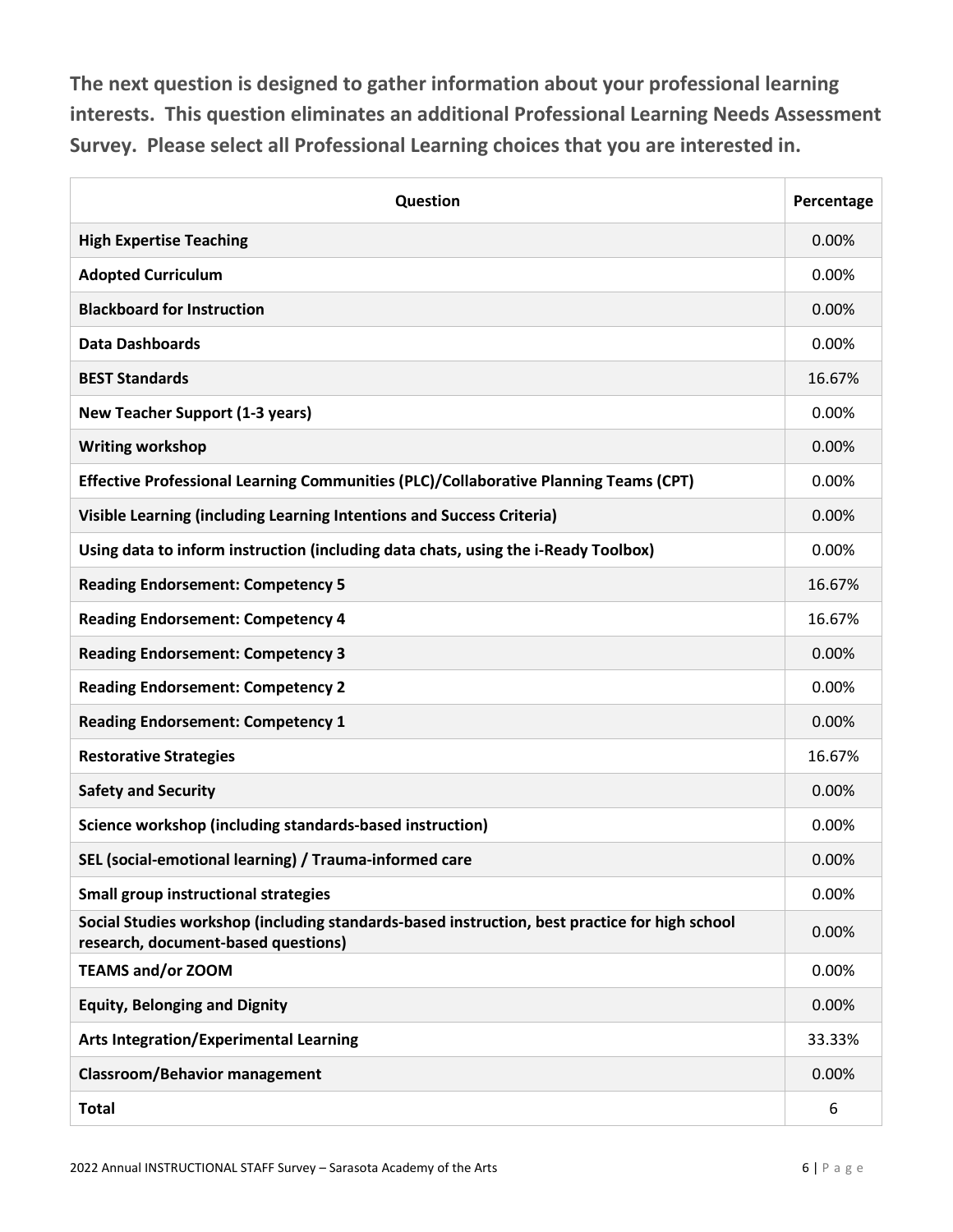# Sarasota Academy of the Arts Classified Report

*2022 Annual Classified Survey*

## *Please note that a report was not generated for your school if fewer than 3 individuals responded.*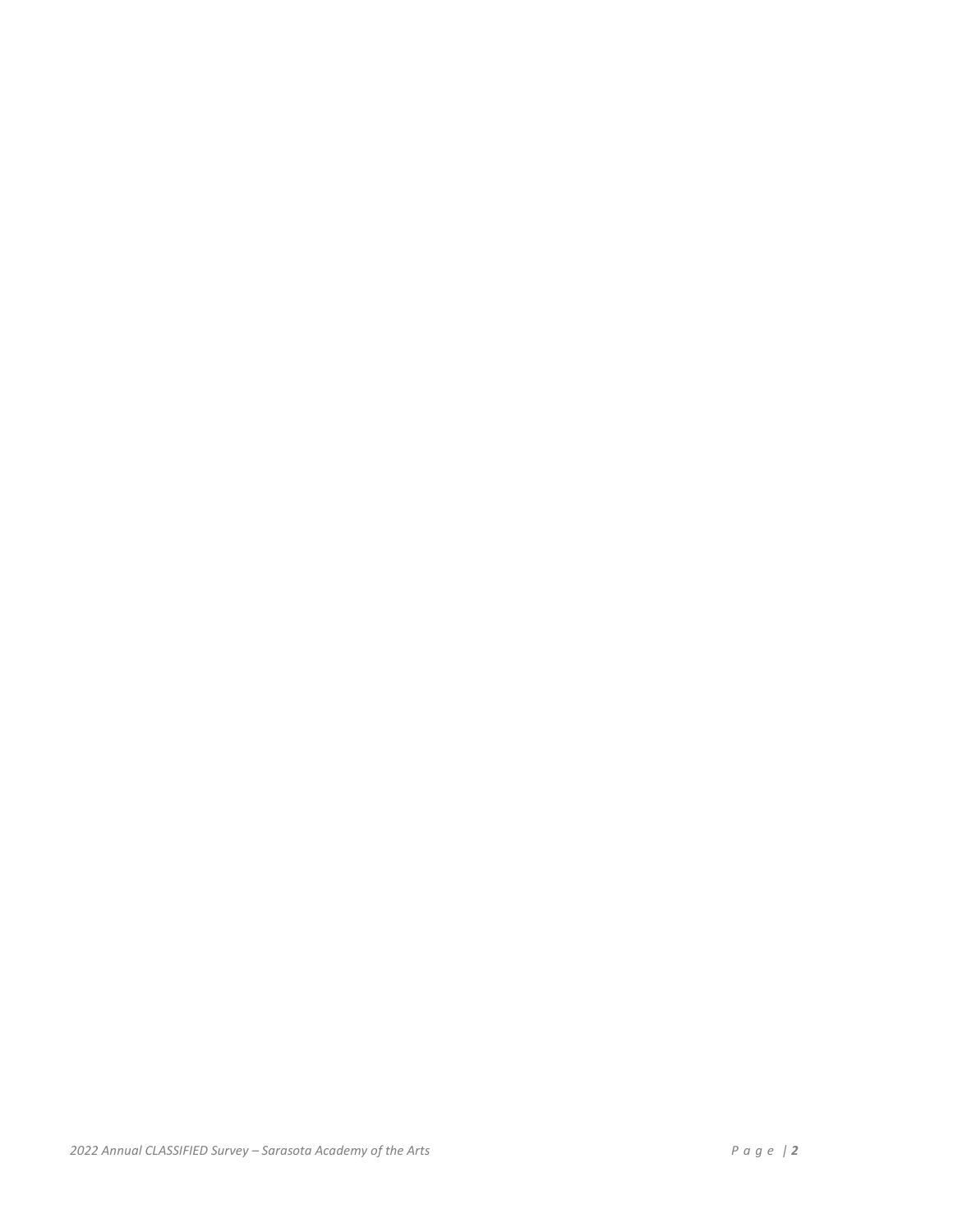## Sarasota School of Arts/Sciences Instructional Staff Report

*2022 Annual INSTRUCTIONAL STAFF Survey*

### **How much do you agree or disagree with the following statements about your school/work location?**

| Question                                                                                                     | <b>Strongly</b><br><b>Disagree</b> | <b>Disagree</b> | <b>Agree</b> | <b>Strongly</b><br><b>Agree</b> | <b>Neither agree</b><br>or disagree/<br>Choose not to<br>answer | <b>Total</b> |
|--------------------------------------------------------------------------------------------------------------|------------------------------------|-----------------|--------------|---------------------------------|-----------------------------------------------------------------|--------------|
| I am comfortable with my level of                                                                            |                                    |                 |              |                                 |                                                                 |              |
| decision-making at my                                                                                        | 0.00%                              | 4.65%           | 39.53%       | 55.81%                          | 0.00%                                                           | 43           |
| school/department.                                                                                           |                                    |                 |              |                                 |                                                                 |              |
| I am comfortable discussing concerns                                                                         |                                    |                 |              |                                 |                                                                 |              |
| with my supervisor.                                                                                          | 0.00%                              | 9.30%           | 34.88%       | 55.81%                          | 0.00%                                                           | 43           |
| My administrator(s)/supervisor(s) foster<br>a culture of support at my<br>school/department.                 | 2.33%                              | 6.98%           | 39.53%       | 51.16%                          | 0.00%                                                           | 43           |
| My administrator(s)/supervisor(s) foster<br>a culture of collaboration.                                      | 0.00%                              | 6.98%           | 32.56%       | 60.47%                          | 0.00%                                                           | 43           |
| The staff work together to ensure an<br>orderly environment at my<br>school/department.                      | 0.00%                              | 6.98%           | 46.51%       | 44.19%                          | 2.33%                                                           | 43           |
| I am clearly informed about policies and<br>procedures at my school<br>site/department.                      | 2.33%                              | 11.63%          | 39.53%       | 46.51%                          | 0.00%                                                           | 43           |
| I have access to written<br>school/department emergency plans that<br>clearly describe procedures to follow. | 0.00%                              | 0.00%           | 30.23%       | 65.12%                          | 4.65%                                                           | 43           |
| My school/department provides me with<br>effective training in safety procedures.                            | 0.00%                              | 4.65%           | 39.53%       | 55.81%                          | 0.00%                                                           | 43           |
| The Student Code of Conduct is applied<br>equally to students.                                               | 11.63%                             | 20.93%          | 30.23%       | 37.21%                          | 0.00%                                                           | 43           |
| <b>Staff recognize students for positive</b><br>behavior.                                                    | 2.33%                              | 0.00%           | 27.91%       | 62.79%                          | 6.98%                                                           | 43           |
| My school/department fosters a sense of<br>belonging.                                                        | 2.33%                              | 4.65%           | 37.21%       | 53.49%                          | 2.33%                                                           | 43           |
| I create an environment that fosters<br>belonging for all students.                                          | 0.00%                              | 0.00%           | 23.26%       | 74.42%                          | 2.33%                                                           | 43           |
| I provide culturally relevant materials<br>during the lessons.                                               | 0.00%                              | 4.65%           | 30.23%       | 65.12%                          | 0.00%                                                           | 43           |
| I honor the dignity of students by<br>including them in discourse during the<br>lessons.                     | $0.00\%$                           | 0.00%           | 27.91%       | 69.77%                          | 2.33%                                                           | 43           |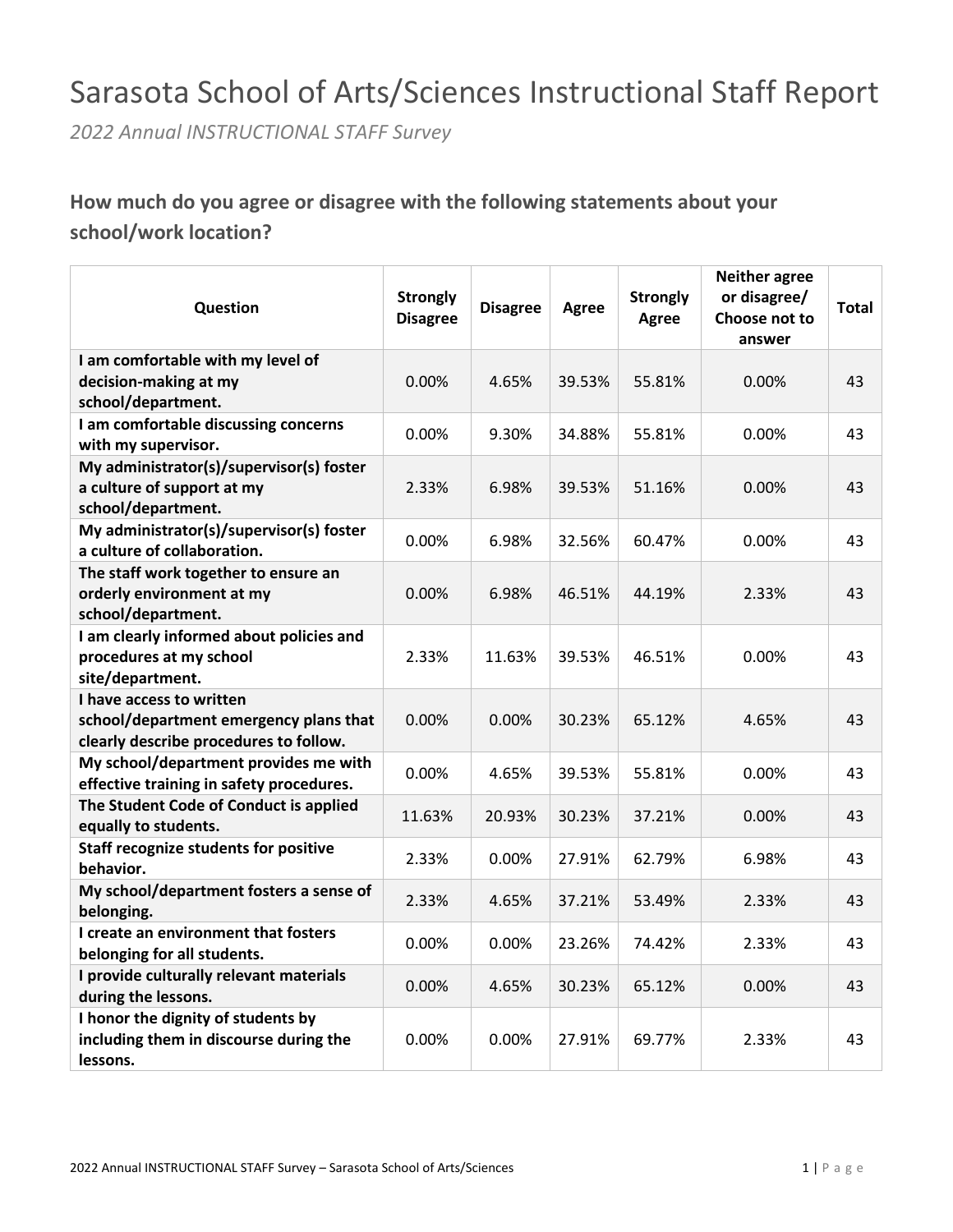**Do you agree or disagree with the following statements? Please select Yes or No. In this school year, I have been or have felt uncomfortable because of the words or actions of others about:**

| Question                        | <b>Yes</b> | No.    | Total |
|---------------------------------|------------|--------|-------|
| race or ethnicity               | 16.28%     | 83.72% | 43    |
| cultural background or religion | 4.65%      | 95.35% | 43    |
| physical or mental abilities    | 13.95%     | 86.05% | 43    |
| sexuality                       | 18.60%     | 81.40% | 43    |
| identity                        | 11.63%     | 88.37% | 43    |

| Question                                                                                                                                    | <b>Strongly</b><br><b>Disagree</b> | <b>Disagree</b> | <b>Agree</b> | <b>Strongly</b><br><b>Agree</b> | Neither agree or<br>disagree/ Choose<br>not to answer | <b>Total</b> |
|---------------------------------------------------------------------------------------------------------------------------------------------|------------------------------------|-----------------|--------------|---------------------------------|-------------------------------------------------------|--------------|
| I am comfortable helping parents<br>support their children's learning at<br>home.                                                           | 0.00%                              | 6.98%           | 30.23%       | 62.79%                          | 0.00%                                                 | 43           |
| I have the appropriate training to<br>address social-emotional and/or<br>behavioral needs of students.                                      | 0.00%                              | 13.95%          | 44.19%       | 41.86%                          | 0.00%                                                 | 43           |
| I am provided with appropriate<br>resources and support to use<br>technology to help me improve the<br>delivery of instruction or services. | 0.00%                              | 0.00%           | 37.21%       | 62.79%                          | 0.00%                                                 | 43           |
| After reviewing student data, I am<br>comfortable making instructional<br>decisions and/or changes to<br>accelerate student growth.         | 0.00%                              | 0.00%           | 39.53%       | 58.14%                          | 2.33%                                                 | 43           |
| I consistently use student data from<br>classwork and assessments to guide<br>my instruction.                                               | 0.00%                              | 0.00%           | 39.53%       | 53.49%                          | 6.98%                                                 | 43           |
| Our school has the appropriate<br>staffing to support students with<br>special needs or disabilities.                                       | 9.30%                              | 13.95%          | 27.91%       | 48.84%                          | 0.00%                                                 | 43           |
| I have appropriate training to use<br>materials and resources to serve<br>students with disabilities.                                       | 0.00%                              | 13.95%          | 41.86%       | 44.19%                          | 0.00%                                                 | 43           |
| I have appropriate training to use<br>materials and resources to serve<br>English Language Learners (ELL).                                  | 2.33%                              | 9.30%           | 39.53%       | 44.19%                          | 4.65%                                                 | 43           |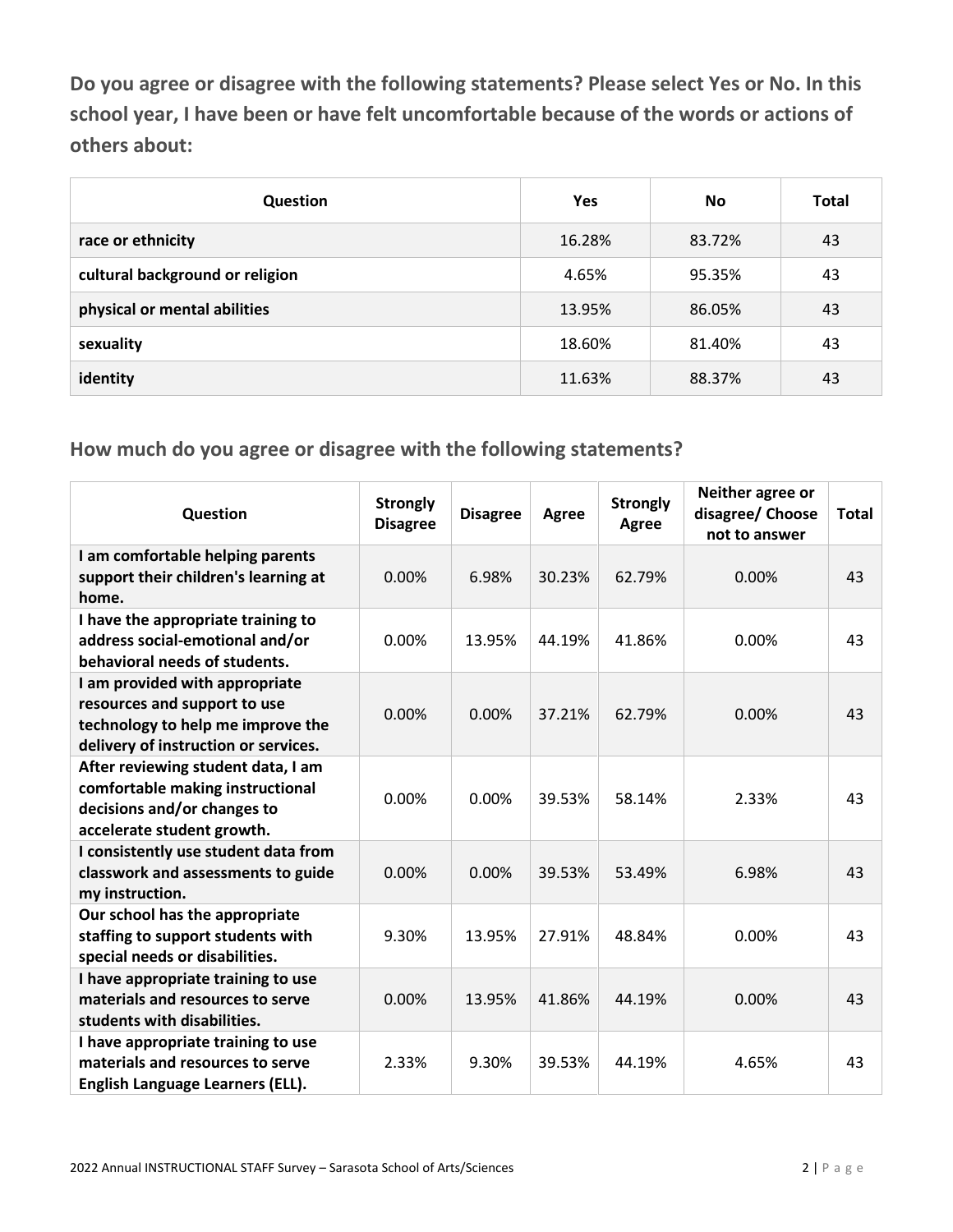**Please indicate the frequency of use for communication between parents/families and yourself.**

| Question                                                                            | Once a<br>week | Twice a<br>week | <b>Three</b><br>times a<br>week | More than<br>three times a<br>week | <b>Not</b><br>applicable | <b>Total</b> |
|-------------------------------------------------------------------------------------|----------------|-----------------|---------------------------------|------------------------------------|--------------------------|--------------|
| <b>Emails</b>                                                                       | 25.58%         | 13.95%          | 9.30%                           | 39.53%                             | 11.63%                   | 43           |
| <b>Parent Portal</b>                                                                | 44.19%         | 13.95%          | 0.00%                           | 20.93%                             | 20.93%                   | 43           |
| <b>Telephone calls</b>                                                              | 44.19%         | 4.65%           | $0.00\%$                        | 6.98%                              | 44.19%                   | 43           |
| <b>Other</b>                                                                        | 6.98%          | 0.00%           | 0.00%                           | 2.33%                              | 90.70%                   | 43           |
| Text message and/or<br><b>Communication app such as Class</b><br>Dojo, Remind, etc. | 13.95%         | 2.33%           | 2.33%                           | $0.00\%$                           | 81.40%                   | 43           |
| <b>Blackboard</b>                                                                   | 2.33%          | 0.00%           | 0.00%                           | 0.00%                              | 97.67%                   | 43           |
| <b>Teacher Newsletter</b>                                                           | 41.86%         | 0.00%           | 2.33%                           | $0.00\%$                           | 55.81%                   | 43           |

**How much do you agree or disagree with the following statements?**

| <b>Question</b>                                                            | <b>Strongly</b><br><b>Disagree</b> | <b>Disagree</b> | Agree  | <b>Strongly</b><br>Agree | Neither agree or<br>disagree/ Choose not<br>to answer | <b>Total</b> |
|----------------------------------------------------------------------------|------------------------------------|-----------------|--------|--------------------------|-------------------------------------------------------|--------------|
| This school communicates with<br>parents in a timely and ongoing<br>basis. | 0.00%                              | $0.00\%$        | 23.26% | 76.74%                   | $0.00\%$                                              | 43           |
| l receive District-level<br>messaging and information to<br>feel informed. | 2.33%                              | 6.98%           | 39.53% | 51.16%                   | $0.00\%$                                              | 43           |

**Rate your level of knowledge and understanding about: (0 being the least and 10 being the most)**

| Field                                                                            | Mean | Count |
|----------------------------------------------------------------------------------|------|-------|
| using the Multi-Tiered System of Support (MTSS)                                  | 7.37 | 38    |
| adjusting my instruction based on an ESE child's Individual Education Plan (IEP) | 8.80 | 40    |
| <b>Professional Learning Communities (PLC)</b>                                   | 7.83 | 41    |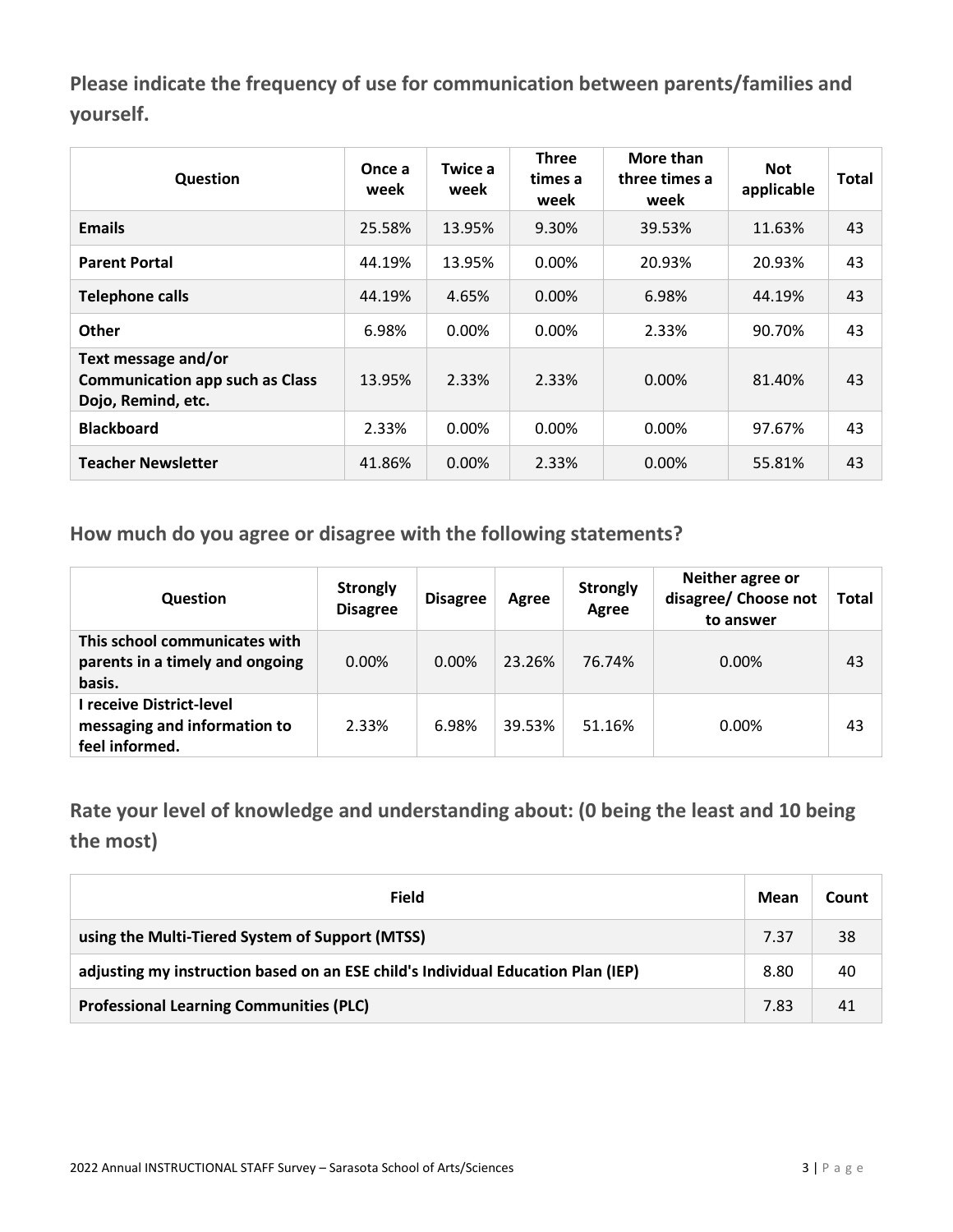**Choose the top four strategies you use most often to close the achievement gap for all students (i.e. Black, Hispanic, ELL, SWD, High/Low Socio-Economic Status)**

| <b>Question</b>                                                                                           | Percentage |
|-----------------------------------------------------------------------------------------------------------|------------|
| Providing small group instruction                                                                         | 15.13%     |
| Recommending kids for Advance Work Classes/Accelerated Courses                                            | 8.40%      |
| Making instructional changes based on the data                                                            | 20.17%     |
| <b>Mentoring</b>                                                                                          | 10.92%     |
| Using effective classroom management skills                                                               | 35.29%     |
| Providing instructional materials that reflect students' cultural backgrounds, ethnicity, and<br>identity | 10.08%     |
| <b>Total</b>                                                                                              | 119        |

| Question                                                                                                                                                                                                           | <b>Strongly</b><br><b>Disagree</b> | <b>Disagree</b> | Agree  | <b>Strongly</b><br>Agree | <b>Neither agree</b><br>or disagree/<br>Choose not to<br>answer | Total |
|--------------------------------------------------------------------------------------------------------------------------------------------------------------------------------------------------------------------|------------------------------------|-----------------|--------|--------------------------|-----------------------------------------------------------------|-------|
| This school encourages students to take<br>challenging classes regardless of their<br>race, ethnicity, nationality, and/or cultural<br>background (e.g. honor level courses,<br>gifted courses, AP or IB courses). | 0.00%                              | $0.00\%$        | 14.63% | 85.37%                   | $0.00\%$                                                        | 41    |
| This school/department provides the<br>materials, resources, and training<br>necessary for me to support students'<br>social, emotional, and behavioral needs.                                                     | 0.00%                              | 12.20%          | 41.46% | 46.34%                   | $0.00\%$                                                        | 41    |
| This school/department places a priority<br>on helping students with their social,<br>emotional, and behavioral problems.                                                                                          | 0.00%                              | 7.32%           | 36.59% | 53.66%                   | 2.44%                                                           | 41    |
| The mental and physical well-being of<br>staff is a priority.                                                                                                                                                      | $0.00\%$                           | 19.51%          | 41.46% | 34.15%                   | 4.88%                                                           | 41    |
| Mental Health Services were available to<br>students/families I referred, when<br>needed.                                                                                                                          | 0.00%                              | 2.44%           | 36.59% | 58.54%                   | 2.44%                                                           | 41    |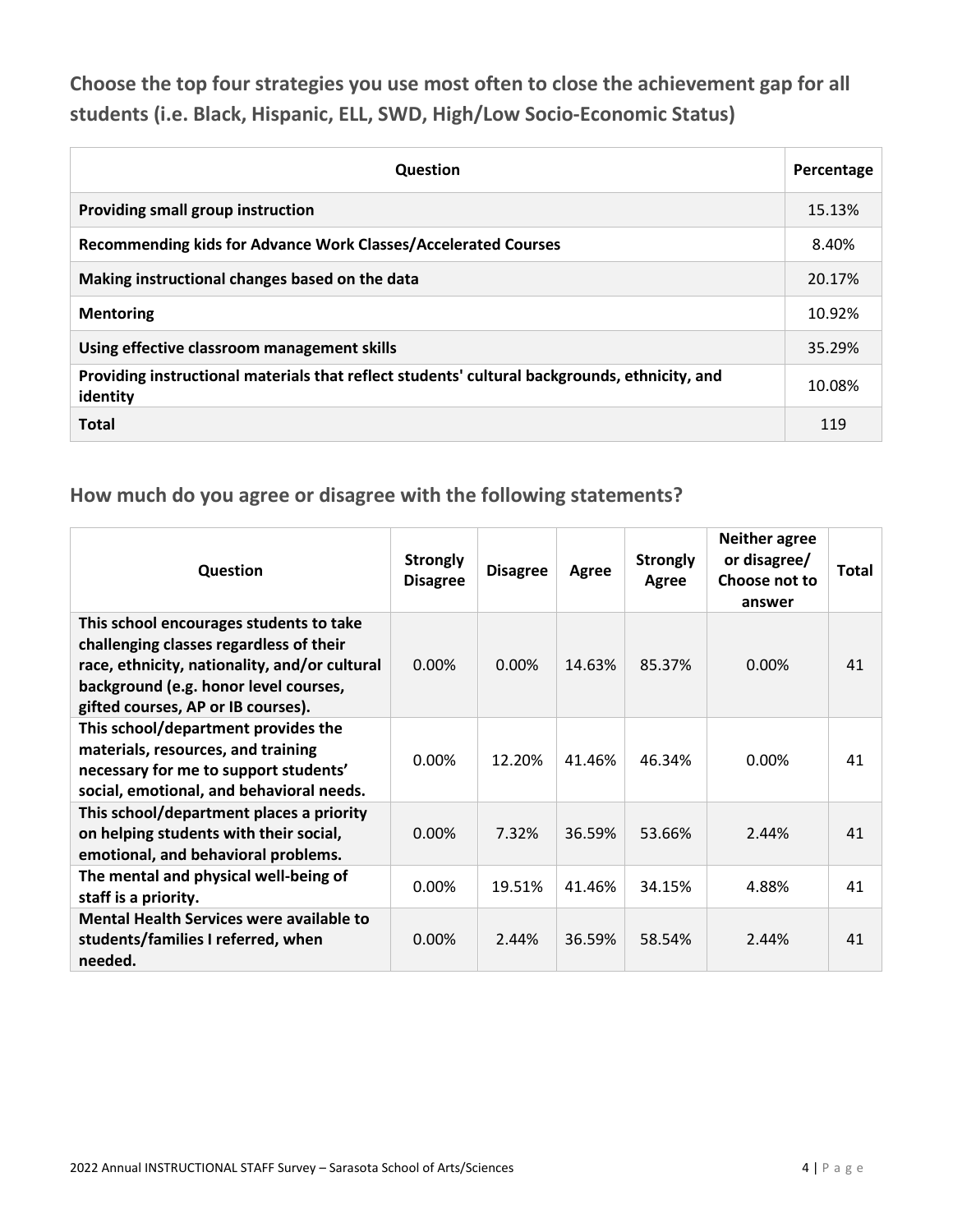**How much do you agree or disagree with the following statements about your school/work site?**

| Question                                                                                 | <b>Strongly</b><br><b>Disagree</b> | <b>Disagree</b> | Agree  | <b>Strongly</b><br>Agree | Neither agree or<br>disagree/ Choose<br>not to answer | <b>Total</b> |
|------------------------------------------------------------------------------------------|------------------------------------|-----------------|--------|--------------------------|-------------------------------------------------------|--------------|
| <b>Adequate COVID safety</b><br>precautions are taken at my<br>school/work site.         | 0.00%                              | 9.76%           | 12.20% | 75.61%                   | 2.44%                                                 | 41           |
| My school/work site has<br>adequate heating, cooling,<br>and/or lighting systems.        | 0.00%                              | 0.00%           | 29.27% | 70.73%                   | 0.00%                                                 | 41           |
| I have access to adequate<br>personal protection equipment<br>due to COVID.              | 0.00%                              | $0.00\%$        | 26.83% | 70.73%                   | 2.44%                                                 | 41           |
| When there is an issue/problem<br>with facilities it is addressed in a<br>timely manner. | 4.88%                              | 0.00%           | 29.27% | 63.41%                   | 2.44%                                                 | 41           |

**I am actively seeking my Reading Endorsement/Certification.**

| <b>Question</b>                                       | Percentage |
|-------------------------------------------------------|------------|
| <b>Yes</b>                                            | 4.88%      |
| Not applicable for my position                        | 21.95%     |
| <b>No</b>                                             | 56.10%     |
| I have completed my Reading Endorsement/Certification | 17.07%     |
| <b>Total</b>                                          | 41         |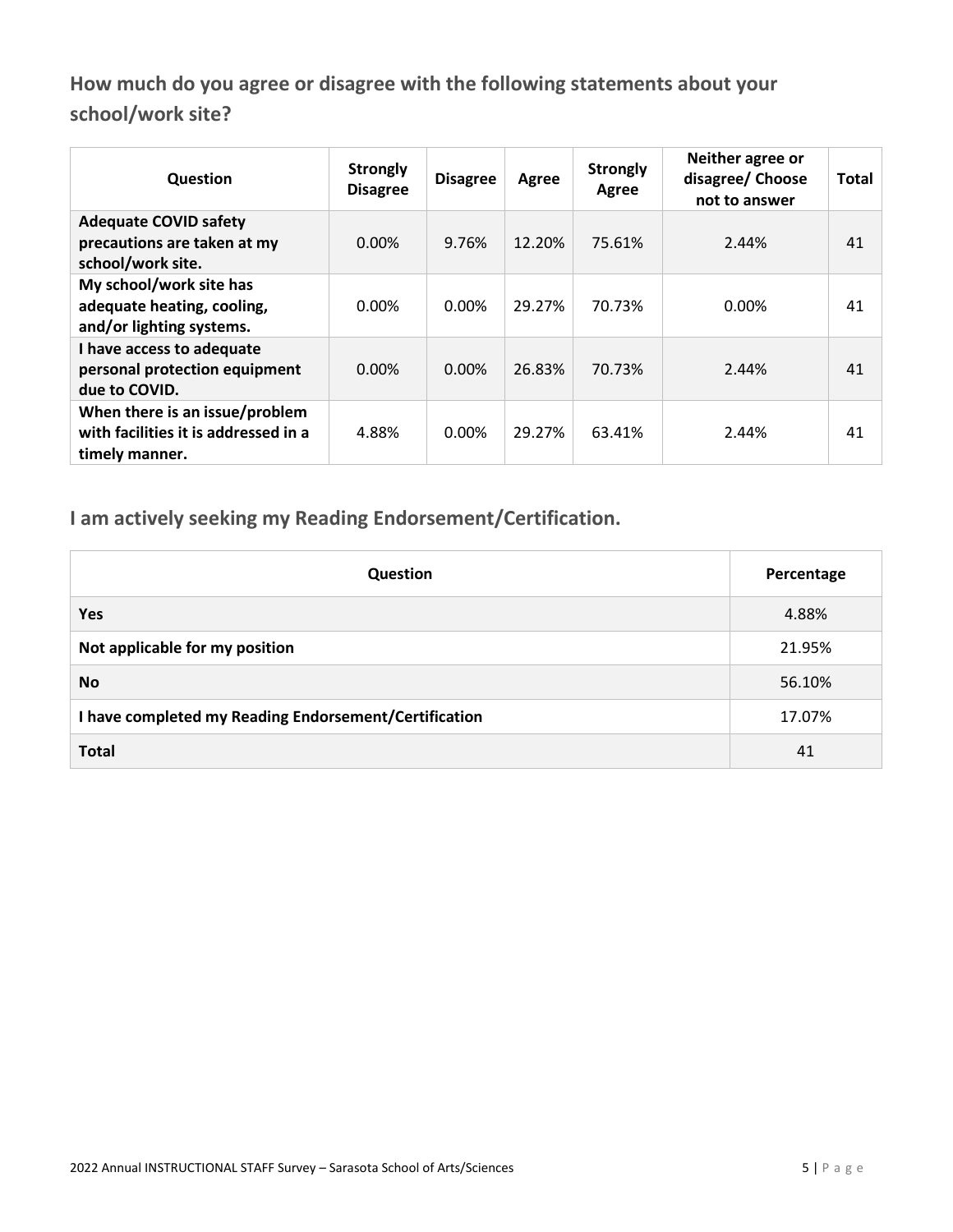**The next question is designed to gather information about your professional learning interests. This question eliminates an additional Professional Learning Needs Assessment Survey. Please select all Professional Learning choices that you are interested in.**

| Question                                                                                                                             | Percentage |
|--------------------------------------------------------------------------------------------------------------------------------------|------------|
| <b>High Expertise Teaching</b>                                                                                                       | 3.70%      |
| <b>Adopted Curriculum</b>                                                                                                            | 0.74%      |
| <b>Blackboard for Instruction</b>                                                                                                    | 0.00%      |
| <b>Data Dashboards</b>                                                                                                               | 2.96%      |
| <b>BEST Standards</b>                                                                                                                | 8.15%      |
| <b>New Teacher Support (1-3 years)</b>                                                                                               | 3.70%      |
| <b>Writing workshop</b>                                                                                                              | 3.70%      |
| Effective Professional Learning Communities (PLC)/Collaborative Planning Teams (CPT)                                                 | 6.67%      |
| Visible Learning (including Learning Intentions and Success Criteria)                                                                | 2.96%      |
| Using data to inform instruction (including data chats, using the i-Ready Toolbox)                                                   | 5.93%      |
| <b>Reading Endorsement: Competency 5</b>                                                                                             | 0.00%      |
| <b>Reading Endorsement: Competency 4</b>                                                                                             | 0.00%      |
| <b>Reading Endorsement: Competency 3</b>                                                                                             | 0.00%      |
| <b>Reading Endorsement: Competency 2</b>                                                                                             | 0.00%      |
| <b>Reading Endorsement: Competency 1</b>                                                                                             | 0.74%      |
| <b>Restorative Strategies</b>                                                                                                        | 4.44%      |
| <b>Safety and Security</b>                                                                                                           | 2.22%      |
| Science workshop (including standards-based instruction)                                                                             | 5.19%      |
| SEL (social-emotional learning) / Trauma-informed care                                                                               | 8.89%      |
| <b>Small group instructional strategies</b>                                                                                          | 5.93%      |
| Social Studies workshop (including standards-based instruction, best practice for high school<br>research, document-based questions) | 2.22%      |
| <b>TEAMS and/or ZOOM</b>                                                                                                             | 2.96%      |
| <b>Equity, Belonging and Dignity</b>                                                                                                 | 8.15%      |
| <b>Arts Integration/Experimental Learning</b>                                                                                        | 8.15%      |
| <b>Classroom/Behavior management</b>                                                                                                 | 12.59%     |
| <b>Total</b>                                                                                                                         | 135        |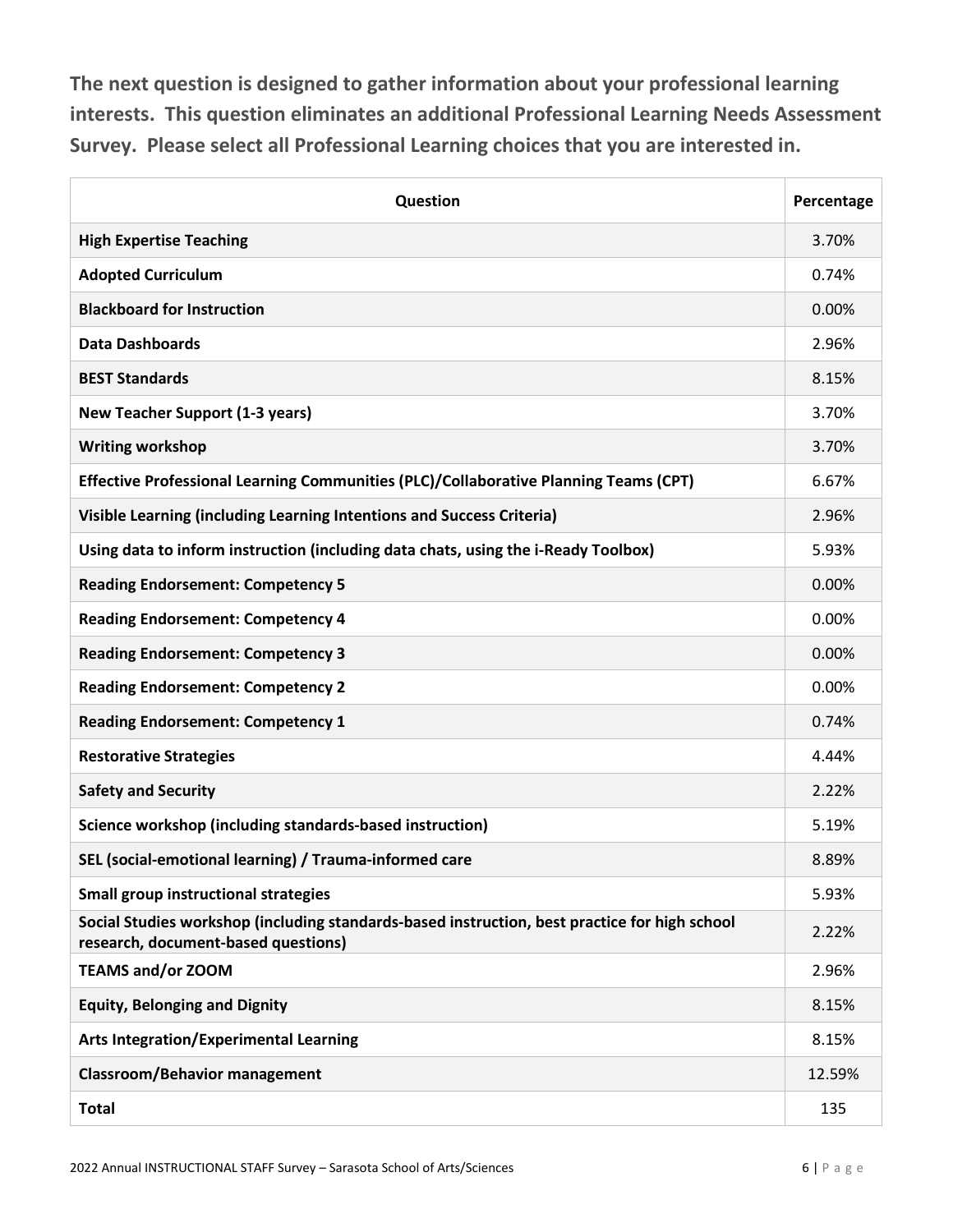## Sarasota School of Arts/Science Classified Staff Report

*2022 Annual CLASSIFIED STAFF Survey*

### **How much do you agree or disagree with the following statements about your school/work location?**

| Question                                                                           | <b>Strongly</b><br><b>Disagree</b> | <b>Disagree</b> | Agree  | <b>Strongly</b><br><b>Agree</b> | <b>Neither agree</b><br>nor disagree/<br>Choose not to<br>answer | <b>Total</b> |
|------------------------------------------------------------------------------------|------------------------------------|-----------------|--------|---------------------------------|------------------------------------------------------------------|--------------|
| I am comfortable with my level of                                                  |                                    |                 |        |                                 |                                                                  |              |
| decision-making at my                                                              | 9.09%                              | 0.00%           | 54.55% | 36.36%                          | 0.00%                                                            | 11           |
| school/department.                                                                 |                                    |                 |        |                                 |                                                                  |              |
| I am comfortable discussing concerns<br>with my supervisor.                        | 9.09%                              | 0.00%           | 54.55% | 36.36%                          | 0.00%                                                            | 11           |
| My administrator(s)/supervisor(s) foster                                           |                                    |                 |        |                                 |                                                                  |              |
| a culture of support at my                                                         | 9.09%                              | 0.00%           | 27.27% | 54.55%                          | 9.09%                                                            | 11           |
| school/department.                                                                 |                                    |                 |        |                                 |                                                                  |              |
| My administrator(s)/supervisor(s) foster<br>a culture of collaboration.            | 9.09%                              | 9.09%           | 27.27% | 45.45%                          | 9.09%                                                            | 11           |
| The staff work together to ensure an                                               |                                    |                 |        |                                 |                                                                  |              |
| orderly environment at my                                                          | 9.09%                              | 0.00%           | 27.27% | 45.45%                          | 18.18%                                                           | 11           |
| school/department.                                                                 |                                    |                 |        |                                 |                                                                  |              |
| I am clearly informed about policies and                                           |                                    |                 |        |                                 |                                                                  |              |
| procedures at my school                                                            | 9.09%                              | 0.00%           | 36.36% | 45.45%                          | 9.09%                                                            | 11           |
| site/department.                                                                   |                                    |                 |        |                                 |                                                                  |              |
| I have access to written<br>school/department emergency plans                      |                                    |                 |        |                                 |                                                                  |              |
| that clearly describe procedures to                                                | 9.09%                              | 0.00%           | 36.36% | 54.55%                          | 0.00%                                                            | 11           |
| follow.                                                                            |                                    |                 |        |                                 |                                                                  |              |
| My school/department provides me with                                              |                                    |                 |        |                                 |                                                                  |              |
| effective training in safety procedures.                                           | 9.09%                              | 0.00%           | 27.27% | 54.55%                          | 9.09%                                                            | 11           |
| I communicate with stakeholders (school                                            |                                    |                 |        |                                 |                                                                  |              |
| staff, parents/families) in a timely and                                           | 9.09%                              | 0.00%           | 36.36% | 45.45%                          | 9.09%                                                            | 11           |
| ongoing basis.                                                                     |                                    |                 |        |                                 |                                                                  |              |
| I have adequate resources available to<br>me to carry out my job responsibilities. | 9.09%                              | 0.00%           | 27.27% | 54.55%                          | 9.09%                                                            | 11           |
| My school/department fosters a sense of<br>belonging.                              | 9.09%                              | 0.00%           | 27.27% | 45.45%                          | 18.18%                                                           | 11           |
| I honor the dignity of all students.                                               | 9.09%                              | 0.00%           | 9.09%  | 72.73%                          | 9.09%                                                            | 11           |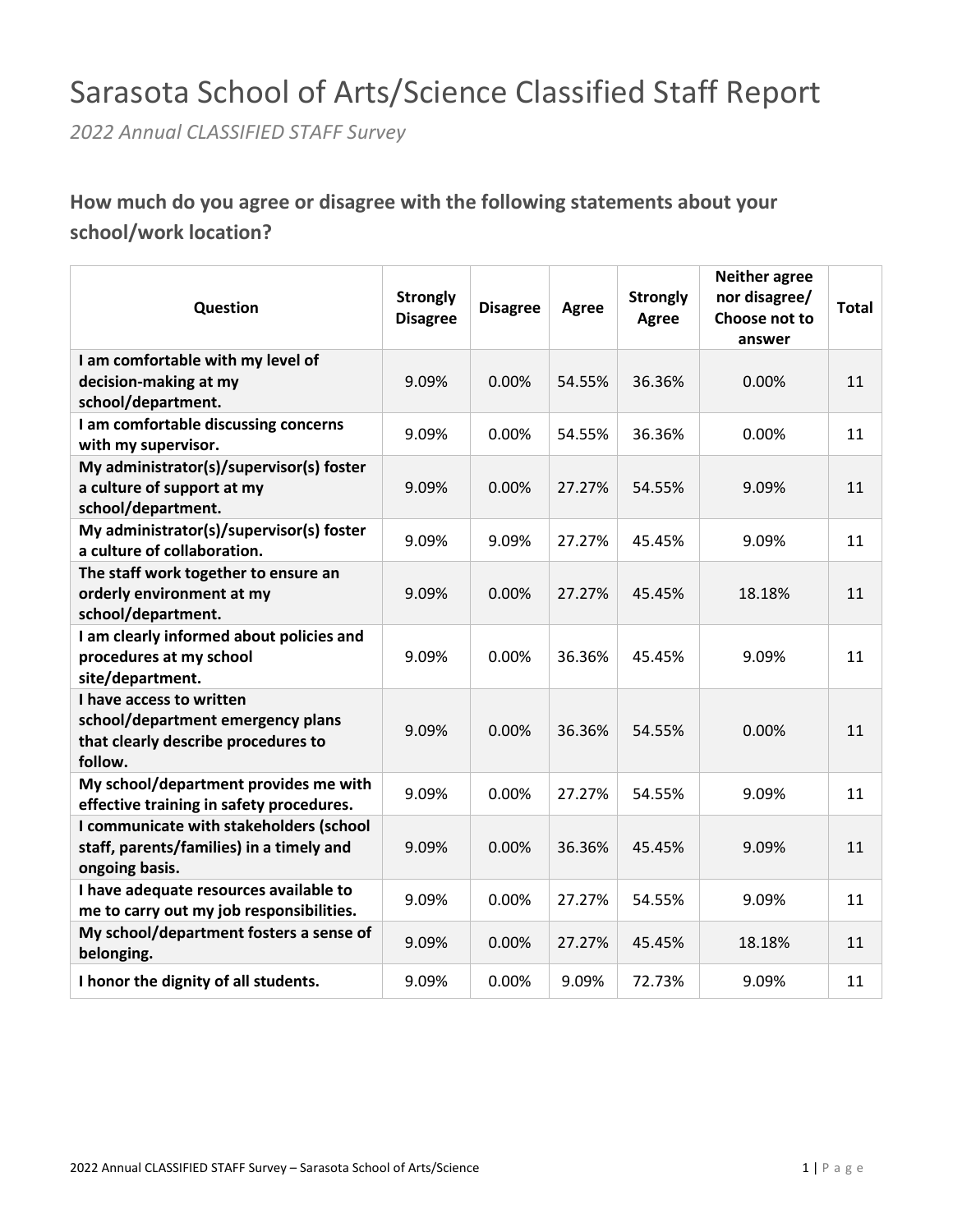**Please select Yes or No. In this school year, I have been or have felt uncomfortable because of the words or actions of others about:**

| <b>Question</b>                        | <b>No</b> | <b>Yes</b> | <b>Total</b> |
|----------------------------------------|-----------|------------|--------------|
| Race or ethnicity                      | 100.00%   | 0.00%      | 11           |
| <b>Cultural background or religion</b> | 100.00%   | 0.00%      | 11           |
| <b>Physical or mental abilities</b>    | 100.00%   | $0.00\%$   | 11           |
| <b>Sexuality</b>                       | 100.00%   | 0.00%      | 11           |
| Identity                               | 100.00%   | 0.00%      | 11           |

#### **How much do you agree or disagree with the following statement?**

| I receive District-level messaging and information to feel informed. | Percentage |
|----------------------------------------------------------------------|------------|
| <b>Strongly Disagree</b>                                             | 9.09%      |
| <b>Strongly Agree</b>                                                | 45.45%     |
| Neither agree or disagree/ Choose not to answer                      | 0.00%      |
| <b>Disagree</b>                                                      | 9.09%      |
| Agree                                                                | 36.36%     |
| <b>Total</b>                                                         | 11         |

### **As a staff member, how would you like to receive messages from the School District?**

| As a staff member, how would you like to receive messages from the School District? | Percentage |
|-------------------------------------------------------------------------------------|------------|
| <b>Voice</b>                                                                        | 18.18%     |
| <b>Text message</b>                                                                 | 9.09%      |
| Email                                                                               | 72.73%     |
| <b>Total</b>                                                                        | 11         |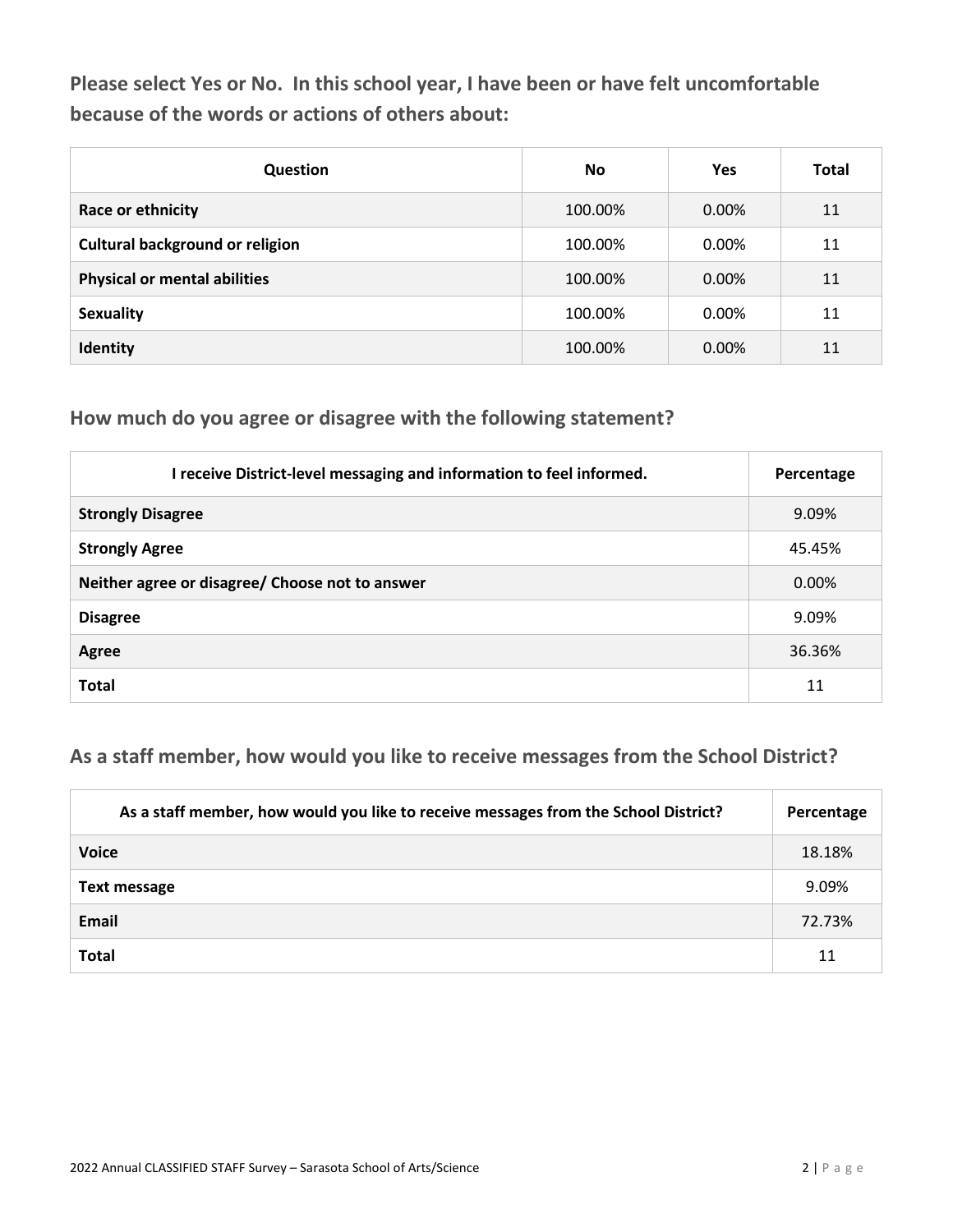**How much do you agree or disagree with the following statements about your school/work site?**

| The mental and physical well-being of staff is a priority. | Percentage |
|------------------------------------------------------------|------------|
| <b>Strongly Disagree</b>                                   | 9.09%      |
| <b>Strongly Agree</b>                                      | 45.45%     |
| Neither agree or disagree/ Choose not to answer            | $0.00\%$   |
| <b>Disagree</b>                                            | $0.00\%$   |
| Agree                                                      | 45.45%     |
| <b>Total</b>                                               | 11         |

**How much do you agree or disagree with the following statements about your school/work site?**

| Question                                                                                 | <b>Strongly</b><br><b>Disagree</b> | <b>Disagree</b> | Agree  | <b>Strongly</b><br>Agree | Neither agree nor<br>disagree/ Choose<br>not to answer | <b>Total</b> |
|------------------------------------------------------------------------------------------|------------------------------------|-----------------|--------|--------------------------|--------------------------------------------------------|--------------|
| My school/work site has<br>adequate heating, cooling,<br>and/or lighting systems.        | 9.09%                              | $0.00\%$        | 36.36% | 54.55%                   | $0.00\%$                                               | 11           |
| When there is an issue/problem<br>with facilities it is addressed in a<br>timely manner. | 9.09%                              | $0.00\%$        | 27.27% | 54.55%                   | 9.09%                                                  | 11           |
| <b>Adequate COVID safety</b><br>precautions are taken at my<br>school/work site.         | 9.09%                              | $0.00\%$        | 18.18% | 72.73%                   | $0.00\%$                                               | 11           |
| I have access to adequate<br>personal protection equipment<br>due to COVID.              | 9.09%                              | 0.00%           | 27.27% | 63.64%                   | 0.00%                                                  | 11           |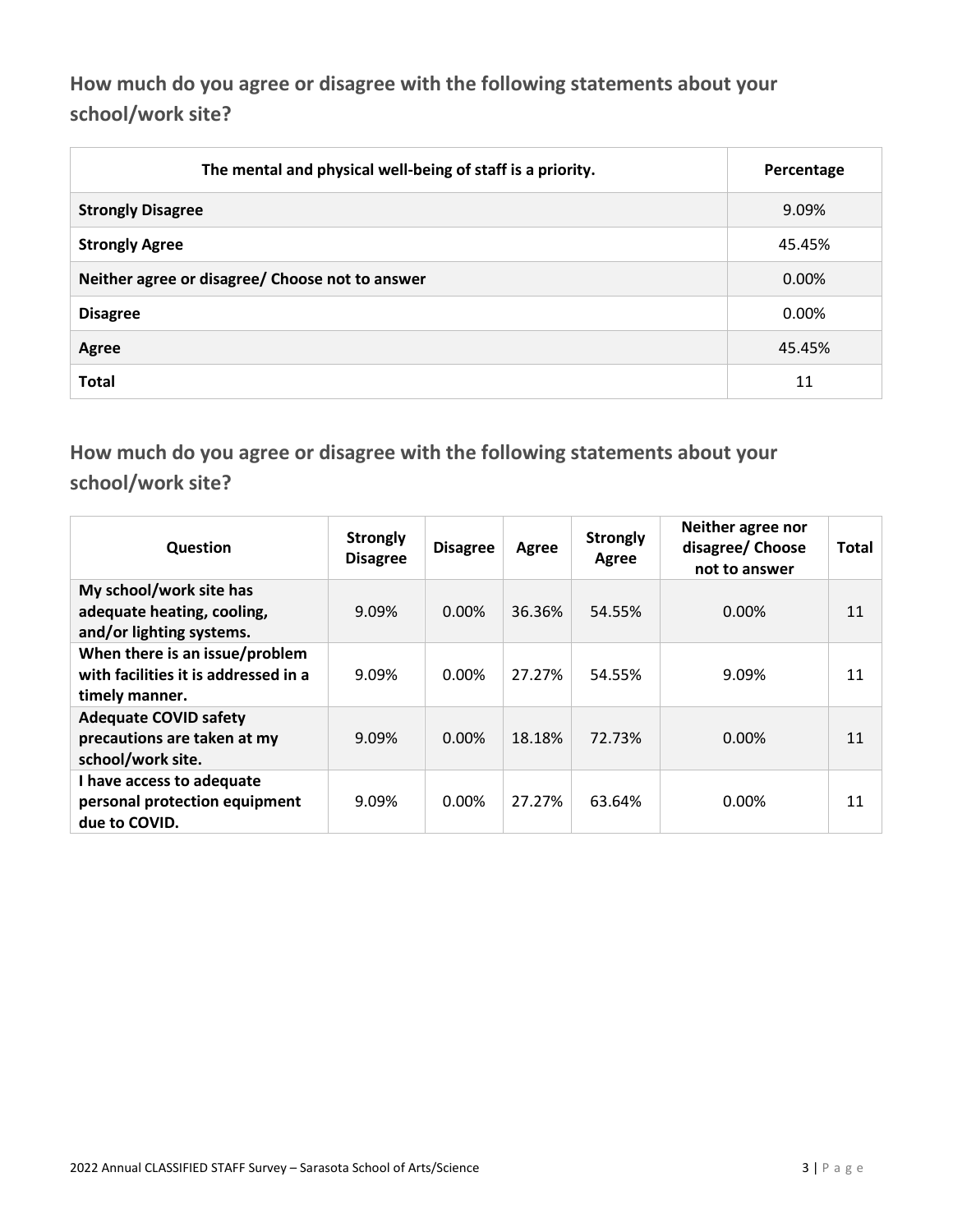**The next question is designed to gather information about your professional development interests. This question eliminates an additional Professional Learning Needs Assessment Survey. Please select all Professional Learning choices that you are interested in.**

| Question                                                        | Percentage |
|-----------------------------------------------------------------|------------|
| <b>SysAid (Help Ticket System)</b>                              | 0.00%      |
| <b>Small Group Instruction</b>                                  | 0.00%      |
| <b>Qualtrics (online survey software)</b>                       | 0.00%      |
| <b>Professional Learning System</b>                             | 0.00%      |
| <b>Paraprofessional to Teacher Opportunities</b>                | 7.69%      |
| <b>Novus School Board Agenda System</b>                         | 0.00%      |
| <b>Microsoft Word</b>                                           | 7.69%      |
| <b>Microsoft Teams</b>                                          | 7.69%      |
| <b>Microsoft Publisher</b>                                      | 7.69%      |
| <b>Microsoft OneDrive</b>                                       | 11.54%     |
| <b>Microsoft Forms</b>                                          | 3.85%      |
| <b>Microsoft Excel</b>                                          | 19.23%     |
| Facilitron (room reservation system)                            | 0.00%      |
| <b>Customer Service</b>                                         | 11.54%     |
| <b>Crisis Prevention Intervention (CPI)ESD Financial System</b> | 3.85%      |
| <b>Computer Programming</b>                                     | 7.69%      |
| Collaboration with classroom teachers to meet needs of students | 0.00%      |
| <b>Bookkeeping Topics</b>                                       | 0.00%      |
| <b>Behavior Management/CHAMPS</b>                               | 11.54%     |
| <b>Total</b>                                                    | 26         |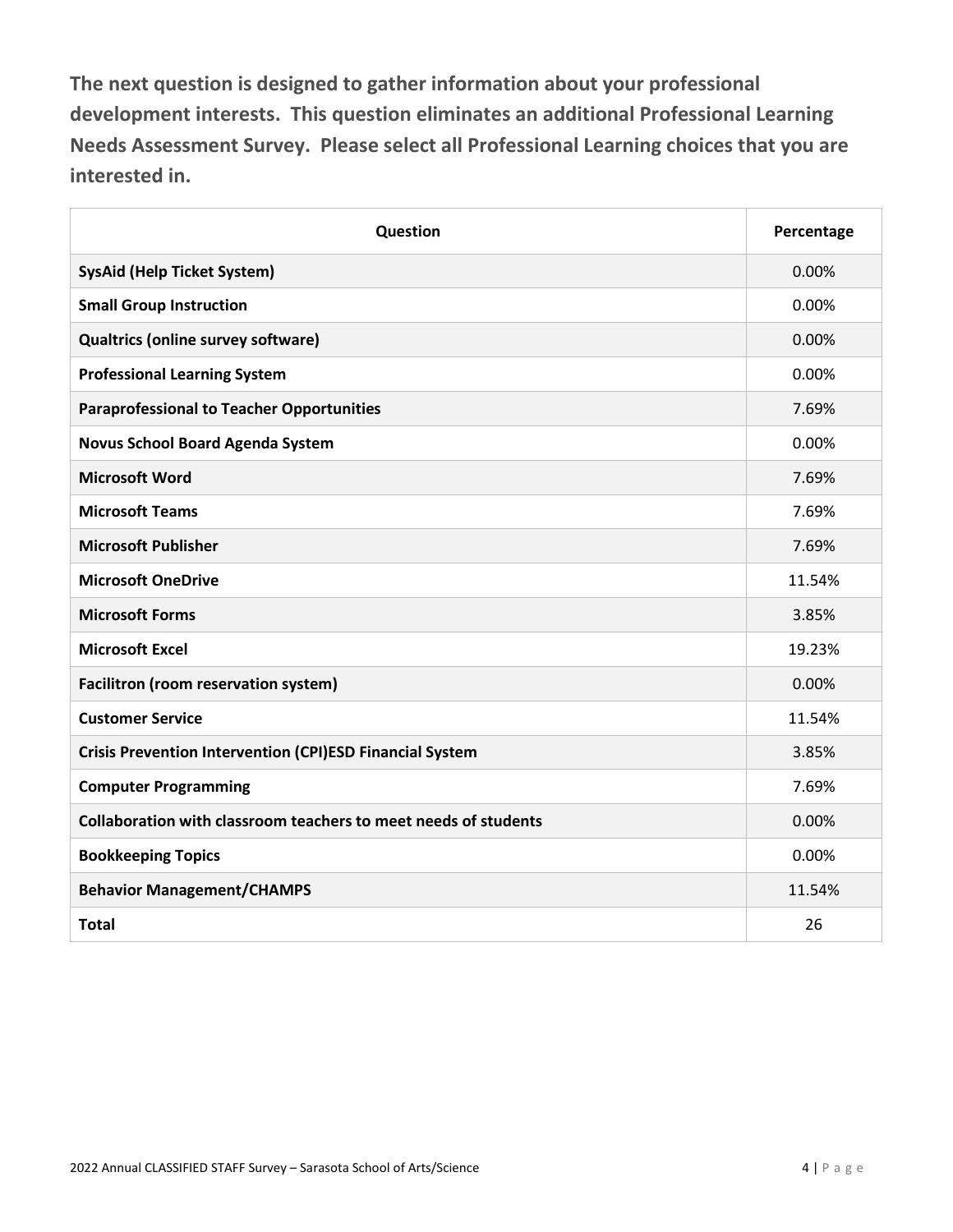## Sarasota Military Academy Instructional Staff Report

*2022 Annual INSTRUCTIONAL STAFF Survey*

### **How much do you agree or disagree with the following statements about your school/work location?**

| Question                                                       | <b>Strongly</b><br><b>Disagree</b> | <b>Disagree</b> | <b>Agree</b> | <b>Strongly</b><br><b>Agree</b> | <b>Neither agree</b><br>or disagree/<br>Choose not to<br>answer | <b>Total</b> |
|----------------------------------------------------------------|------------------------------------|-----------------|--------------|---------------------------------|-----------------------------------------------------------------|--------------|
| I am comfortable with my level of                              |                                    |                 |              |                                 |                                                                 |              |
| decision-making at my                                          | 2.00%                              | 10.00%          | 40.00%       | 44.00%                          | 4.00%                                                           | 50           |
| school/department.                                             |                                    |                 |              |                                 |                                                                 |              |
| I am comfortable discussing concerns                           | 2.00%                              | 4.00%           | 28.00%       | 64.00%                          | 2.00%                                                           | 50           |
| with my supervisor.                                            |                                    |                 |              |                                 |                                                                 |              |
| My administrator(s)/supervisor(s) foster                       |                                    |                 |              |                                 |                                                                 |              |
| a culture of support at my                                     | $0.00\%$                           | 16.00%          | 24.00%       | 58.00%                          | 2.00%                                                           | 50           |
| school/department.                                             |                                    |                 |              |                                 |                                                                 |              |
| My administrator(s)/supervisor(s) foster                       | 4.00%                              | 6.00%           | 34.00%       | 54.00%                          | 2.00%                                                           | 50           |
| a culture of collaboration.                                    |                                    |                 |              |                                 |                                                                 |              |
| The staff work together to ensure an                           |                                    |                 |              |                                 |                                                                 |              |
| orderly environment at my                                      | 4.00%                              | 6.00%           | 48.00%       | 40.00%                          | 2.00%                                                           | 50           |
| school/department.                                             |                                    |                 |              |                                 |                                                                 |              |
| I am clearly informed about policies and                       |                                    |                 |              |                                 |                                                                 |              |
| procedures at my school                                        | 4.00%                              | 8.00%           | 40.00%       | 44.00%                          | 4.00%                                                           | 50           |
| site/department.                                               |                                    |                 |              |                                 |                                                                 |              |
| I have access to written                                       |                                    |                 |              |                                 |                                                                 |              |
| school/department emergency plans that                         | 0.00%                              | 2.00%           | 34.00%       | 58.00%                          | 6.00%                                                           | 50           |
| clearly describe procedures to follow.                         |                                    |                 |              |                                 |                                                                 |              |
| My school/department provides me with                          | 2.00%                              | 2.00%           | 34.00%       | 62.00%                          | 0.00%                                                           | 50           |
| effective training in safety procedures.                       |                                    |                 |              |                                 |                                                                 |              |
| The Student Code of Conduct is applied<br>equally to students. | 8.00%                              | 10.00%          | 44.00%       | 30.00%                          | 8.00%                                                           | 50           |
| <b>Staff recognize students for positive</b>                   |                                    |                 |              |                                 |                                                                 |              |
| behavior.                                                      | $0.00\%$                           | 6.00%           | 44.00%       | 48.00%                          | 2.00%                                                           | 50           |
| My school/department fosters a sense of<br>belonging.          | 0.00%                              | 8.00%           | 46.00%       | 42.00%                          | 4.00%                                                           | 50           |
| I create an environment that fosters                           |                                    |                 |              |                                 |                                                                 |              |
| belonging for all students.                                    | 0.00%                              | 0.00%           | 28.00%       | 70.00%                          | 2.00%                                                           | 50           |
| I provide culturally relevant materials                        |                                    |                 |              |                                 |                                                                 |              |
| during the lessons.                                            | $0.00\%$                           | 0.00%           | 34.00%       | 60.00%                          | 6.00%                                                           | 50           |
| I honor the dignity of students by                             |                                    |                 |              |                                 |                                                                 |              |
| including them in discourse during the                         | $0.00\%$                           | 0.00%           | 22.00%       | 76.00%                          | 2.00%                                                           | 50           |
| lessons.                                                       |                                    |                 |              |                                 |                                                                 |              |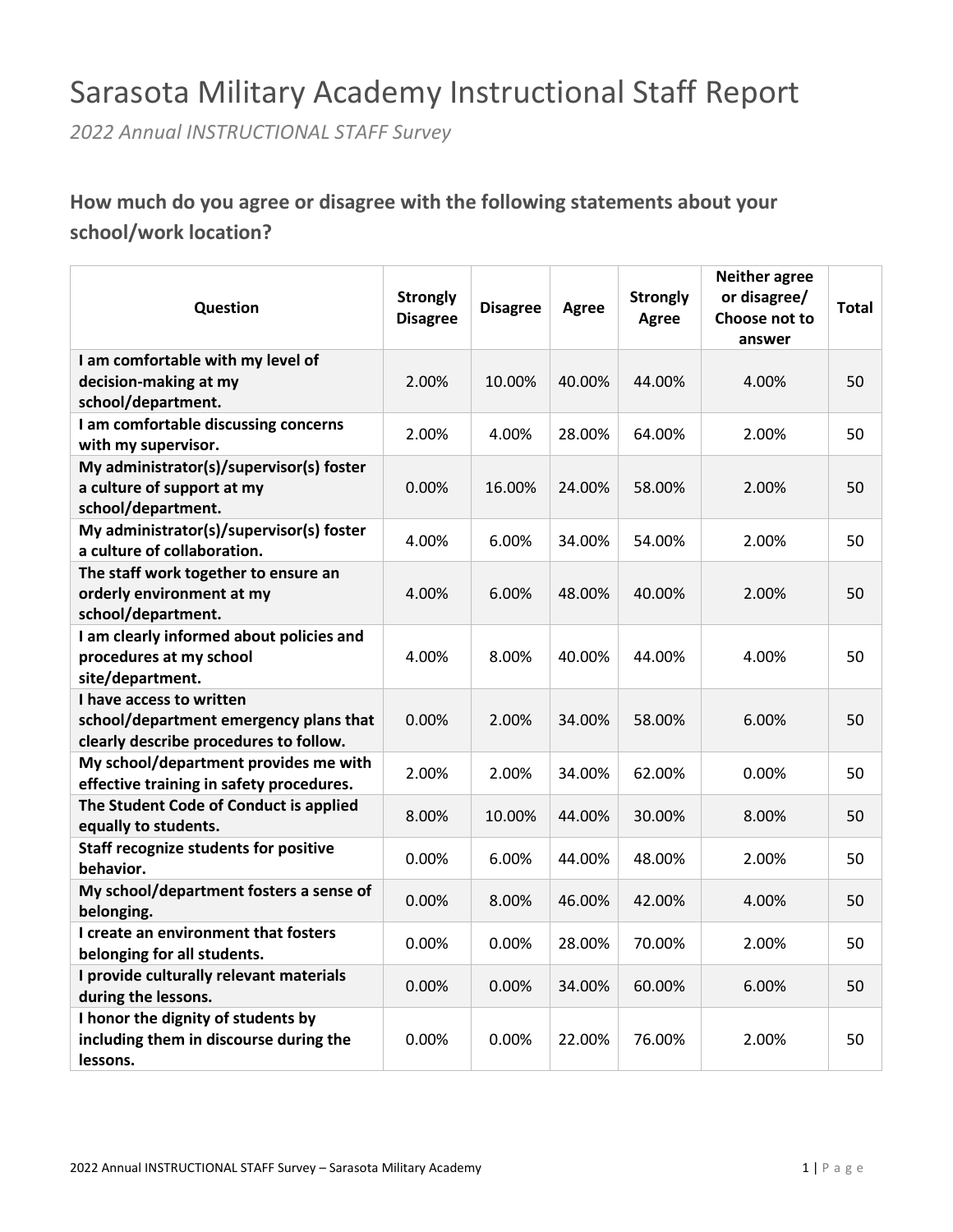**Do you agree or disagree with the following statements? Please select Yes or No. In this school year, I have been or have felt uncomfortable because of the words or actions of others about:**

| Question                        | <b>Yes</b> | No      | Total |
|---------------------------------|------------|---------|-------|
| race or ethnicity               | 8.00%      | 92.00%  | 50    |
| cultural background or religion | 8.00%      | 92.00%  | 50    |
| physical or mental abilities    | 0.00%      | 100.00% | 50    |
| sexuality                       | 8.00%      | 92.00%  | 50    |
| identity                        | 4.00%      | 96.00%  | 50    |

| Question                                                                                                                                    | <b>Strongly</b><br><b>Disagree</b> | <b>Disagree</b> | <b>Agree</b> | <b>Strongly</b><br>Agree | Neither agree or<br>disagree/ Choose<br>not to answer | <b>Total</b> |
|---------------------------------------------------------------------------------------------------------------------------------------------|------------------------------------|-----------------|--------------|--------------------------|-------------------------------------------------------|--------------|
| I am comfortable helping parents<br>support their children's learning at<br>home.                                                           | 0.00%                              | 4.08%           | 38.78%       | 51.02%                   | 6.12%                                                 | 49           |
| I have the appropriate training to<br>address social-emotional and/or<br>behavioral needs of students.                                      | 0.00%                              | 8.16%           | 42.86%       | 44.90%                   | 4.08%                                                 | 49           |
| I am provided with appropriate<br>resources and support to use<br>technology to help me improve the<br>delivery of instruction or services. | 2.04%                              | 8.16%           | 51.02%       | 34.69%                   | 4.08%                                                 | 49           |
| After reviewing student data, I am<br>comfortable making instructional<br>decisions and/or changes to<br>accelerate student growth.         | 0.00%                              | 0.00%           | 48.98%       | 48.98%                   | 2.04%                                                 | 49           |
| I consistently use student data from<br>classwork and assessments to guide<br>my instruction.                                               | 0.00%                              | 4.08%           | 38.78%       | 48.98%                   | 8.16%                                                 | 49           |
| Our school has the appropriate<br>staffing to support students with<br>special needs or disabilities.                                       | 14.29%                             | 12.24%          | 44.90%       | 22.45%                   | 6.12%                                                 | 49           |
| I have appropriate training to use<br>materials and resources to serve<br>students with disabilities.                                       | 4.08%                              | 12.24%          | 44.90%       | 32.65%                   | 6.12%                                                 | 49           |
| I have appropriate training to use<br>materials and resources to serve<br>English Language Learners (ELL).                                  | 2.04%                              | 12.24%          | 46.94%       | 34.69%                   | 4.08%                                                 | 49           |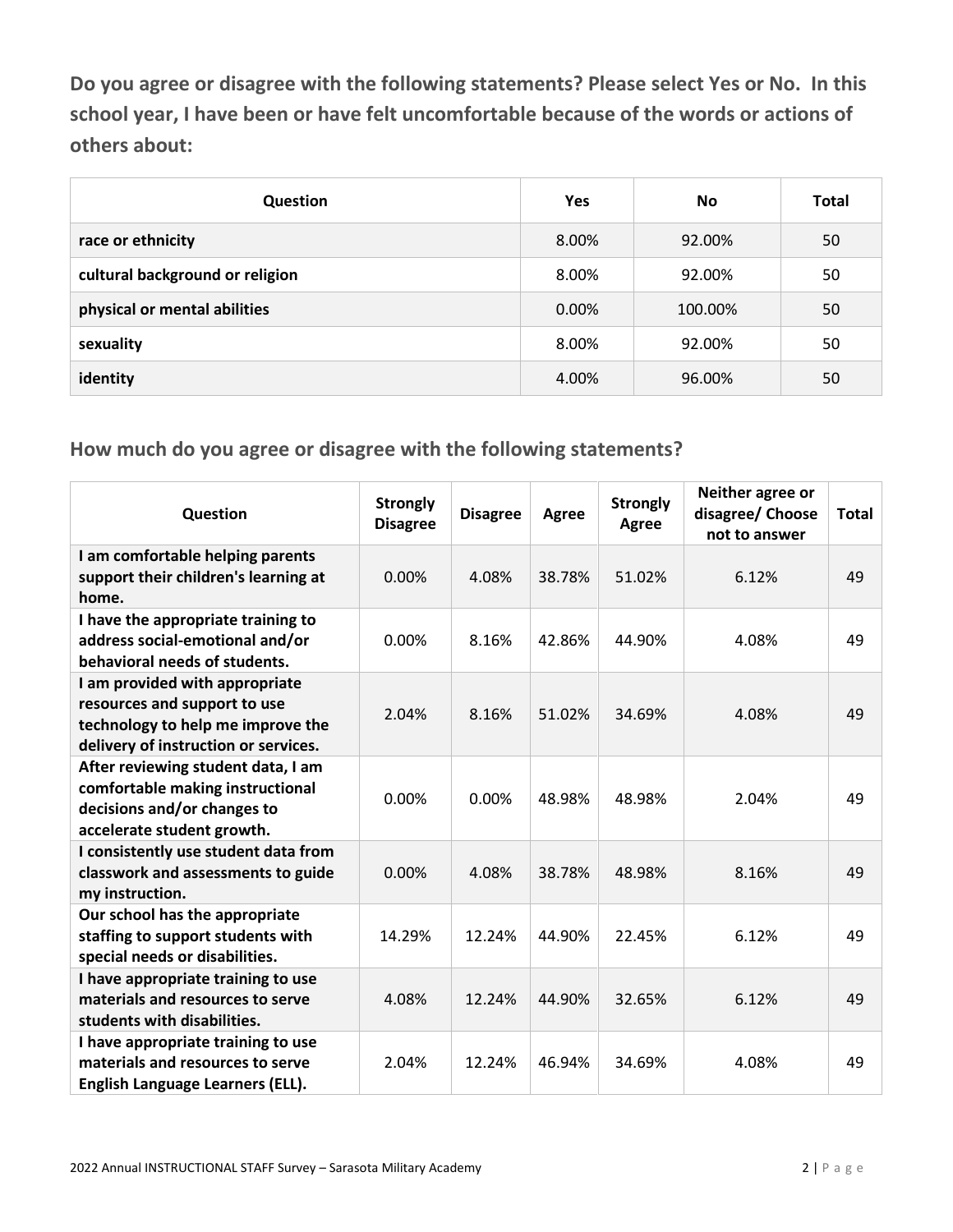**Please indicate the frequency of use for communication between parents/families and yourself.**

| Question                                                                            | Once a<br>week | Twice a<br>week | <b>Three</b><br>times a<br>week | More than<br>three times a<br>week | <b>Not</b><br>applicable | <b>Total</b> |
|-------------------------------------------------------------------------------------|----------------|-----------------|---------------------------------|------------------------------------|--------------------------|--------------|
| <b>Emails</b>                                                                       | 44.90%         | 12.24%          | 14.29%                          | 20.41%                             | 8.16%                    | 49           |
| <b>Parent Portal</b>                                                                | 30.61%         | 4.08%           | 4.08%                           | 14.29%                             | 46.94%                   | 49           |
| Text message and/or<br><b>Communication app such as Class</b><br>Dojo, Remind, etc. | 20.41%         | 8.16%           | 2.04%                           | 10.20%                             | 59.18%                   | 49           |
| <b>Telephone calls</b>                                                              | 65.31%         | 2.04%           | 8.16%                           | 6.12%                              | 18.37%                   | 49           |
| <b>Other</b>                                                                        | 10.20%         | 2.04%           | 2.04%                           | 6.12%                              | 79.59%                   | 49           |
| <b>Teacher Newsletter</b>                                                           | 12.24%         | 2.04%           | $0.00\%$                        | 2.04%                              | 83.67%                   | 49           |
| <b>Blackboard</b>                                                                   | 4.08%          | 2.04%           | 2.04%                           | $0.00\%$                           | 91.84%                   | 49           |

**How much do you agree or disagree with the following statements?**

| <b>Question</b>                                                            | <b>Strongly</b><br><b>Disagree</b> | <b>Disagree</b> | Agree  | <b>Strongly</b><br>Agree | Neither agree or<br>disagree/ Choose not<br>to answer | Total |
|----------------------------------------------------------------------------|------------------------------------|-----------------|--------|--------------------------|-------------------------------------------------------|-------|
| This school communicates with<br>parents in a timely and ongoing<br>basis. | $0.00\%$                           | 8.16%           | 40.82% | 46.94%                   | 4.08%                                                 | 49    |
| l receive District-level<br>messaging and information to<br>feel informed. | $0.00\%$                           | 6.12%           | 55.10% | 32.65%                   | 6.12%                                                 | 49    |

**Rate your level of knowledge and understanding about: (0 being the least and 10 being the most)**

| Field                                                                            | Mean | Count |
|----------------------------------------------------------------------------------|------|-------|
| using the Multi-Tiered System of Support (MTSS)                                  | 7.15 | 47    |
| adjusting my instruction based on an ESE child's Individual Education Plan (IEP) | 8.65 | 48    |
| <b>Professional Learning Communities (PLC)</b>                                   | 8.10 | 48    |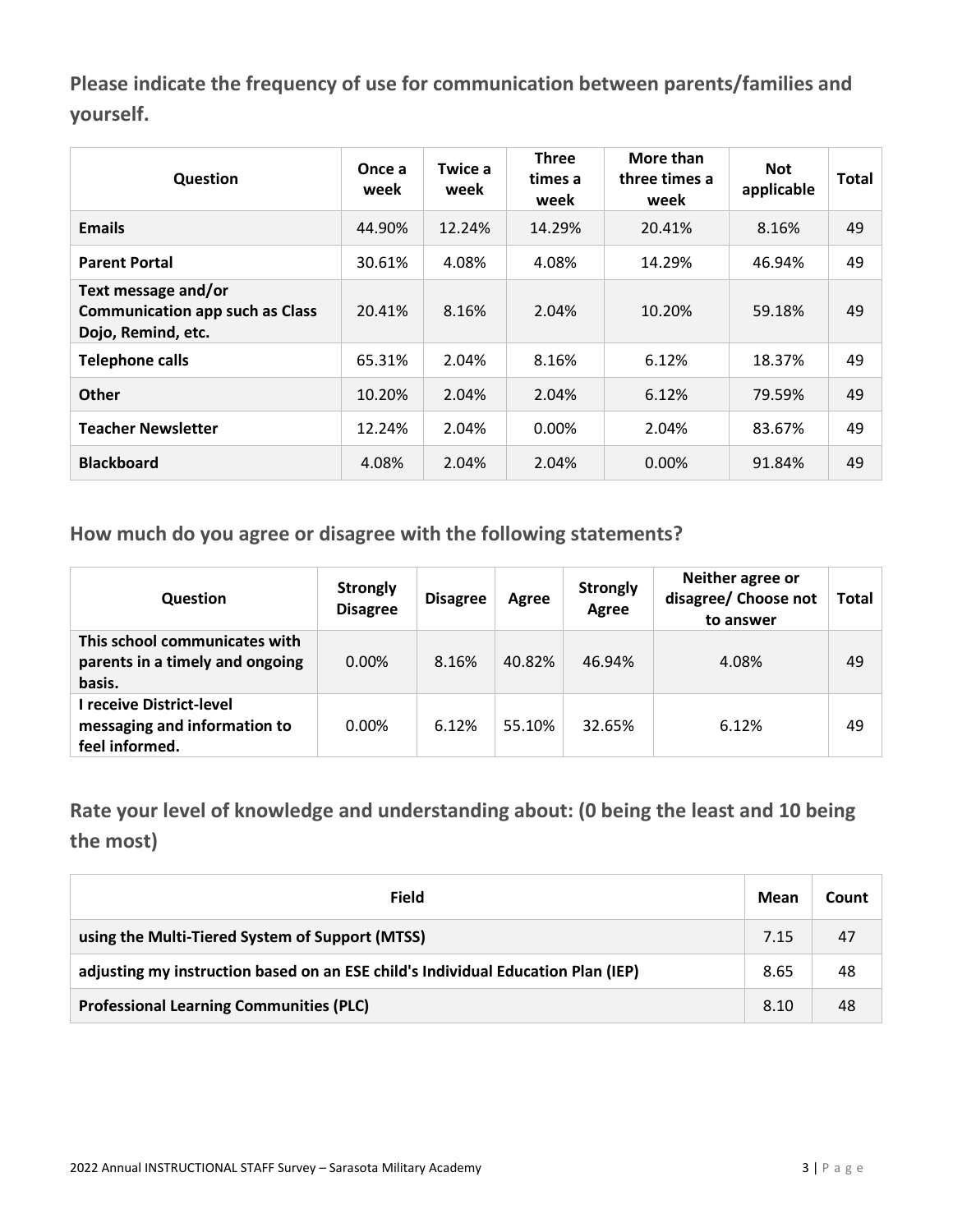**Choose the top four strategies you use most often to close the achievement gap for all students (i.e. Black, Hispanic, ELL, SWD, High/Low Socio-Economic Status)**

| <b>Question</b>                                                                                           | Percentage |
|-----------------------------------------------------------------------------------------------------------|------------|
| Providing small group instruction                                                                         | 21.23%     |
| Recommending kids for Advance Work Classes/Accelerated Courses                                            | 2.05%      |
| Making instructional changes based on the data                                                            | 21.92%     |
| <b>Mentoring</b>                                                                                          | 13.01%     |
| Using effective classroom management skills                                                               | 32.88%     |
| Providing instructional materials that reflect students' cultural backgrounds, ethnicity, and<br>identity | 8.90%      |
| <b>Total</b>                                                                                              | 146        |

| Question                                                                                                                                                                                                           | <b>Strongly</b><br><b>Disagree</b> | <b>Disagree</b> | Agree  | <b>Strongly</b><br>Agree | <b>Neither agree</b><br>or disagree/<br>Choose not to<br>answer | Total |
|--------------------------------------------------------------------------------------------------------------------------------------------------------------------------------------------------------------------|------------------------------------|-----------------|--------|--------------------------|-----------------------------------------------------------------|-------|
| This school encourages students to take<br>challenging classes regardless of their<br>race, ethnicity, nationality, and/or cultural<br>background (e.g. honor level courses,<br>gifted courses, AP or IB courses). | 0.00%                              | 6.12%           | 53.06% | 34.69%                   | 6.12%                                                           | 49    |
| This school/department provides the<br>materials, resources, and training<br>necessary for me to support students'<br>social, emotional, and behavioral needs.                                                     | 2.04%                              | 6.12%           | 53.06% | 32.65%                   | 6.12%                                                           | 49    |
| This school/department places a priority<br>on helping students with their social,<br>emotional, and behavioral problems.                                                                                          | 2.04%                              | 10.20%          | 51.02% | 34.69%                   | 2.04%                                                           | 49    |
| The mental and physical well-being of<br>staff is a priority.                                                                                                                                                      | 6.12%                              | 14.29%          | 40.82% | 30.61%                   | 8.16%                                                           | 49    |
| Mental Health Services were available to<br>students/families I referred, when<br>needed.                                                                                                                          | 4.08%                              | 6.12%           | 53.06% | 20.41%                   | 16.33%                                                          | 49    |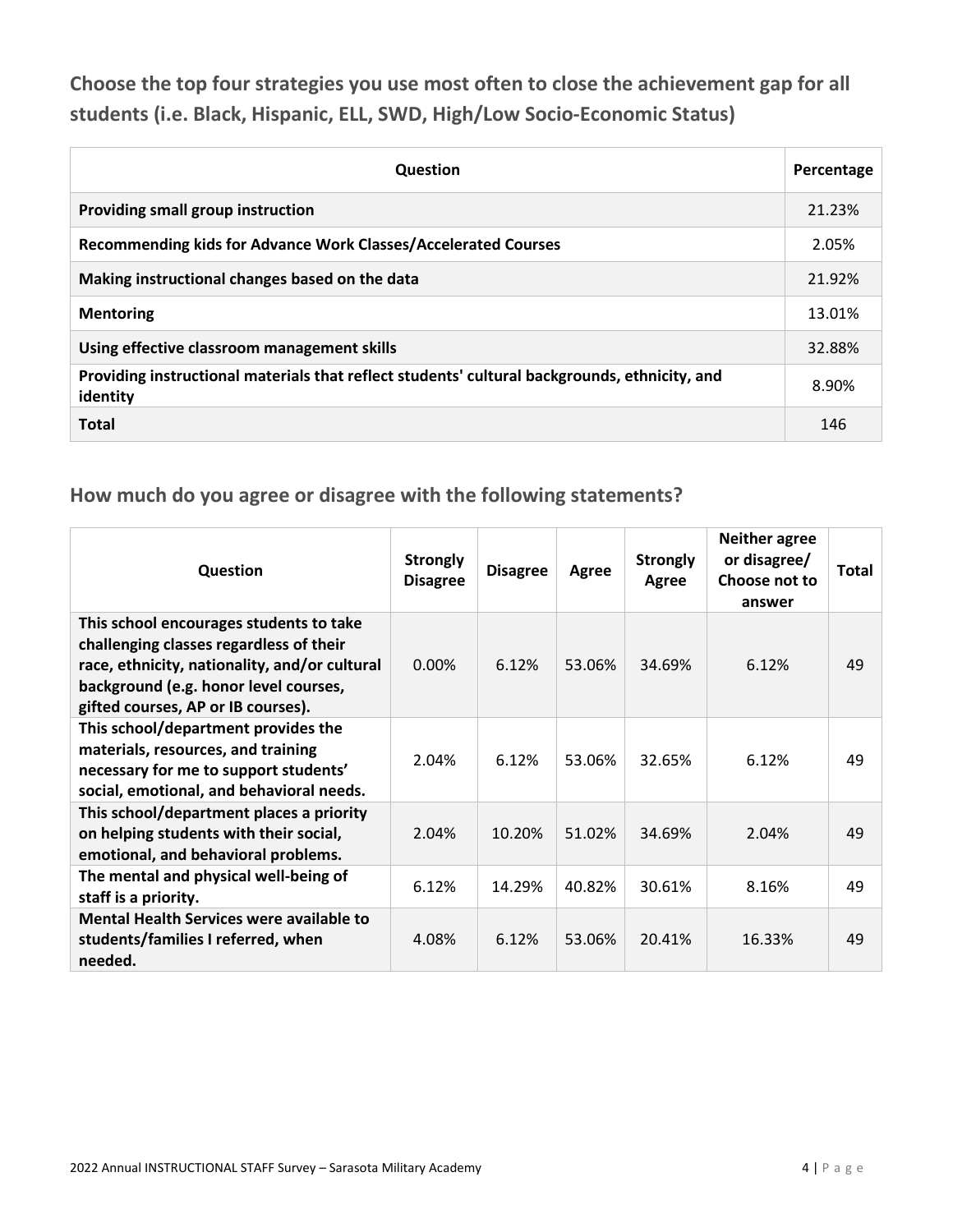**How much do you agree or disagree with the following statements about your school/work site?**

| Question                                                                                 | <b>Strongly</b><br><b>Disagree</b> | <b>Disagree</b> | Agree  | <b>Strongly</b><br>Agree | Neither agree or<br>disagree/ Choose<br>not to answer | Total |
|------------------------------------------------------------------------------------------|------------------------------------|-----------------|--------|--------------------------|-------------------------------------------------------|-------|
| When there is an issue/problem<br>with facilities it is addressed in a<br>timely manner. | 0.00%                              | 10.20%          | 36.73% | 53.06%                   | 0.00%                                                 | 49    |
| <b>Adequate COVID safety</b><br>precautions are taken at my<br>school/work site.         | $0.00\%$                           | 6.12%           | 36.73% | 51.02%                   | 6.12%                                                 | 49    |
| My school/work site has<br>adequate heating, cooling,<br>and/or lighting systems.        | $0.00\%$                           | 6.12%           | 42.86% | 48.98%                   | 2.04%                                                 | 49    |
| I have access to adequate<br>personal protection equipment<br>due to COVID.              | $0.00\%$                           | 6.12%           | 38.78% | 44.90%                   | 10.20%                                                | 49    |

**I am actively seeking my Reading Endorsement/Certification.**

| Question                                              | Percentage |
|-------------------------------------------------------|------------|
| Yes                                                   | 14.29%     |
| Not applicable for my position                        | 40.82%     |
| <b>No</b>                                             | 30.61%     |
| I have completed my Reading Endorsement/Certification | 14.29%     |
| <b>Total</b>                                          | 49         |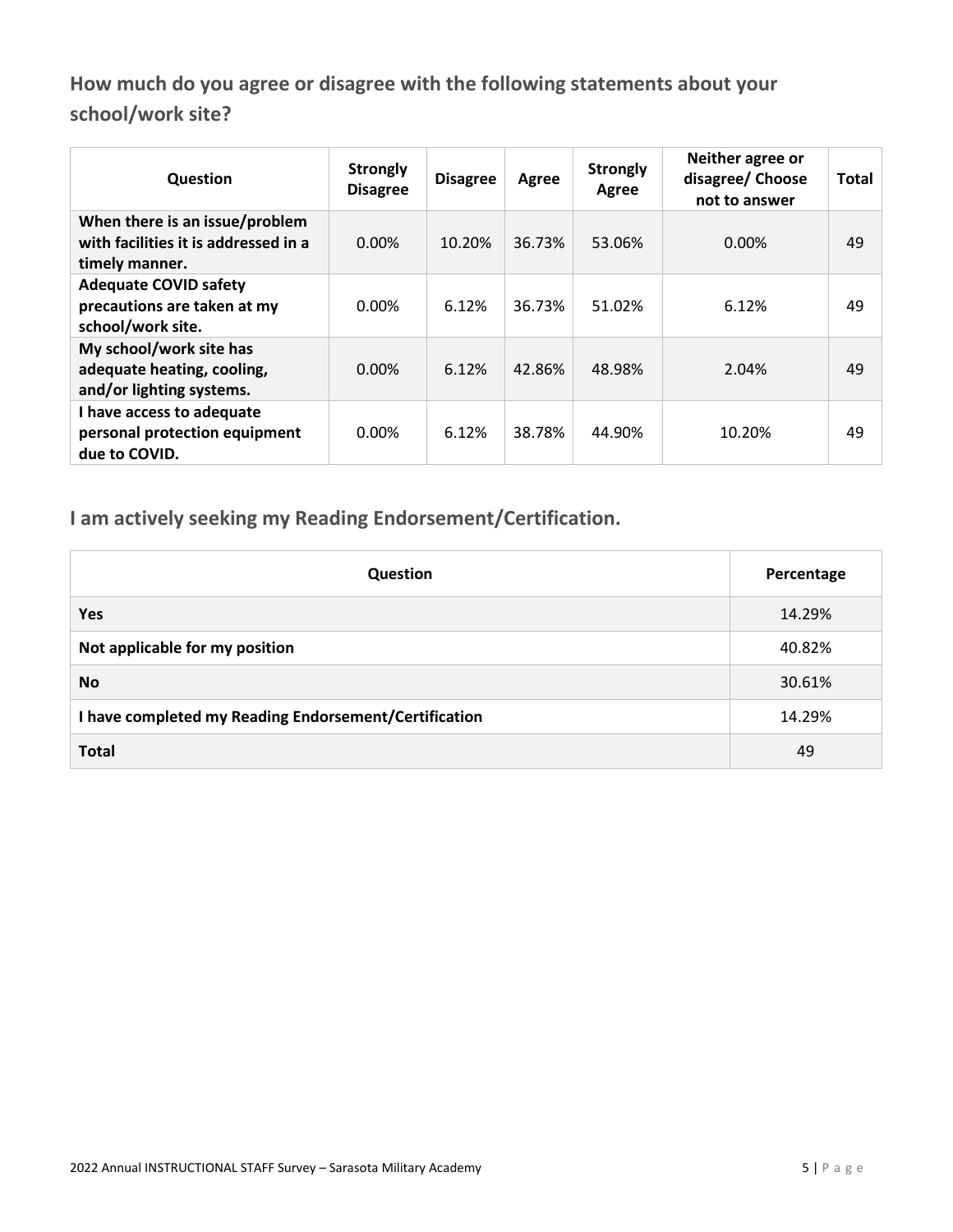**The next question is designed to gather information about your professional learning interests. This question eliminates an additional Professional Learning Needs Assessment Survey. Please select all Professional Learning choices that you are interested in.**

| Question                                                                                                                             | Percentage |
|--------------------------------------------------------------------------------------------------------------------------------------|------------|
| <b>High Expertise Teaching</b>                                                                                                       | 5.36%      |
| <b>Adopted Curriculum</b>                                                                                                            | 2.38%      |
| <b>Blackboard for Instruction</b>                                                                                                    | 1.79%      |
| <b>Data Dashboards</b>                                                                                                               | 3.57%      |
| <b>BEST Standards</b>                                                                                                                | 7.74%      |
| <b>New Teacher Support (1-3 years)</b>                                                                                               | 4.17%      |
| <b>Writing workshop</b>                                                                                                              | 2.38%      |
| Effective Professional Learning Communities (PLC)/Collaborative Planning Teams (CPT)                                                 | 6.55%      |
| Visible Learning (including Learning Intentions and Success Criteria)                                                                | 2.38%      |
| Using data to inform instruction (including data chats, using the i-Ready Toolbox)                                                   | 4.17%      |
| <b>Reading Endorsement: Competency 5</b>                                                                                             | 0.00%      |
| <b>Reading Endorsement: Competency 4</b>                                                                                             | 0.00%      |
| <b>Reading Endorsement: Competency 3</b>                                                                                             | 0.00%      |
| <b>Reading Endorsement: Competency 2</b>                                                                                             | 0.60%      |
| <b>Reading Endorsement: Competency 1</b>                                                                                             | 1.19%      |
| <b>Restorative Strategies</b>                                                                                                        | 5.36%      |
| <b>Safety and Security</b>                                                                                                           | 2.38%      |
| Science workshop (including standards-based instruction)                                                                             | 3.57%      |
| SEL (social-emotional learning) / Trauma-informed care                                                                               | 4.76%      |
| <b>Small group instructional strategies</b>                                                                                          | 11.31%     |
| Social Studies workshop (including standards-based instruction, best practice for high school<br>research, document-based questions) | 1.79%      |
| <b>TEAMS and/or ZOOM</b>                                                                                                             | 3.57%      |
| <b>Equity, Belonging and Dignity</b>                                                                                                 | 6.55%      |
| <b>Arts Integration/Experimental Learning</b>                                                                                        | 5.95%      |
| <b>Classroom/Behavior management</b>                                                                                                 | 12.50%     |
| <b>Total</b>                                                                                                                         | 168        |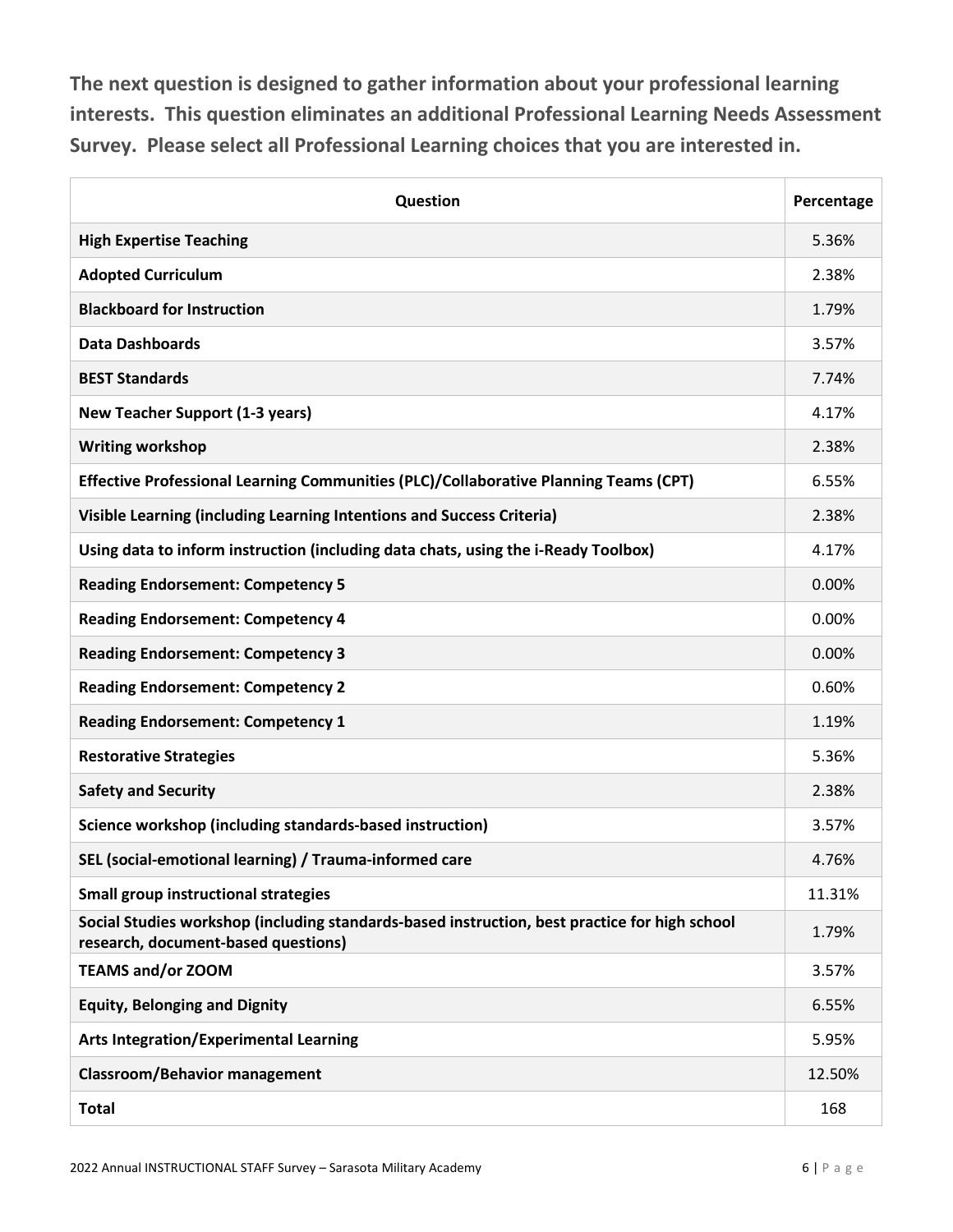# Sarasota Military Academy Classified Staff Report

*2022 Annual CLASSIFIED STAFF Survey*

**How much do you agree or disagree with the following statements about your school/work location?**

| Question                                              | <b>Strongly</b><br><b>Disagree</b> | <b>Disagree</b> | <b>Agree</b> | <b>Strongly</b><br>Agree | <b>Neither agree</b><br>or disagree/<br>Choose not to<br>answer | <b>Total</b> |
|-------------------------------------------------------|------------------------------------|-----------------|--------------|--------------------------|-----------------------------------------------------------------|--------------|
| I am comfortable with my level of                     |                                    |                 |              |                          |                                                                 |              |
| decision-making at my                                 | 0.00%                              | 0.00%           | 50.00%       | 50.00%                   | 0.00%                                                           | 12           |
| school/department.                                    |                                    |                 |              |                          |                                                                 |              |
| I am comfortable discussing concerns                  | 8.33%                              | 16.67%          | 16.67%       | 58.33%                   | 0.00%                                                           | 12           |
| with my supervisor.                                   |                                    |                 |              |                          |                                                                 |              |
| My administrator(s)/supervisor(s) foster              |                                    |                 |              |                          |                                                                 |              |
| a culture of support at my                            | 0.00%                              | 16.67%          | 33.33%       | 50.00%                   | 0.00%                                                           | 12           |
| school/department.                                    |                                    |                 |              |                          |                                                                 |              |
| My administrator(s)/supervisor(s) foster              | 8.33%                              | 16.67%          | 33.33%       | 41.67%                   | 0.00%                                                           | 12           |
| a culture of collaboration.                           |                                    |                 |              |                          |                                                                 |              |
| The staff work together to ensure an                  |                                    |                 |              |                          |                                                                 |              |
| orderly environment at my                             | 0.00%                              | 16.67%          | 33.33%       | 50.00%                   | 0.00%                                                           | 12           |
| school/department.                                    |                                    |                 |              |                          |                                                                 |              |
| I am clearly informed about policies and              | 0.00%                              |                 |              |                          |                                                                 | 12           |
| procedures at my school<br>site/department.           |                                    | 25.00%          | 16.67%       | 50.00%                   | 8.33%                                                           |              |
| I have access to written                              |                                    |                 |              |                          |                                                                 |              |
| school/department emergency plans that                | 0.00%                              | 0.00%           | 25.00%       | 75.00%                   | 0.00%                                                           | 12           |
| clearly describe procedures to follow.                |                                    |                 |              |                          |                                                                 |              |
| My school/department provides me with                 |                                    |                 |              |                          |                                                                 |              |
| effective training in safety procedures.              | 0.00%                              | 8.33%           | 41.67%       | 50.00%                   | 0.00%                                                           | 12           |
| I communicate with stakeholders (school               |                                    |                 |              |                          |                                                                 |              |
| staff, parents/families) in a timely and              | 0.00%                              | 0.00%           | 16.67%       | 66.67%                   | 16.67%                                                          | 12           |
| ongoing basis.                                        |                                    |                 |              |                          |                                                                 |              |
| I have adequate resources available to                |                                    |                 |              |                          |                                                                 |              |
| me to carry out my job responsibilities.              | 0.00%                              | 16.67%          | 33.33%       | 50.00%                   | 0.00%                                                           | 12           |
| My school/department fosters a sense of<br>belonging. | 8.33%                              | 16.67%          | 41.67%       | 33.33%                   | 0.00%                                                           | 12           |
| I honor the dignity of all students.                  | 0.00%                              | 0.00%           | 8.33%        | 91.67%                   | 0.00%                                                           | 12           |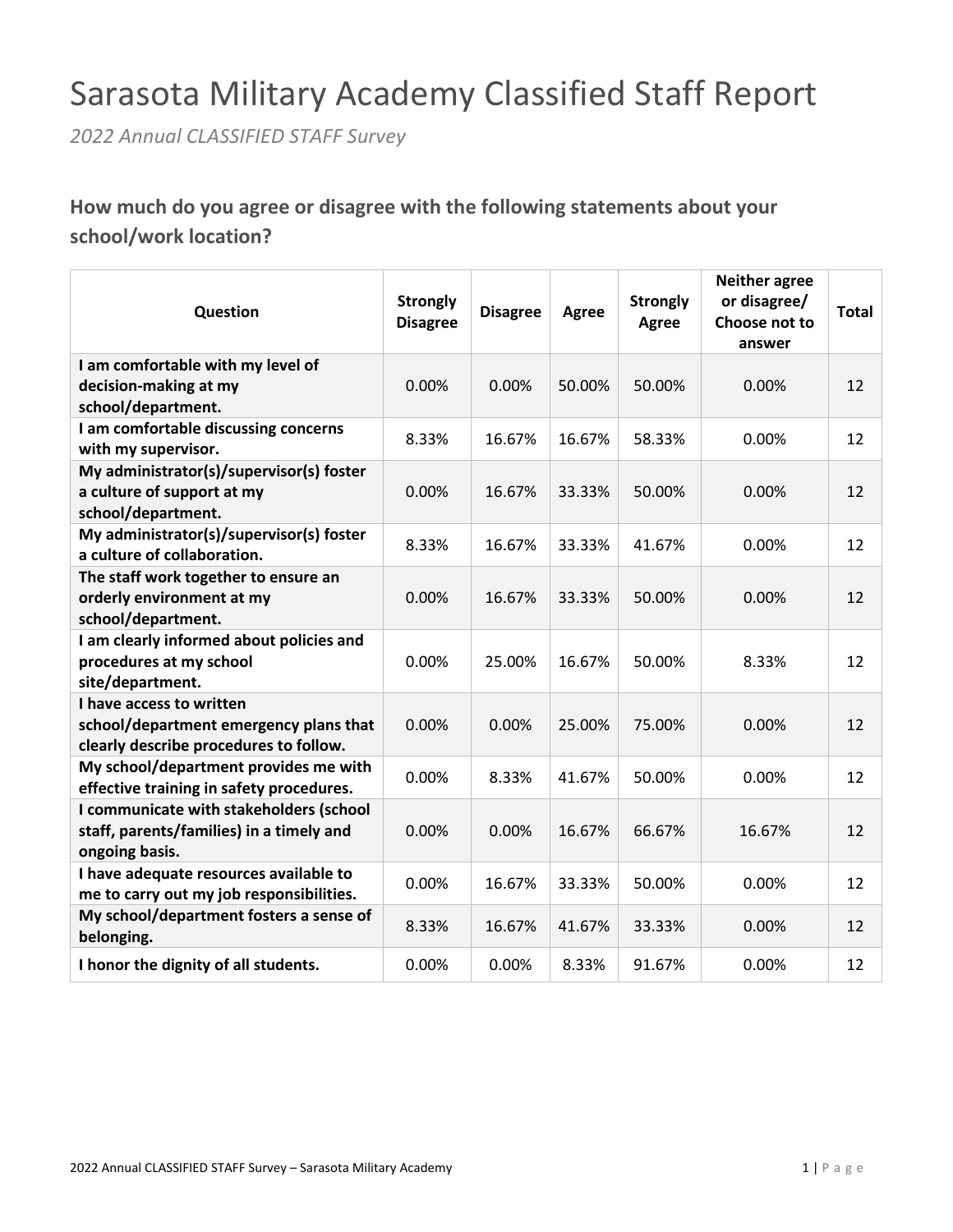**Please select Yes or No. In this school year, I have been or have felt uncomfortable because of the words or actions of others about:**

| <b>Question</b>                        | <b>No</b> | Yes   | <b>Total</b> |
|----------------------------------------|-----------|-------|--------------|
| Race or ethnicity                      | 91.67%    | 8.33% | 12           |
| <b>Cultural background or religion</b> | 91.67%    | 8.33% | 12           |
| <b>Physical or mental abilities</b>    | 91.67%    | 8.33% | 12           |
| <b>Sexuality</b>                       | 100.00%   | 0.00% | 12           |
| Identity                               | 100.00%   | 0.00% | 12           |

#### **How much do you agree or disagree with the following statement?**

| I receive District-level messaging and information to feel informed. | Percentage |
|----------------------------------------------------------------------|------------|
| <b>Strongly Disagree</b>                                             | 8.33%      |
| <b>Strongly Agree</b>                                                | 25.00%     |
| Neither agree or disagree/ Choose not to answer                      | 8.33%      |
| <b>Disagree</b>                                                      | 8.33%      |
| Agree                                                                | 50.00%     |
| <b>Total</b>                                                         | 12         |

### **As a staff member, how would you like to receive messages from the School District?**

| As a staff member, how would you like to receive messages from the School District? | Percentage |
|-------------------------------------------------------------------------------------|------------|
| <b>Voice</b>                                                                        | 8.33%      |
| <b>Text message</b>                                                                 | 16.67%     |
| Email                                                                               | 75.00%     |
| <b>Total</b>                                                                        | 12         |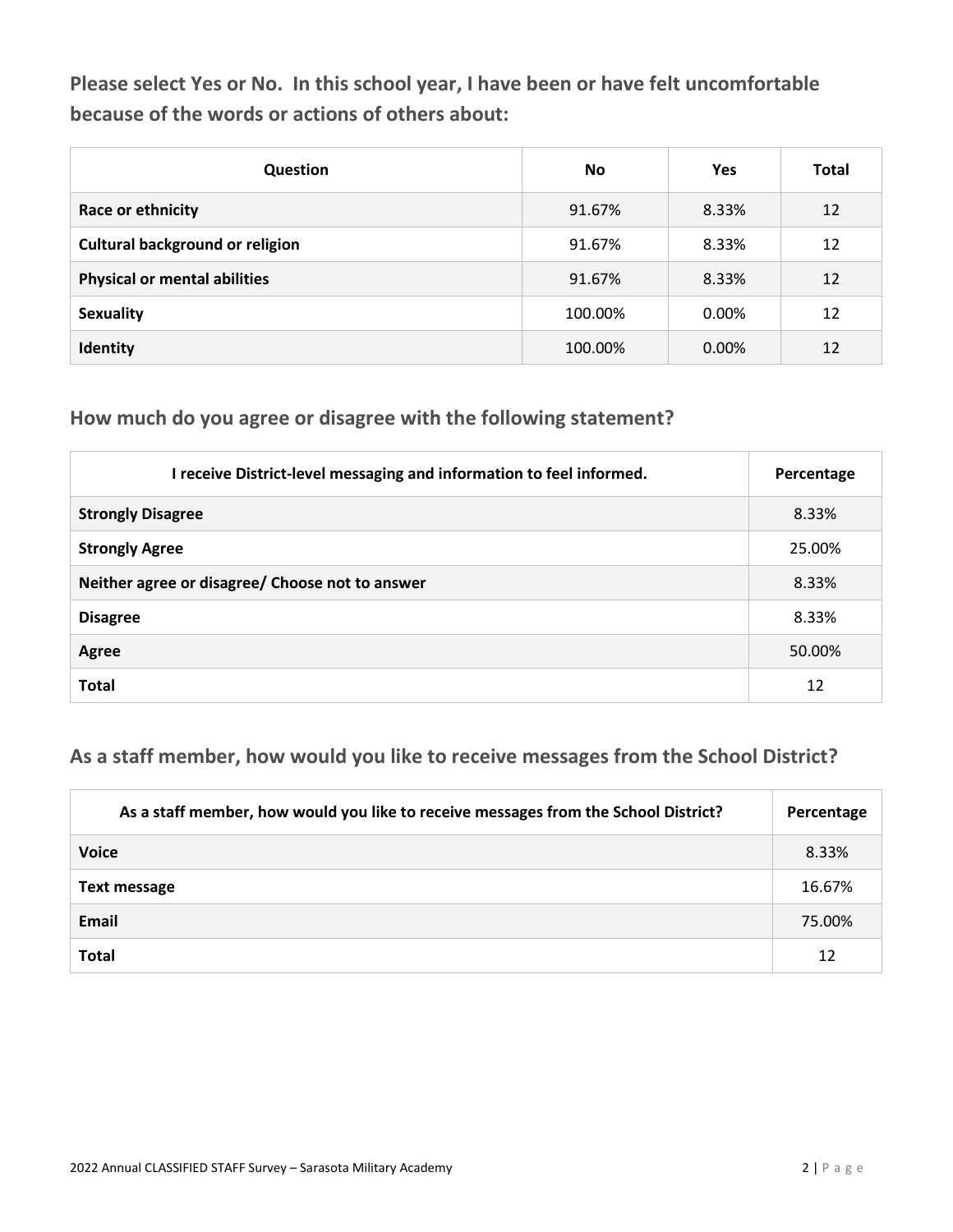**How much do you agree or disagree with the following statements about your school/work site?**

| The mental and physical well-being of staff is a priority. | Percentage |
|------------------------------------------------------------|------------|
| <b>Strongly Disagree</b>                                   | $0.00\%$   |
| <b>Strongly Agree</b>                                      | 50.00%     |
| Neither agree or disagree/ Choose not to answer            | $0.00\%$   |
| <b>Disagree</b>                                            | 8.33%      |
| Agree                                                      | 41.67%     |
| <b>Total</b>                                               | 12         |

**How much do you agree or disagree with the following statements about your school/work site?**

| Question                                                                                 | <b>Strongly</b><br><b>Disagree</b> | <b>Disagree</b> | Agree  | <b>Strongly</b><br>Agree | Neither agree or<br>disagree/ Choose<br>not to answer | Total |
|------------------------------------------------------------------------------------------|------------------------------------|-----------------|--------|--------------------------|-------------------------------------------------------|-------|
| My school/work site has<br>adequate heating, cooling,<br>and/or lighting systems.        | $0.00\%$                           | 18.18%          | 27.27% | 54.55%                   | 0.00%                                                 | 11    |
| When there is an issue/problem<br>with facilities it is addressed in a<br>timely manner. | $0.00\%$                           | 9.09%           | 45.45% | 45.45%                   | 0.00%                                                 | 11    |
| <b>Adequate COVID safety</b><br>precautions are taken at my<br>school/work site.         | $0.00\%$                           | 9.09%           | 54.55% | 27.27%                   | 9.09%                                                 | 11    |
| I have access to adequate<br>personal protection equipment<br>due to COVID.              | 0.00%                              | 0.00%           | 45.45% | 45.45%                   | 9.09%                                                 | 11    |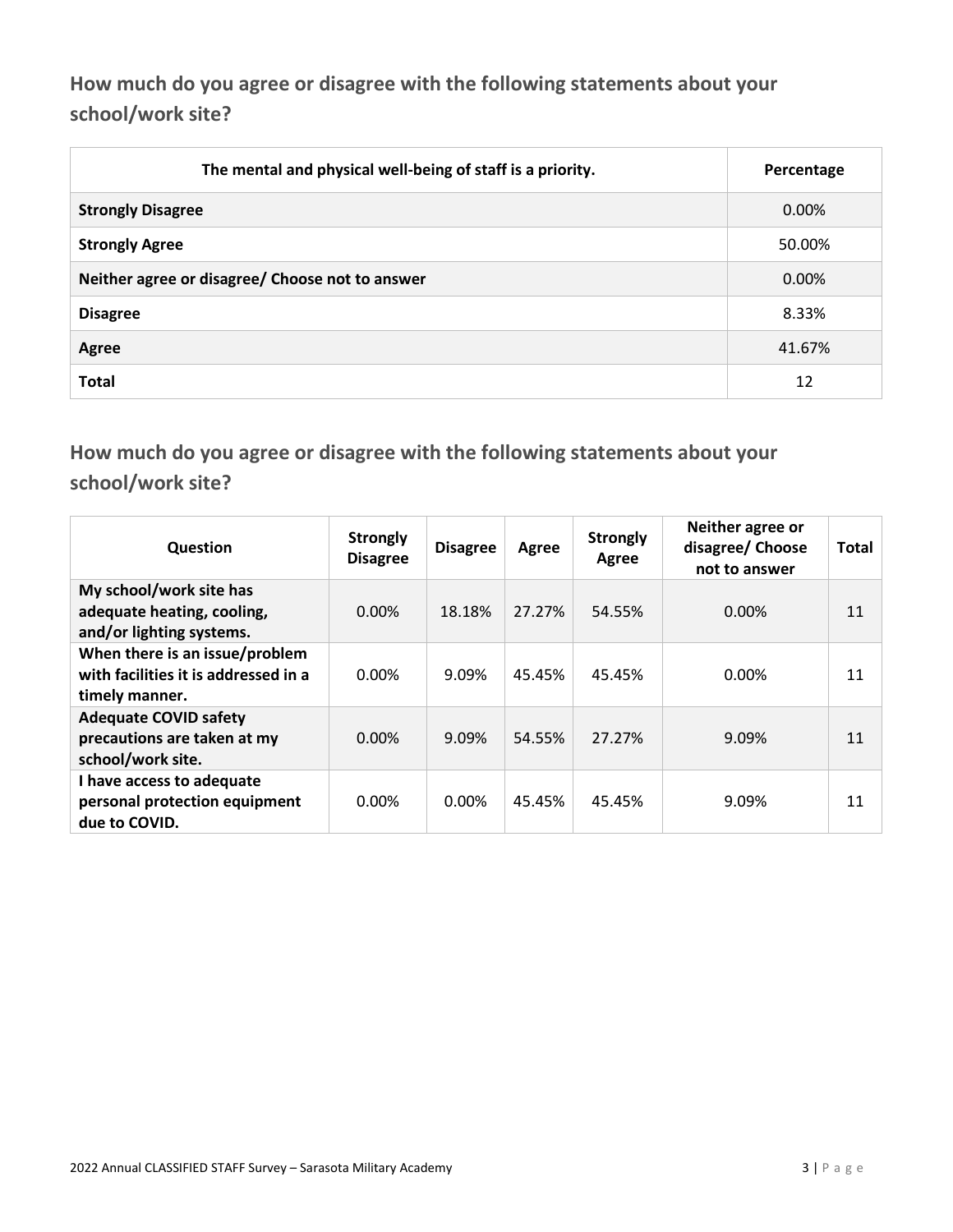**The next question is designed to gather information about your professional development interests. This question eliminates an additional Professional Learning Needs Assessment Survey. Please select all Professional Learning choices that you are interested in.**

| Question                                                        | Percentage |
|-----------------------------------------------------------------|------------|
| <b>SysAid (Help Ticket System)</b>                              | 0.00%      |
| <b>Small Group Instruction</b>                                  | 0.00%      |
| Qualtrics (online survey software)                              | 4.35%      |
| <b>Professional Learning System</b>                             | 0.00%      |
| <b>Paraprofessional to Teacher Opportunities</b>                | 0.00%      |
| <b>Novus School Board Agenda System</b>                         | 0.00%      |
| <b>Microsoft Word</b>                                           | 13.04%     |
| <b>Microsoft Teams</b>                                          | 4.35%      |
| <b>Microsoft Publisher</b>                                      | 4.35%      |
| <b>Microsoft OneDrive</b>                                       | 4.35%      |
| <b>Microsoft Forms</b>                                          | 8.70%      |
| <b>Microsoft Excel</b>                                          | 17.39%     |
| Facilitron (room reservation system)                            | 0.00%      |
| <b>Customer Service</b>                                         | 13.04%     |
| <b>Crisis Prevention Intervention (CPI)ESD Financial System</b> | 0.00%      |
| <b>Computer Programming</b>                                     | 4.35%      |
| Collaboration with classroom teachers to meet needs of students | 4.35%      |
| <b>Bookkeeping Topics</b>                                       | 17.39%     |
| <b>Behavior Management/CHAMPS</b>                               | 4.35%      |
| <b>Total</b>                                                    | 23         |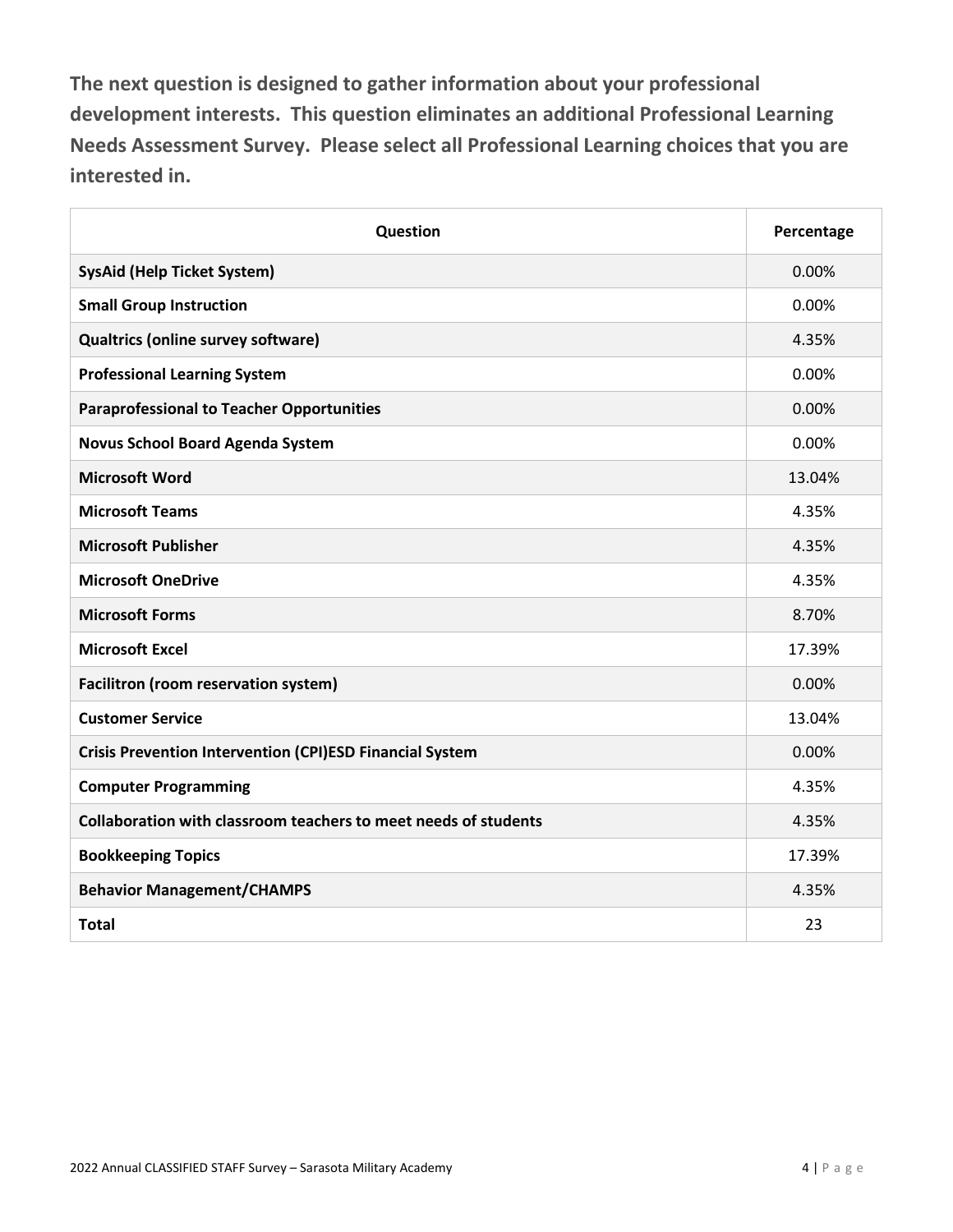## Sarasota Suncoast Academy Instructional Staff Report

*2022 Annual INSTRUCTIONAL STAFF Survey*

### **How much do you agree or disagree with the following statements about your school/work location?**

| Question                                                                                                     | <b>Strongly</b><br><b>Disagree</b> | <b>Disagree</b> | <b>Agree</b> | <b>Strongly</b><br><b>Agree</b> | <b>Neither agree</b><br>or disagree/<br>Choose not to<br>answer | <b>Total</b> |
|--------------------------------------------------------------------------------------------------------------|------------------------------------|-----------------|--------------|---------------------------------|-----------------------------------------------------------------|--------------|
| I am comfortable with my level of                                                                            |                                    |                 |              |                                 |                                                                 |              |
| decision-making at my                                                                                        | 0.00%                              | 0.00%           | 26.92%       | 69.23%                          | 3.85%                                                           | 26           |
| school/department.                                                                                           |                                    |                 |              |                                 |                                                                 |              |
| I am comfortable discussing concerns                                                                         |                                    |                 |              |                                 |                                                                 |              |
| with my supervisor.                                                                                          | 3.85%                              | 3.85%           | 11.54%       | 73.08%                          | 7.69%                                                           | 26           |
| My administrator(s)/supervisor(s) foster<br>a culture of support at my<br>school/department.                 | 3.85%                              | 11.54%          | 23.08%       | 61.54%                          | 0.00%                                                           | 26           |
| My administrator(s)/supervisor(s) foster<br>a culture of collaboration.                                      | 0.00%                              | 15.38%          | 26.92%       | 57.69%                          | 0.00%                                                           | 26           |
| The staff work together to ensure an<br>orderly environment at my<br>school/department.                      | 0.00%                              | 11.54%          | 50.00%       | 38.46%                          | 0.00%                                                           | 26           |
| I am clearly informed about policies and<br>procedures at my school<br>site/department.                      | 0.00%                              | 3.85%           | 38.46%       | 53.85%                          | 3.85%                                                           | 26           |
| I have access to written<br>school/department emergency plans that<br>clearly describe procedures to follow. | 0.00%                              | 3.85%           | 26.92%       | 65.38%                          | 3.85%                                                           | 26           |
| My school/department provides me with<br>effective training in safety procedures.                            | 0.00%                              | 0.00%           | 38.46%       | 61.54%                          | 0.00%                                                           | 26           |
| The Student Code of Conduct is applied<br>equally to students.                                               | 0.00%                              | 11.54%          | 23.08%       | 61.54%                          | 3.85%                                                           | 26           |
| <b>Staff recognize students for positive</b><br>behavior.                                                    | 0.00%                              | 0.00%           | 26.92%       | 65.38%                          | 7.69%                                                           | 26           |
| My school/department fosters a sense of<br>belonging.                                                        | 0.00%                              | 7.69%           | 26.92%       | 57.69%                          | 7.69%                                                           | 26           |
| I create an environment that fosters<br>belonging for all students.                                          | 0.00%                              | 3.85%           | 7.69%        | 80.77%                          | 7.69%                                                           | 26           |
| I provide culturally relevant materials<br>during the lessons.                                               | 0.00%                              | 0.00%           | 30.77%       | 69.23%                          | 0.00%                                                           | 26           |
| I honor the dignity of students by<br>including them in discourse during the<br>lessons.                     | $0.00\%$                           | 0.00%           | 11.54%       | 80.77%                          | 7.69%                                                           | 26           |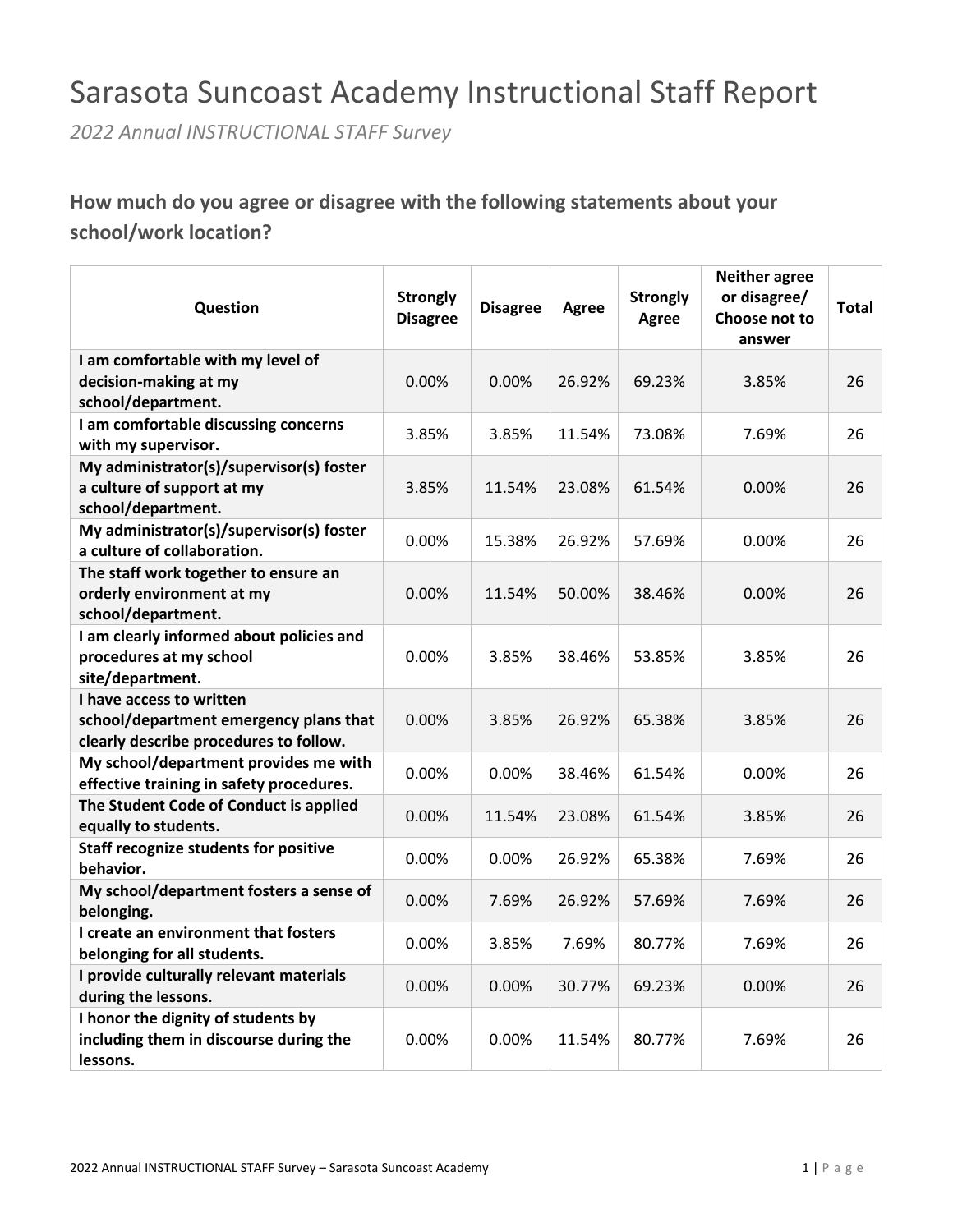**Do you agree or disagree with the following statements? Please select Yes or No. In this school year, I have been or have felt uncomfortable because of the words or actions of others about:**

| Question                        | Yes    | No      | <b>Total</b> |
|---------------------------------|--------|---------|--------------|
| race or ethnicity               | 7.69%  | 92.31%  | 26           |
| cultural background or religion | 7.69%  | 92.31%  | 26           |
| physical or mental abilities    | 0.00%  | 100.00% | 26           |
| sexuality                       | 11.54% | 88.46%  | 26           |
| identity                        | 3.85%  | 96.15%  | 26           |

| Question                                                                                                                                    | <b>Strongly</b><br><b>Disagree</b> | <b>Disagree</b> | <b>Agree</b> | <b>Strongly</b><br><b>Agree</b> | Neither agree or<br>disagree/ Choose<br>not to answer | <b>Total</b> |
|---------------------------------------------------------------------------------------------------------------------------------------------|------------------------------------|-----------------|--------------|---------------------------------|-------------------------------------------------------|--------------|
| I am comfortable helping parents<br>support their children's learning at<br>home.                                                           | 0.00%                              | 0.00%           | 30.77%       | 69.23%                          | 0.00%                                                 | 26           |
| I have the appropriate training to<br>address social-emotional and/or<br>behavioral needs of students.                                      | 0.00%                              | 11.54%          | 34.62%       | 53.85%                          | 0.00%                                                 | 26           |
| I am provided with appropriate<br>resources and support to use<br>technology to help me improve the<br>delivery of instruction or services. | 0.00%                              | 3.85%           | 38.46%       | 57.69%                          | 0.00%                                                 | 26           |
| After reviewing student data, I am<br>comfortable making instructional<br>decisions and/or changes to<br>accelerate student growth.         | 0.00%                              | 0.00%           | 38.46%       | 57.69%                          | 3.85%                                                 | 26           |
| I consistently use student data from<br>classwork and assessments to guide<br>my instruction.                                               | 0.00%                              | 0.00%           | 38.46%       | 61.54%                          | 0.00%                                                 | 26           |
| Our school has the appropriate<br>staffing to support students with<br>special needs or disabilities.                                       | 3.85%                              | 30.77%          | 30.77%       | 19.23%                          | 15.38%                                                | 26           |
| I have appropriate training to use<br>materials and resources to serve<br>students with disabilities.                                       | 0.00%                              | 19.23%          | 30.77%       | 38.46%                          | 11.54%                                                | 26           |
| I have appropriate training to use<br>materials and resources to serve<br>English Language Learners (ELL).                                  | 0.00%                              | 7.69%           | 53.85%       | 30.77%                          | 7.69%                                                 | 26           |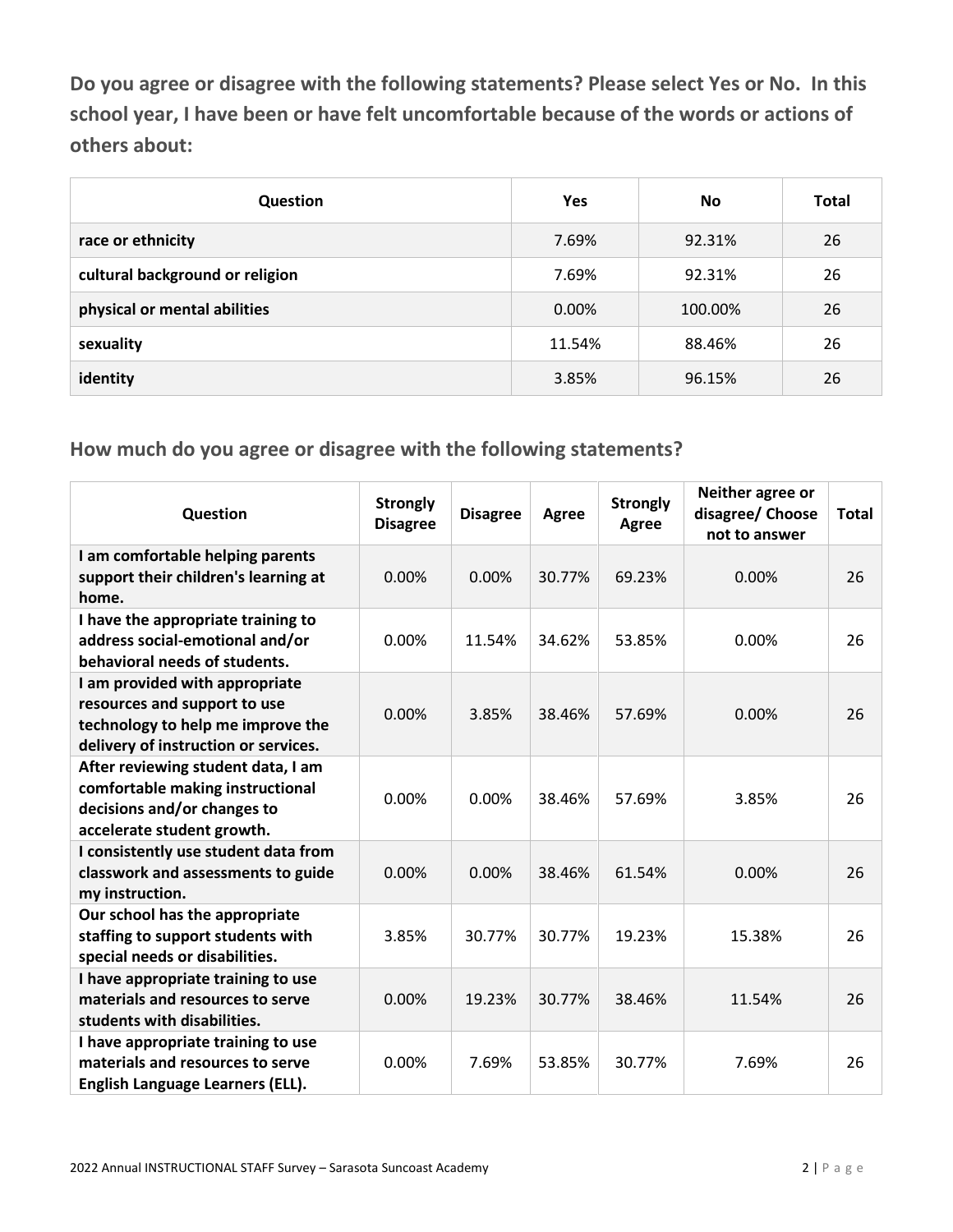**Please indicate the frequency of use for communication between parents/families and yourself.**

| Question                                                                            | Once a<br>week | Twice a<br>week | <b>Three</b><br>times a<br>week | More than<br>three times a<br>week | <b>Not</b><br>applicable | <b>Total</b> |
|-------------------------------------------------------------------------------------|----------------|-----------------|---------------------------------|------------------------------------|--------------------------|--------------|
| Text message and/or<br><b>Communication app such as Class</b><br>Dojo, Remind, etc. | 7.69%          | 3.85%           | 26.92%                          | 38.46%                             | 23.08%                   | 26           |
| <b>Emails</b>                                                                       | 30.77%         | 23.08%          | 11.54%                          | 23.08%                             | 11.54%                   | 26           |
| <b>Parent Portal</b>                                                                | 7.69%          | 11.54%          | 3.85%                           | 11.54%                             | 65.38%                   | 26           |
| <b>Telephone calls</b>                                                              | 46.15%         | 0.00%           | 11.54%                          | 3.85%                              | 38.46%                   | 26           |
| <b>Other</b>                                                                        | 7.69%          | $0.00\%$        | 0.00%                           | 3.85%                              | 88.46%                   | 26           |
| <b>Blackboard</b>                                                                   | 3.85%          | $0.00\%$        | 0.00%                           | $0.00\%$                           | 96.15%                   | 26           |
| <b>Teacher Newsletter</b>                                                           | 38.46%         | 0.00%           | $0.00\%$                        | $0.00\%$                           | 61.54%                   | 26           |

**How much do you agree or disagree with the following statements?**

| <b>Question</b>                                                            | <b>Strongly</b><br><b>Disagree</b> | <b>Disagree</b> | Agree  | <b>Strongly</b><br><b>Agree</b> | Neither agree or<br>disagree/ Choose not<br>to answer | <b>Total</b> |
|----------------------------------------------------------------------------|------------------------------------|-----------------|--------|---------------------------------|-------------------------------------------------------|--------------|
| This school communicates with<br>parents in a timely and ongoing<br>basis. | $0.00\%$                           | 4.00%           | 24.00% | 72.00%                          | $0.00\%$                                              | 25           |
| receive District-level<br>messaging and information to<br>feel informed.   | $0.00\%$                           | $0.00\%$        | 44.00% | 52.00%                          | 4.00%                                                 | 25           |

**Rate your level of knowledge and understanding about: (0 being the least and 10 being the most)**

| Field                                                                            | Mean | Count |
|----------------------------------------------------------------------------------|------|-------|
| using the Multi-Tiered System of Support (MTSS)                                  | 7.21 | 24    |
| adjusting my instruction based on an ESE child's Individual Education Plan (IEP) | 8.76 | 25    |
| <b>Professional Learning Communities (PLC)</b>                                   | 6.92 | 25    |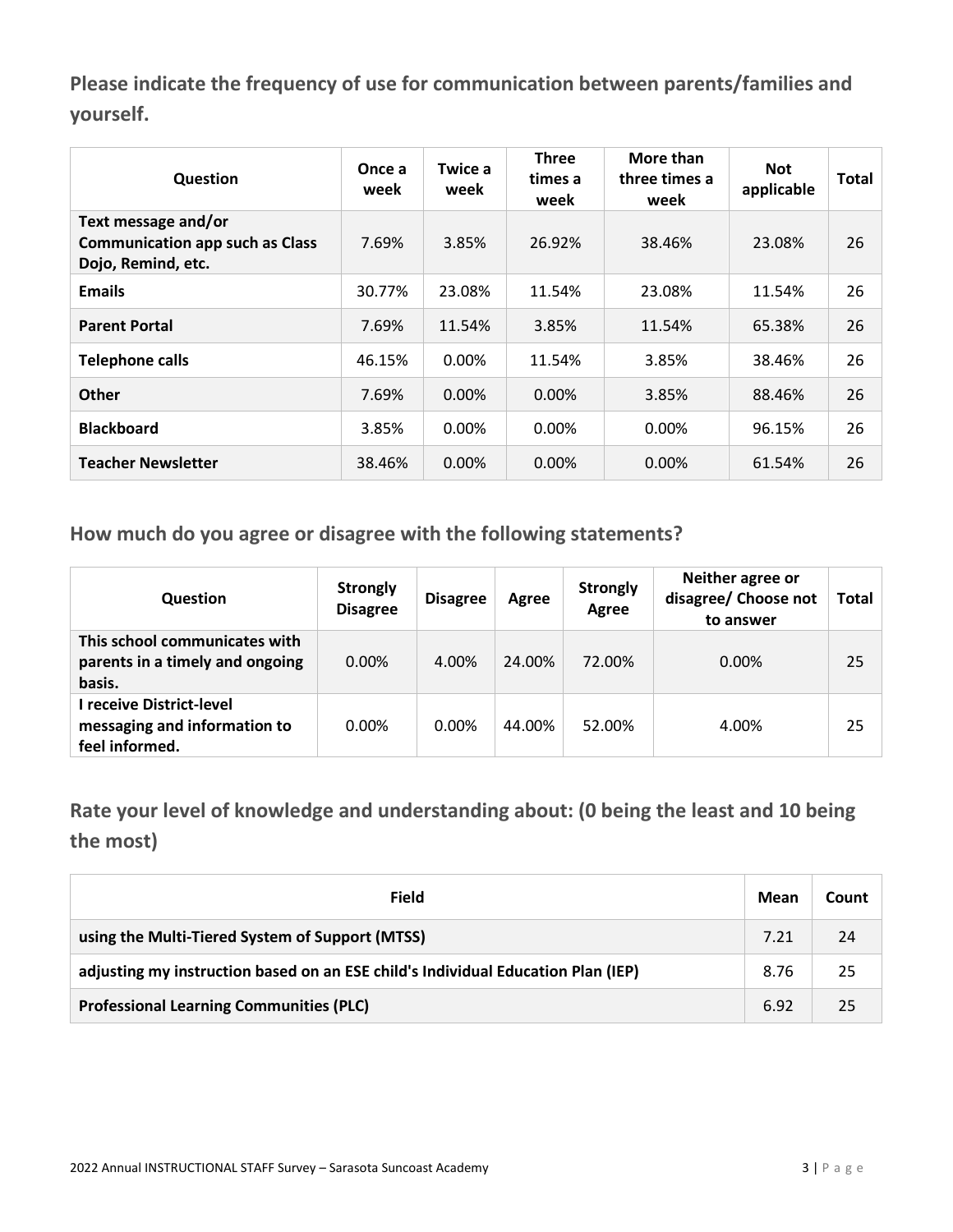**Choose the top four strategies you use most often to close the achievement gap for all students (i.e. Black, Hispanic, ELL, SWD, High/Low Socio-Economic Status)**

| <b>Question</b>                                                                                           | Percentage |
|-----------------------------------------------------------------------------------------------------------|------------|
| Providing small group instruction                                                                         | 28.95%     |
| Recommending kids for Advance Work Classes/Accelerated Courses                                            | $0.00\%$   |
| Making instructional changes based on the data                                                            | 27.63%     |
| <b>Mentoring</b>                                                                                          | 2.63%      |
| Using effective classroom management skills                                                               | 31.58%     |
| Providing instructional materials that reflect students' cultural backgrounds, ethnicity, and<br>identity | 9.21%      |
| <b>Total</b>                                                                                              | 76         |

| Question                                                                                                                                                                                                           | <b>Strongly</b><br><b>Disagree</b> | <b>Disagree</b> | Agree  | <b>Strongly</b><br>Agree | <b>Neither agree</b><br>or disagree/<br>Choose not to<br>answer | Total |
|--------------------------------------------------------------------------------------------------------------------------------------------------------------------------------------------------------------------|------------------------------------|-----------------|--------|--------------------------|-----------------------------------------------------------------|-------|
| This school encourages students to take<br>challenging classes regardless of their<br>race, ethnicity, nationality, and/or cultural<br>background (e.g. honor level courses,<br>gifted courses, AP or IB courses). | 0.00%                              | $0.00\%$        | 17.39% | 39.13%                   | 43.48%                                                          | 23    |
| This school/department provides the<br>materials, resources, and training<br>necessary for me to support students'<br>social, emotional, and behavioral needs.                                                     | $0.00\%$                           | 4.35%           | 43.48% | 43.48%                   | 8.70%                                                           | 23    |
| This school/department places a priority<br>on helping students with their social,<br>emotional, and behavioral problems.                                                                                          | 0.00%                              | 4.35%           | 21.74% | 69.57%                   | 4.35%                                                           | 23    |
| The mental and physical well-being of<br>staff is a priority.                                                                                                                                                      | $0.00\%$                           | 8.70%           | 34.78% | 43.48%                   | 13.04%                                                          | 23    |
| Mental Health Services were available to<br>students/families I referred, when<br>needed.                                                                                                                          | 0.00%                              | 17.39%          | 17.39% | 47.83%                   | 17.39%                                                          | 23    |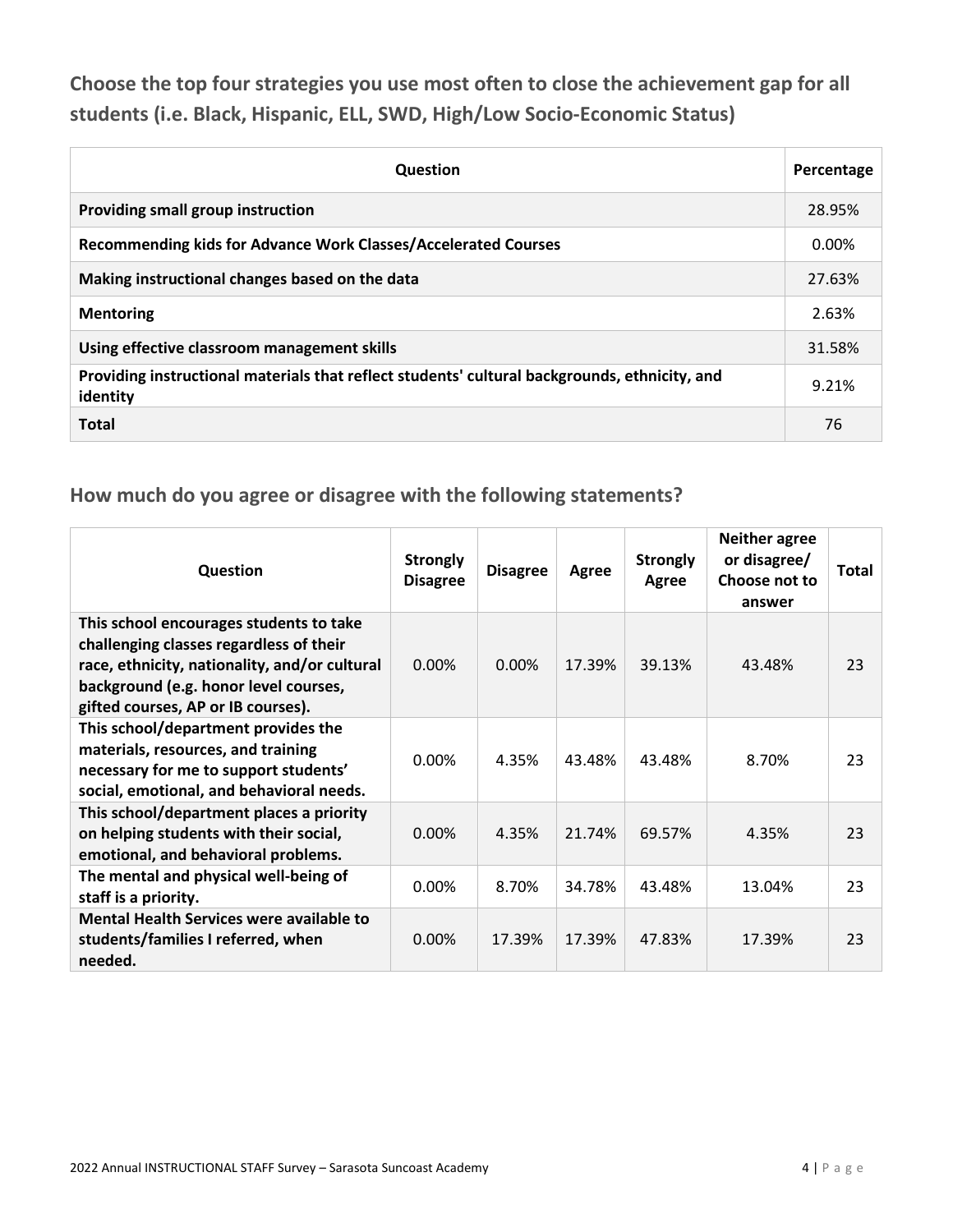**How much do you agree or disagree with the following statements about your school/work site?**

| Question                                                                                 | <b>Strongly</b><br><b>Disagree</b> | <b>Disagree</b> | Agree  | <b>Strongly</b><br>Agree | Neither agree or<br>disagree/ Choose<br>not to answer | <b>Total</b> |
|------------------------------------------------------------------------------------------|------------------------------------|-----------------|--------|--------------------------|-------------------------------------------------------|--------------|
| When there is an issue/problem<br>with facilities it is addressed in a<br>timely manner. | $0.00\%$                           | $0.00\%$        | 21.74% | 78.26%                   | 0.00%                                                 | 23           |
| My school/work site has<br>adequate heating, cooling,<br>and/or lighting systems.        | 0.00%                              | 0.00%           | 47.83% | 52.17%                   | 0.00%                                                 | 23           |
| I have access to adequate<br>personal protection equipment<br>due to COVID.              | 4.35%                              | 4.35%           | 30.43% | 52.17%                   | 8.70%                                                 | 23           |
| <b>Adequate COVID safety</b><br>precautions are taken at my<br>school/work site.         | 4.35%                              | 8.70%           | 39.13% | 43.48%                   | 4.35%                                                 | 23           |

**I am actively seeking my Reading Endorsement/Certification.**

| <b>Question</b>                                       | Percentage |
|-------------------------------------------------------|------------|
| Yes                                                   | 47.83%     |
| Not applicable for my position                        | 8.70%      |
| <b>No</b>                                             | 13.04%     |
| I have completed my Reading Endorsement/Certification | 30.43%     |
| <b>Total</b>                                          | 23         |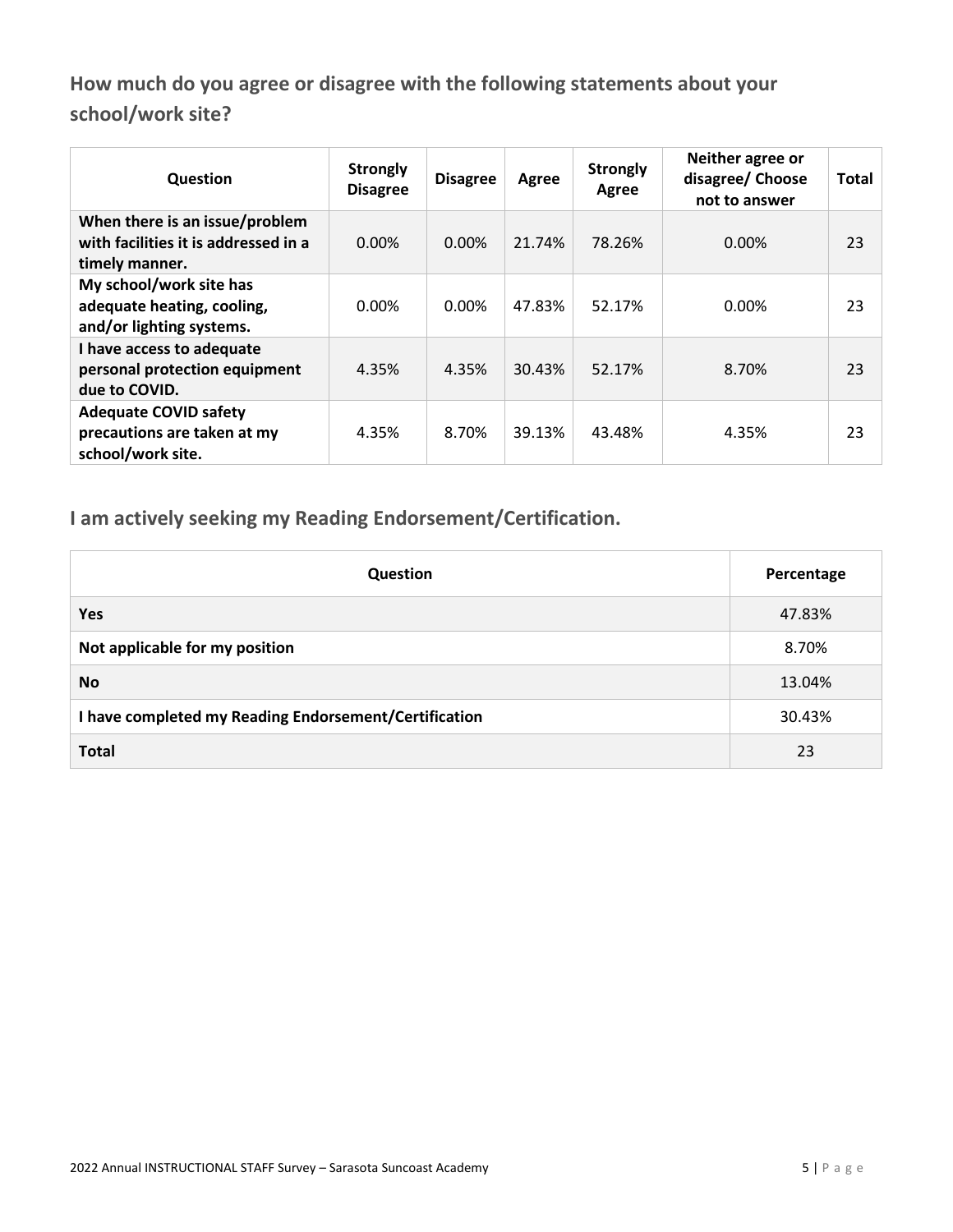**The next question is designed to gather information about your professional learning interests. This question eliminates an additional Professional Learning Needs Assessment Survey. Please select all Professional Learning choices that you are interested in.**

| Question                                                                                                                             | Percentage |
|--------------------------------------------------------------------------------------------------------------------------------------|------------|
| <b>High Expertise Teaching</b>                                                                                                       | 1.89%      |
| <b>Adopted Curriculum</b>                                                                                                            | 2.83%      |
| <b>Blackboard for Instruction</b>                                                                                                    | 0.94%      |
| <b>Data Dashboards</b>                                                                                                               | 1.89%      |
| <b>BEST Standards</b>                                                                                                                | 7.55%      |
| <b>New Teacher Support (1-3 years)</b>                                                                                               | 0.00%      |
| <b>Writing workshop</b>                                                                                                              | 9.43%      |
| Effective Professional Learning Communities (PLC)/Collaborative Planning Teams (CPT)                                                 | 4.72%      |
| Visible Learning (including Learning Intentions and Success Criteria)                                                                | 2.83%      |
| Using data to inform instruction (including data chats, using the i-Ready Toolbox)                                                   | 1.89%      |
| <b>Reading Endorsement: Competency 5</b>                                                                                             | 5.66%      |
| <b>Reading Endorsement: Competency 4</b>                                                                                             | 3.77%      |
| <b>Reading Endorsement: Competency 3</b>                                                                                             | 4.72%      |
| <b>Reading Endorsement: Competency 2</b>                                                                                             | 3.77%      |
| <b>Reading Endorsement: Competency 1</b>                                                                                             | 3.77%      |
| <b>Restorative Strategies</b>                                                                                                        | 6.60%      |
| <b>Safety and Security</b>                                                                                                           | 0.94%      |
| Science workshop (including standards-based instruction)                                                                             | 6.60%      |
| SEL (social-emotional learning) / Trauma-informed care                                                                               | 7.55%      |
| <b>Small group instructional strategies</b>                                                                                          | 11.32%     |
| Social Studies workshop (including standards-based instruction, best practice for high school<br>research, document-based questions) | 0.94%      |
| <b>TEAMS and/or ZOOM</b>                                                                                                             | 0.00%      |
| <b>Equity, Belonging and Dignity</b>                                                                                                 | 3.77%      |
| <b>Arts Integration/Experimental Learning</b>                                                                                        | 1.89%      |
| <b>Classroom/Behavior management</b>                                                                                                 | 4.72%      |
| <b>Total</b>                                                                                                                         | 106        |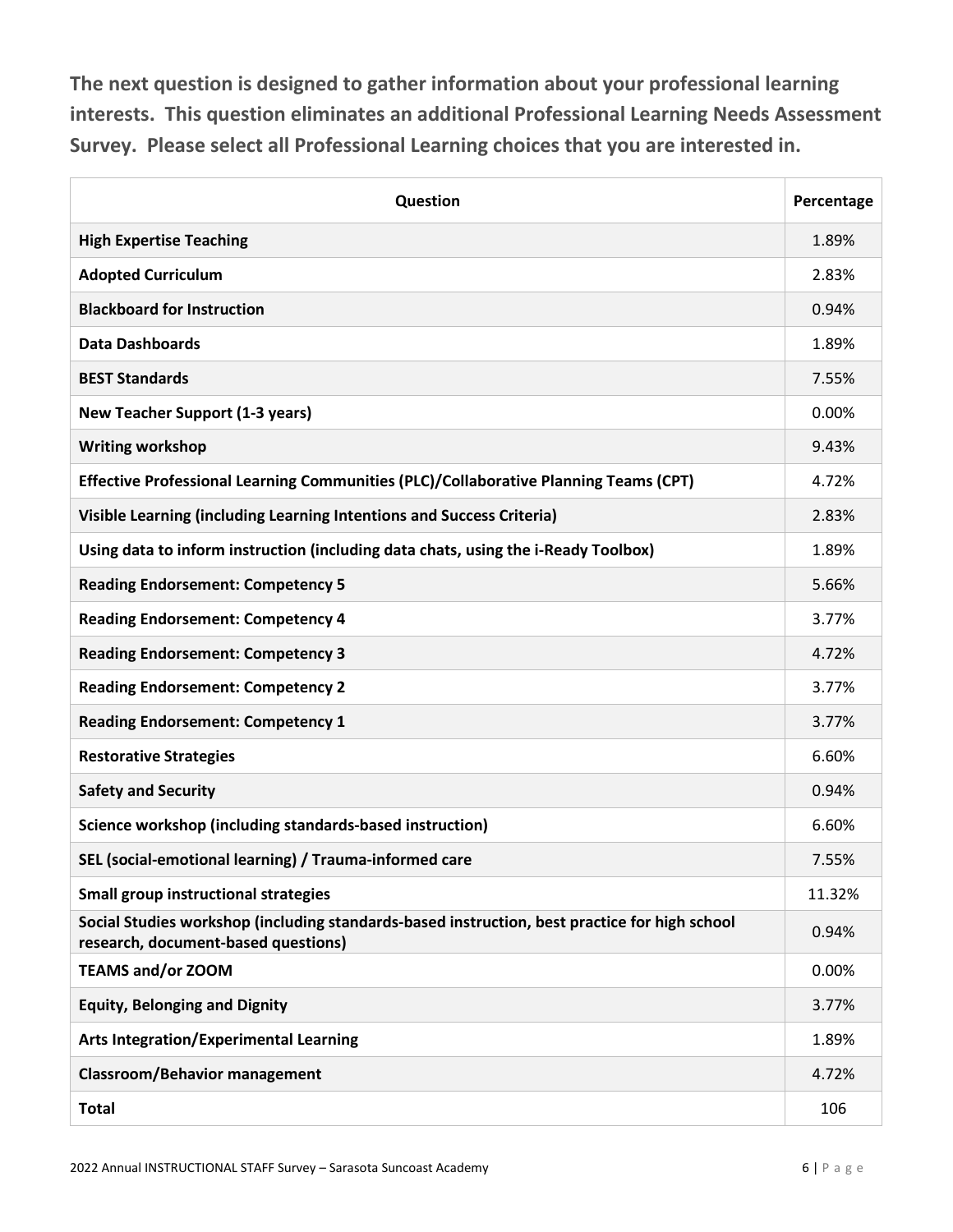# Sarasota Suncoast Academy Classified Report

*2022 Annual Classified Survey*

## *Please note that a report was not generated for your school if fewer than 3 individuals responded.*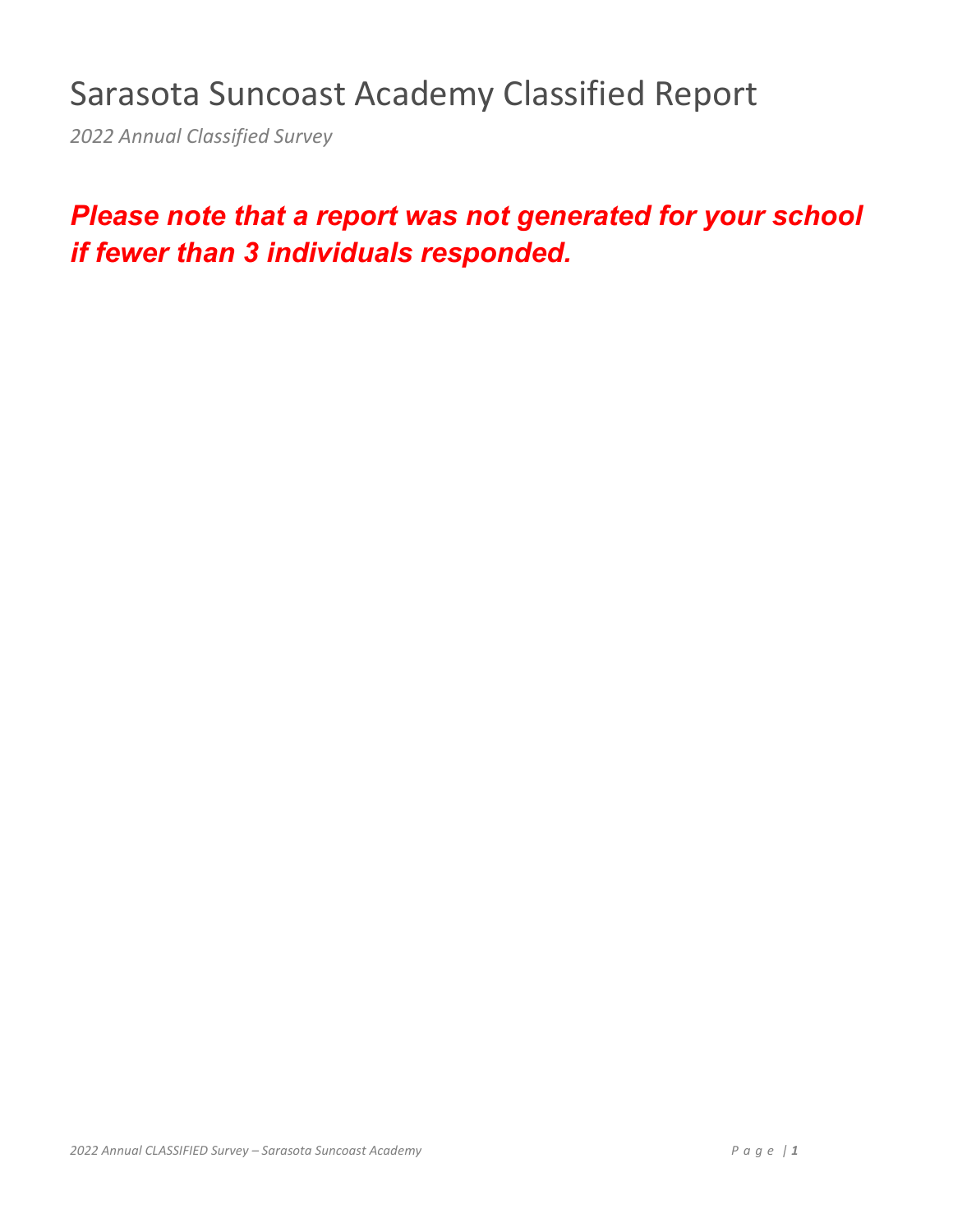## Suncoast School for Innovative Studies Instructional Staff Report

*2022 Annual INSTRUCTIONAL STAFF Survey*

### **How much do you agree or disagree with the following statements about your school/work location?**

| Question                                                                                                        | <b>Strongly</b><br><b>Disagree</b> | <b>Disagree</b> | <b>Agree</b> | <b>Strongly</b><br><b>Agree</b> | <b>Neither agree</b><br>or disagree/<br>Choose not to<br>answer | Total          |
|-----------------------------------------------------------------------------------------------------------------|------------------------------------|-----------------|--------------|---------------------------------|-----------------------------------------------------------------|----------------|
| I am comfortable with my level of<br>decision-making at my                                                      | 0.00%                              | 28.57%          | 57.14%       | 14.29%                          | 0.00%                                                           | $\overline{7}$ |
| school/department.                                                                                              |                                    |                 |              |                                 |                                                                 |                |
| I am comfortable discussing concerns<br>with my supervisor.                                                     | 28.57%                             | 14.29%          | 14.29%       | 42.86%                          | 0.00%                                                           | $\overline{7}$ |
| My administrator(s)/supervisor(s) foster<br>a culture of support at my<br>school/department.                    | 28.57%                             | 0.00%           | 42.86%       | 28.57%                          | 0.00%                                                           | $\overline{7}$ |
| My administrator(s)/supervisor(s) foster<br>a culture of collaboration.                                         | 0.00%                              | 28.57%          | 42.86%       | 28.57%                          | 0.00%                                                           | $\overline{7}$ |
| The staff work together to ensure an<br>orderly environment at my<br>school/department.                         | 0.00%                              | 0.00%           | 71.43%       | 14.29%                          | 14.29%                                                          | $\overline{7}$ |
| I am clearly informed about policies and<br>procedures at my school<br>site/department.                         | 0.00%                              | 28.57%          | 57.14%       | 0.00%                           | 14.29%                                                          | 7              |
| I have access to written<br>school/department emergency plans<br>that clearly describe procedures to<br>follow. | 14.29%                             | 14.29%          | 42.86%       | 28.57%                          | 0.00%                                                           | 7              |
| My school/department provides me with<br>effective training in safety procedures.                               | 0.00%                              | 0.00%           | 85.71%       | 14.29%                          | 0.00%                                                           | $\overline{7}$ |
| The Student Code of Conduct is applied<br>equally to students.                                                  | 14.29%                             | 28.57%          | 14.29%       | 42.86%                          | 0.00%                                                           | $\overline{7}$ |
| <b>Staff recognize students for positive</b><br>behavior.                                                       | 0.00%                              | 0.00%           | 0.00%        | 100.00%                         | 0.00%                                                           | $\overline{7}$ |
| My school/department fosters a sense of<br>belonging.                                                           | 0.00%                              | 28.57%          | 28.57%       | 42.86%                          | 0.00%                                                           | $\overline{7}$ |
| I create an environment that fosters<br>belonging for all students.                                             | 0.00%                              | 0.00%           | 0.00%        | 100.00%                         | 0.00%                                                           | $\prime$       |
| I provide culturally relevant materials<br>during the lessons.                                                  | 0.00%                              | 0.00%           | 0.00%        | 100.00%                         | 0.00%                                                           | $\overline{7}$ |
| I honor the dignity of students by<br>including them in discourse during the<br>lessons.                        | 0.00%                              | 0.00%           | 14.29%       | 85.71%                          | 0.00%                                                           | $\overline{7}$ |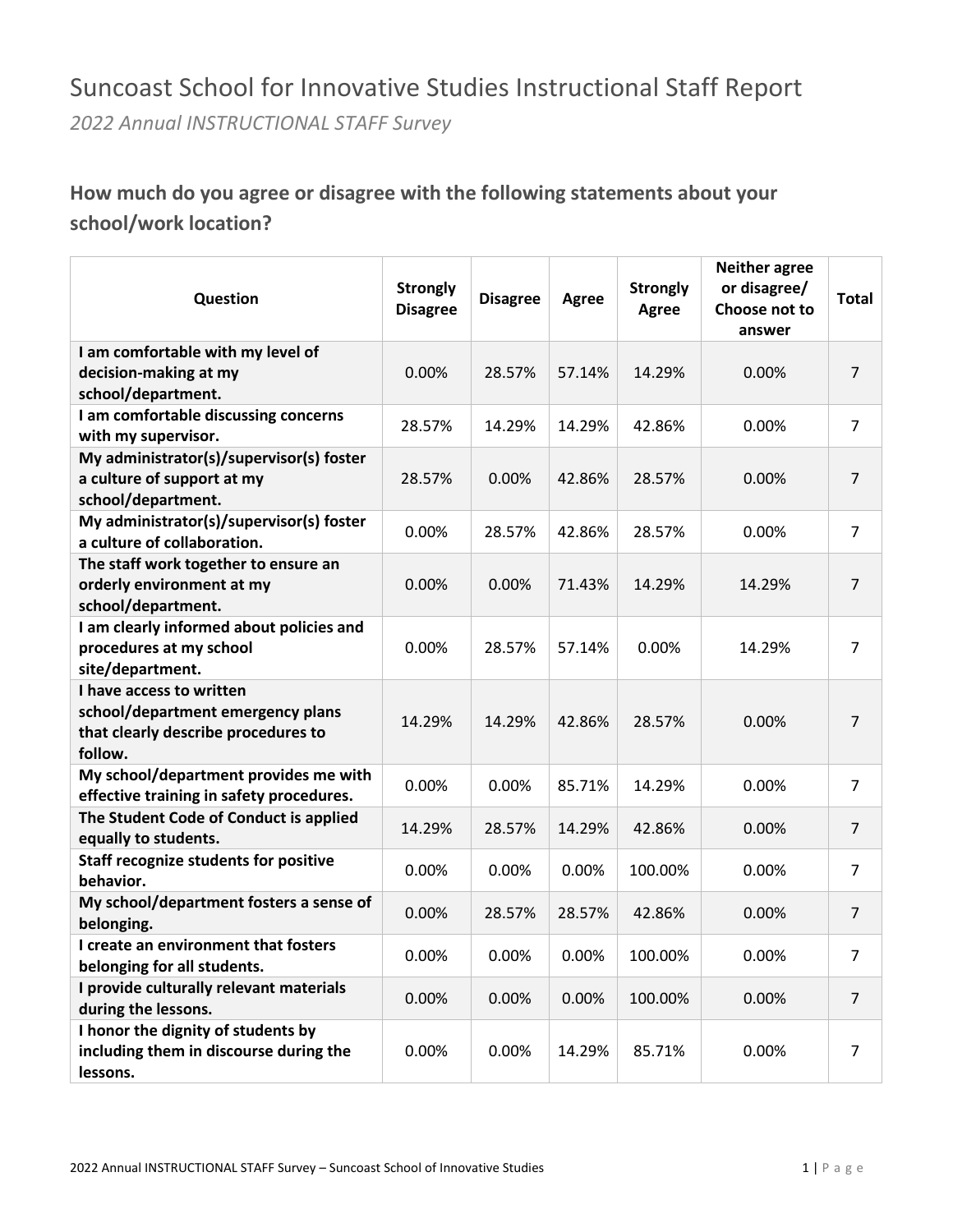**Do you agree or disagree with the following statements? Please select Yes or No. In this school year, I have been or have felt uncomfortable because of the words or actions of others about:**

| Question                        | Yes   | <b>No</b> | <b>Total</b> |
|---------------------------------|-------|-----------|--------------|
| race or ethnicity               | 0.00% | 100.00%   | 6            |
| cultural background or religion | 0.00% | 100.00%   | 6            |
| physical or mental abilities    | 0.00% | 100.00%   | 6            |
| sexuality                       | 0.00% | 100.00%   | 6            |
| identity                        | 0.00% | 100.00%   | 6            |

| Question                                                                                                                                    | <b>Strongly</b><br><b>Disagree</b> | <b>Disagree</b> | Agree  | <b>Strongly</b><br>Agree | Neither agree or<br>disagree/ Choose<br>not to answer | <b>Total</b> |
|---------------------------------------------------------------------------------------------------------------------------------------------|------------------------------------|-----------------|--------|--------------------------|-------------------------------------------------------|--------------|
| I am comfortable helping parents<br>support their children's learning at<br>home.                                                           | 16.67%                             | 0.00%           | 0.00%  | 83.33%                   | 0.00%                                                 | 6            |
| I have the appropriate training to<br>address social-emotional and/or<br>behavioral needs of students.                                      | 0.00%                              | 33.33%          | 0.00%  | 66.67%                   | 0.00%                                                 | 6            |
| I am provided with appropriate<br>resources and support to use<br>technology to help me improve the<br>delivery of instruction or services. | 0.00%                              | 0.00%           | 33.33% | 50.00%                   | 16.67%                                                | 6            |
| After reviewing student data, I am<br>comfortable making instructional<br>decisions and/or changes to<br>accelerate student growth.         | 0.00%                              | 0.00%           | 33.33% | 66.67%                   | 0.00%                                                 | 6            |
| I consistently use student data from<br>classwork and assessments to guide<br>my instruction.                                               | 0.00%                              | 0.00%           | 16.67% | 66.67%                   | 16.67%                                                | 6            |
| Our school has the appropriate<br>staffing to support students with<br>special needs or disabilities.                                       | 50.00%                             | 0.00%           | 33.33% | 0.00%                    | 16.67%                                                | 6            |
| I have appropriate training to use<br>materials and resources to serve<br>students with disabilities.                                       | 16.67%                             | 16.67%          | 50.00% | 0.00%                    | 16.67%                                                | 6            |
| I have appropriate training to use<br>materials and resources to serve<br>English Language Learners (ELL).                                  | 0.00%                              | 16.67%          | 33.33% | 50.00%                   | 0.00%                                                 | 6            |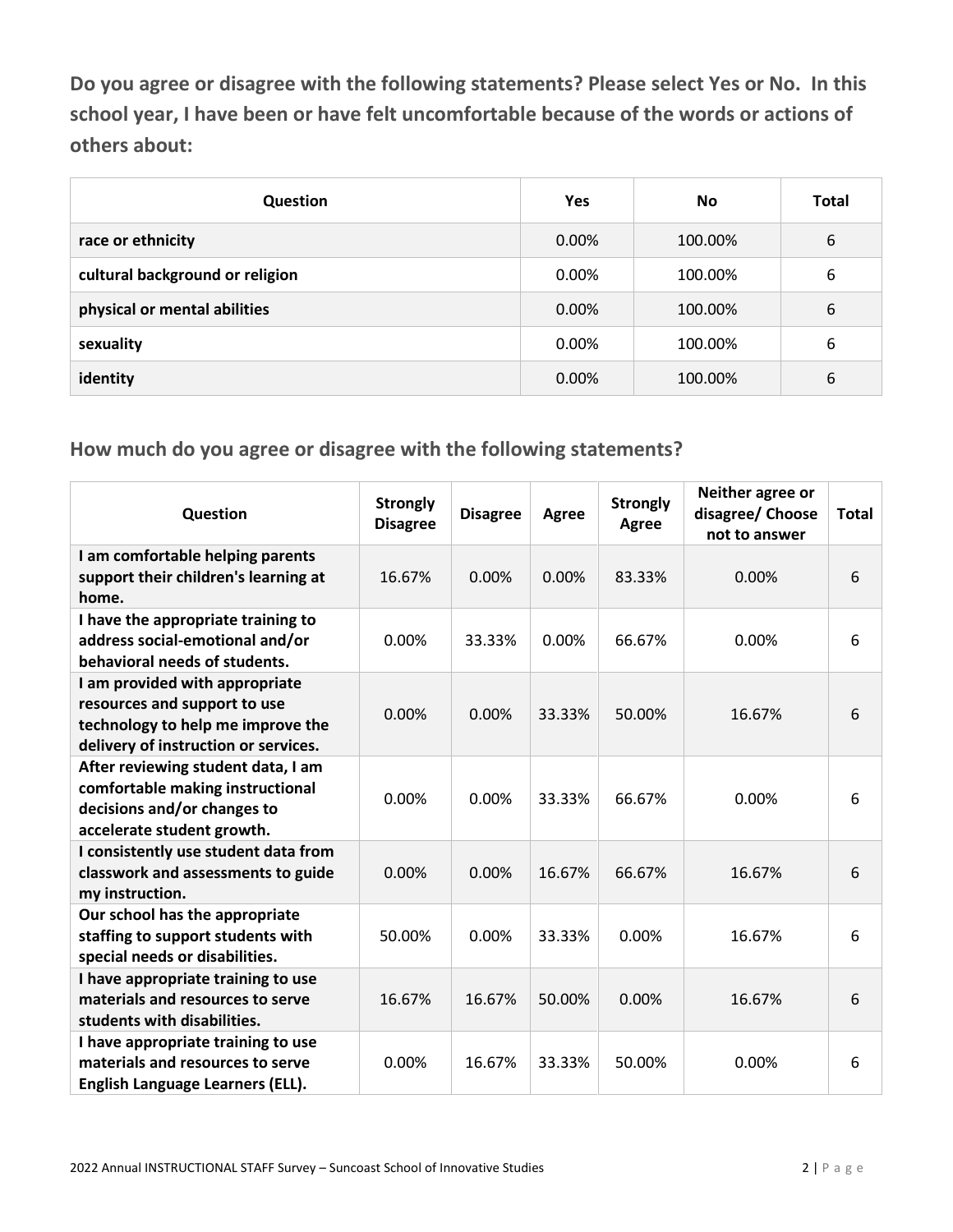**Please indicate the frequency of use for communication between parents/families and yourself.**

| Question                                                                            | Once a<br>week | Twice a<br>week | <b>Three</b><br>times a<br>week | More than<br>three times a<br>week | <b>Not</b><br>applicable | Total |
|-------------------------------------------------------------------------------------|----------------|-----------------|---------------------------------|------------------------------------|--------------------------|-------|
| Text message and/or<br><b>Communication app such as Class</b><br>Dojo, Remind, etc. | $0.00\%$       | 16.67%          | 16.67%                          | 33.33%                             | 33.33%                   | 6     |
| <b>Emails</b>                                                                       | 16.67%         | 0.00%           | 0.00%                           | 16.67%                             | 66.67%                   | 6     |
| <b>Other</b>                                                                        | 33.33%         | $0.00\%$        | $0.00\%$                        | 16.67%                             | 50.00%                   | 6     |
| <b>Telephone calls</b>                                                              | 50.00%         | $0.00\%$        | $0.00\%$                        | $0.00\%$                           | 50.00%                   | 6     |
| <b>Blackboard</b>                                                                   | $0.00\%$       | $0.00\%$        | $0.00\%$                        | $0.00\%$                           | 100.00%                  | 6     |
| <b>Parent Portal</b>                                                                | 16.67%         | 0.00%           | 0.00%                           | 0.00%                              | 83.33%                   | 6     |
| <b>Teacher Newsletter</b>                                                           | 33.33%         | 0.00%           | 0.00%                           | $0.00\%$                           | 66.67%                   | 6     |

**How much do you agree or disagree with the following statements?**

| <b>Question</b>                                                            | <b>Strongly</b><br><b>Disagree</b> | <b>Disagree</b> | Agree  | <b>Strongly</b><br>Agree | Neither agree or<br>disagree/ Choose not<br>to answer | Total |
|----------------------------------------------------------------------------|------------------------------------|-----------------|--------|--------------------------|-------------------------------------------------------|-------|
| This school communicates with<br>parents in a timely and ongoing<br>basis. | $0.00\%$                           | $0.00\%$        | 66.67% | 33.33%                   | $0.00\%$                                              | 6     |
| l receive District-level<br>messaging and information to<br>feel informed. | $0.00\%$                           | $0.00\%$        | 33.33% | 50.00%                   | 16.67%                                                | 6     |

**Rate your level of knowledge and understanding about: (0 being the least and 10 being the most)**

| <b>Field</b>                                                                     | Mean | Count |
|----------------------------------------------------------------------------------|------|-------|
| using the Multi-Tiered System of Support (MTSS)                                  | 5.83 | 6     |
| adjusting my instruction based on an ESE child's Individual Education Plan (IEP) | 8.50 | 6     |
| <b>Professional Learning Communities (PLC)</b>                                   | 6.33 | 6     |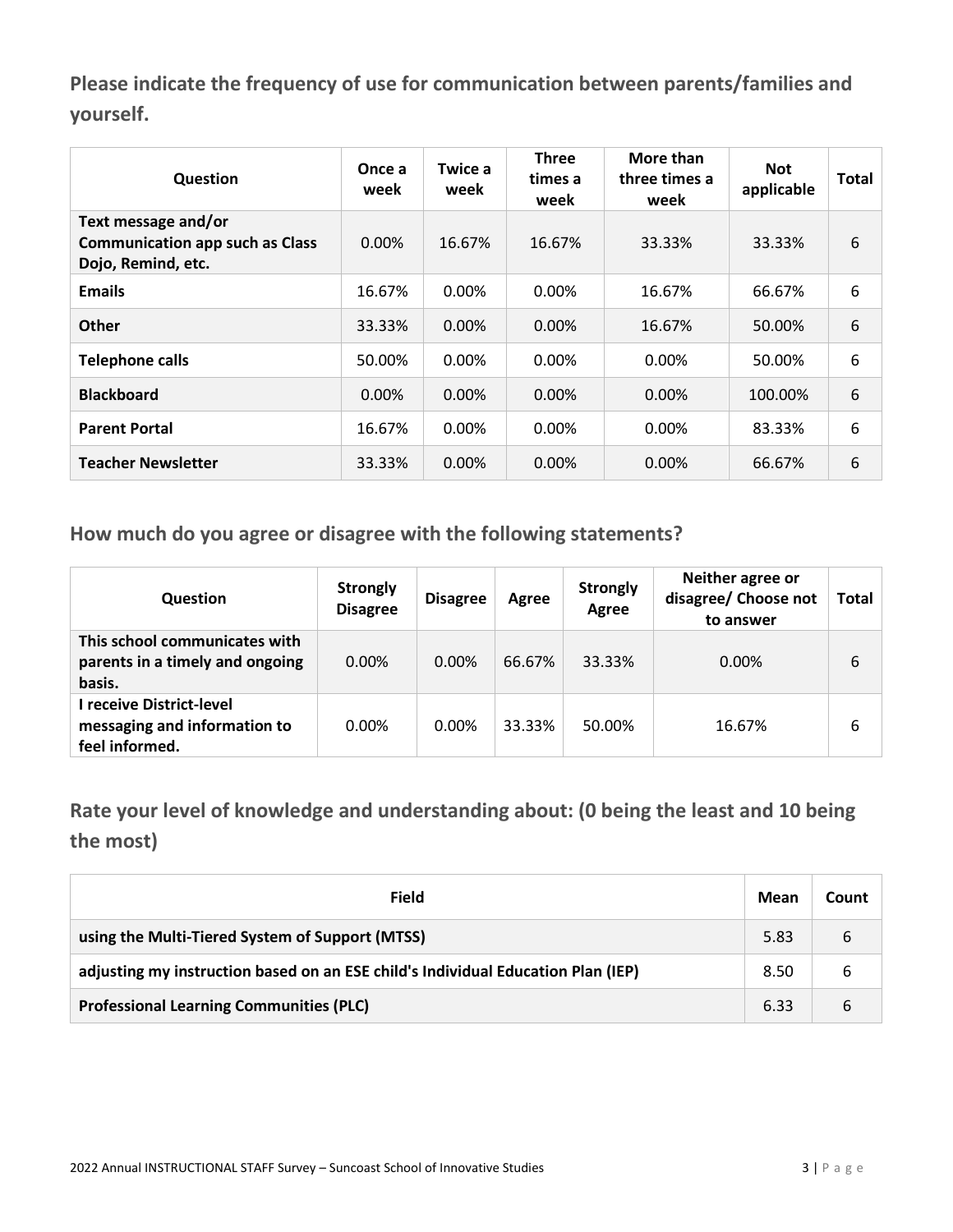**Choose the top four strategies you use most often to close the achievement gap for all students (i.e. Black, Hispanic, ELL, SWD, High/Low Socio-Economic Status)**

| <b>Question</b>                                                                                           | Percentage |
|-----------------------------------------------------------------------------------------------------------|------------|
| Providing small group instruction                                                                         | 27.78%     |
| Recommending kids for Advance Work Classes/Accelerated Courses                                            | 5.56%      |
| Making instructional changes based on the data                                                            | 27.78%     |
| <b>Mentoring</b>                                                                                          | $0.00\%$   |
| Using effective classroom management skills                                                               | 33.33%     |
| Providing instructional materials that reflect students' cultural backgrounds, ethnicity, and<br>identity | 5.56%      |
| <b>Total</b>                                                                                              | 18         |

| Question                                                                                                                                                                                                           | <b>Strongly</b><br><b>Disagree</b> | <b>Disagree</b> | Agree  | <b>Strongly</b><br>Agree | <b>Neither agree</b><br>or disagree/<br>Choose not to<br>answer | Total |
|--------------------------------------------------------------------------------------------------------------------------------------------------------------------------------------------------------------------|------------------------------------|-----------------|--------|--------------------------|-----------------------------------------------------------------|-------|
| This school encourages students to take<br>challenging classes regardless of their<br>race, ethnicity, nationality, and/or cultural<br>background (e.g. honor level courses,<br>gifted courses, AP or IB courses). | 0.00%                              | 0.00%           | 66.67% | 33.33%                   | $0.00\%$                                                        | 6     |
| This school/department provides the<br>materials, resources, and training<br>necessary for me to support students'<br>social, emotional, and behavioral needs.                                                     | 0.00%                              | 50.00%          | 16.67% | 16.67%                   | 16.67%                                                          | 6     |
| This school/department places a priority<br>on helping students with their social,<br>emotional, and behavioral problems.                                                                                          | 0.00%                              | $0.00\%$        | 16.67% | 50.00%                   | 33.33%                                                          | 6     |
| The mental and physical well-being of<br>staff is a priority.                                                                                                                                                      | 0.00%                              | $0.00\%$        | 16.67% | 33.33%                   | 50.00%                                                          | 6     |
| Mental Health Services were available to<br>students/families I referred, when<br>needed.                                                                                                                          | 0.00%                              | $0.00\%$        | 33.33% | 33.33%                   | 33.33%                                                          | 6     |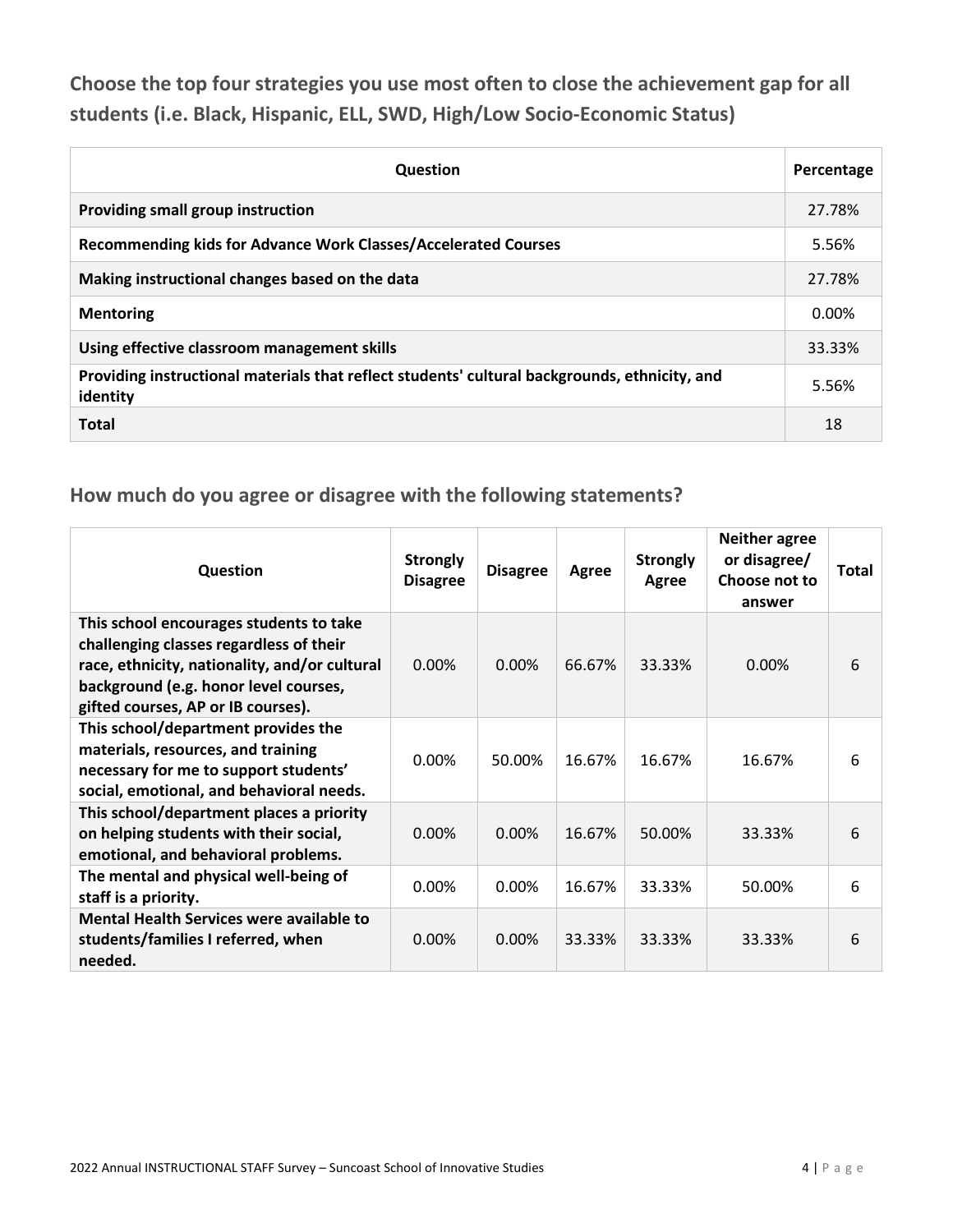**How much do you agree or disagree with the following statements about your school/work site?**

| Question                                                                                 | <b>Strongly</b><br><b>Disagree</b> | <b>Disagree</b> | Agree  | <b>Strongly</b><br>Agree | Neither agree or<br>disagree/ Choose<br>not to answer | <b>Total</b> |
|------------------------------------------------------------------------------------------|------------------------------------|-----------------|--------|--------------------------|-------------------------------------------------------|--------------|
| When there is an issue/problem<br>with facilities it is addressed in a<br>timely manner. | 0.00%                              | 0.00%           | 16.67% | 83.33%                   | $0.00\%$                                              | 6            |
| My school/work site has<br>adequate heating, cooling,<br>and/or lighting systems.        | 0.00%                              | 0.00%           | 33.33% | 66.67%                   | 0.00%                                                 | 6            |
| I have access to adequate<br>personal protection equipment<br>due to COVID.              | 0.00%                              | 0.00%           | 33.33% | 66.67%                   | 0.00%                                                 | 6            |
| <b>Adequate COVID safety</b><br>precautions are taken at my<br>school/work site.         | 33.33%                             | $0.00\%$        | 33.33% | 16.67%                   | 16.67%                                                | 6            |

**I am actively seeking my Reading Endorsement/Certification.**

| <b>Question</b>                                       | Percentage |
|-------------------------------------------------------|------------|
| <b>Yes</b>                                            | 16.67%     |
| Not applicable for my position                        | 0.00%      |
| <b>No</b>                                             | 33.33%     |
| I have completed my Reading Endorsement/Certification | 50.00%     |
| <b>Total</b>                                          | 6          |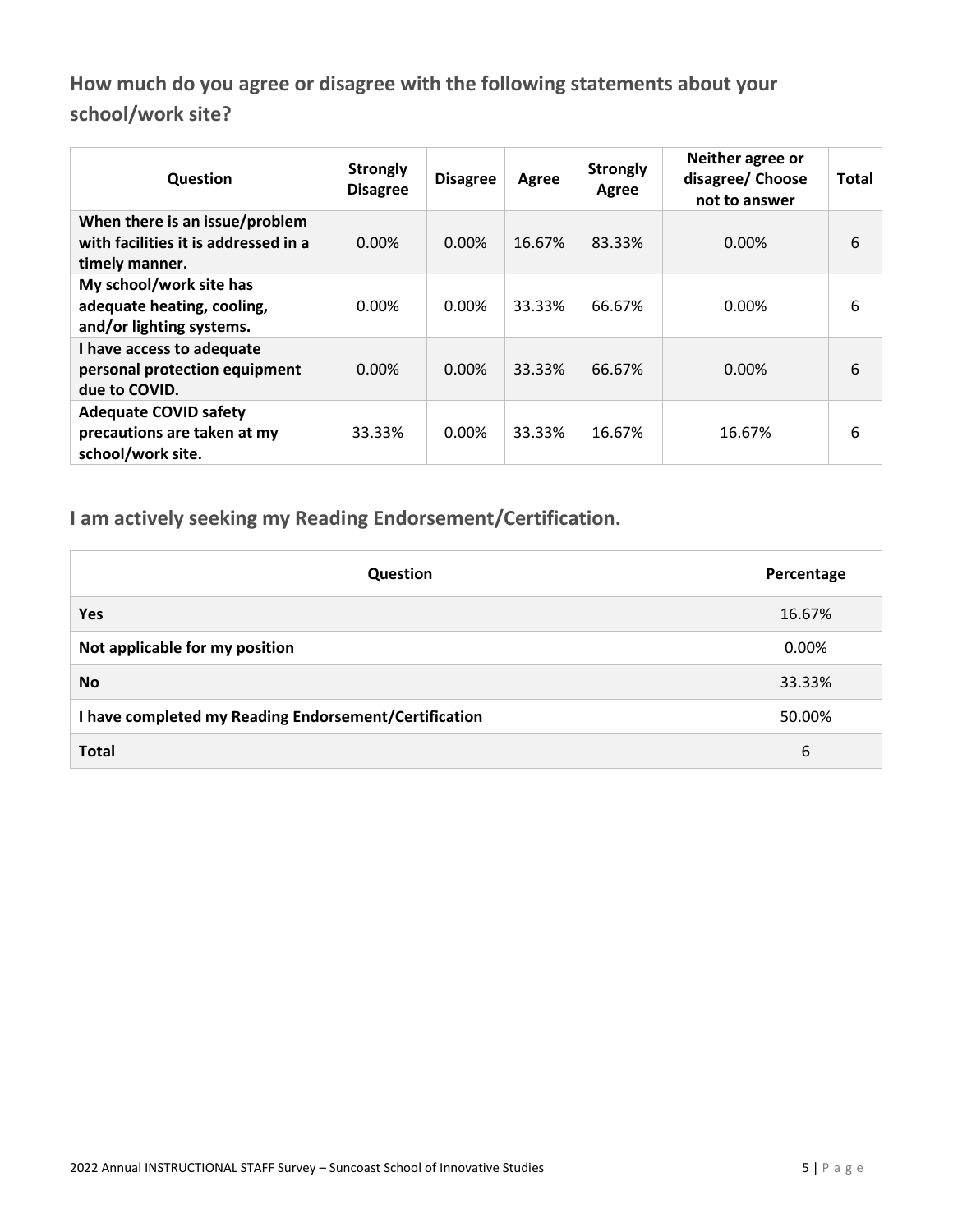**The next question is designed to gather information about your professional learning interests. This question eliminates an additional Professional Learning Needs Assessment Survey. Please select all Professional Learning choices that you are interested in.**

| Question                                                                                                                             | Percentage |
|--------------------------------------------------------------------------------------------------------------------------------------|------------|
| <b>High Expertise Teaching</b>                                                                                                       | 6.52%      |
| <b>Adopted Curriculum</b>                                                                                                            | 6.52%      |
| <b>Blackboard for Instruction</b>                                                                                                    | 2.17%      |
| <b>Data Dashboards</b>                                                                                                               | 4.35%      |
| <b>BEST Standards</b>                                                                                                                | 6.52%      |
| <b>New Teacher Support (1-3 years)</b>                                                                                               | 2.17%      |
| <b>Writing workshop</b>                                                                                                              | 6.52%      |
| Effective Professional Learning Communities (PLC)/Collaborative Planning Teams (CPT)                                                 | 2.17%      |
| Visible Learning (including Learning Intentions and Success Criteria)                                                                | 4.35%      |
| Using data to inform instruction (including data chats, using the i-Ready Toolbox)                                                   | 6.52%      |
| <b>Reading Endorsement: Competency 5</b>                                                                                             | 2.17%      |
| <b>Reading Endorsement: Competency 4</b>                                                                                             | 2.17%      |
| <b>Reading Endorsement: Competency 3</b>                                                                                             | 2.17%      |
| <b>Reading Endorsement: Competency 2</b>                                                                                             | 4.35%      |
| <b>Reading Endorsement: Competency 1</b>                                                                                             | 2.17%      |
| <b>Restorative Strategies</b>                                                                                                        | 2.17%      |
| <b>Safety and Security</b>                                                                                                           | 2.17%      |
| Science workshop (including standards-based instruction)                                                                             | 4.35%      |
| SEL (social-emotional learning) / Trauma-informed care                                                                               | 2.17%      |
| <b>Small group instructional strategies</b>                                                                                          | 10.87%     |
| Social Studies workshop (including standards-based instruction, best practice for high school<br>research, document-based questions) | 2.17%      |
| <b>TEAMS and/or ZOOM</b>                                                                                                             | 0.00%      |
| <b>Equity, Belonging and Dignity</b>                                                                                                 | 4.35%      |
| <b>Arts Integration/Experimental Learning</b>                                                                                        | 4.35%      |
| <b>Classroom/Behavior management</b>                                                                                                 | 6.52%      |
| <b>Total</b>                                                                                                                         | 46         |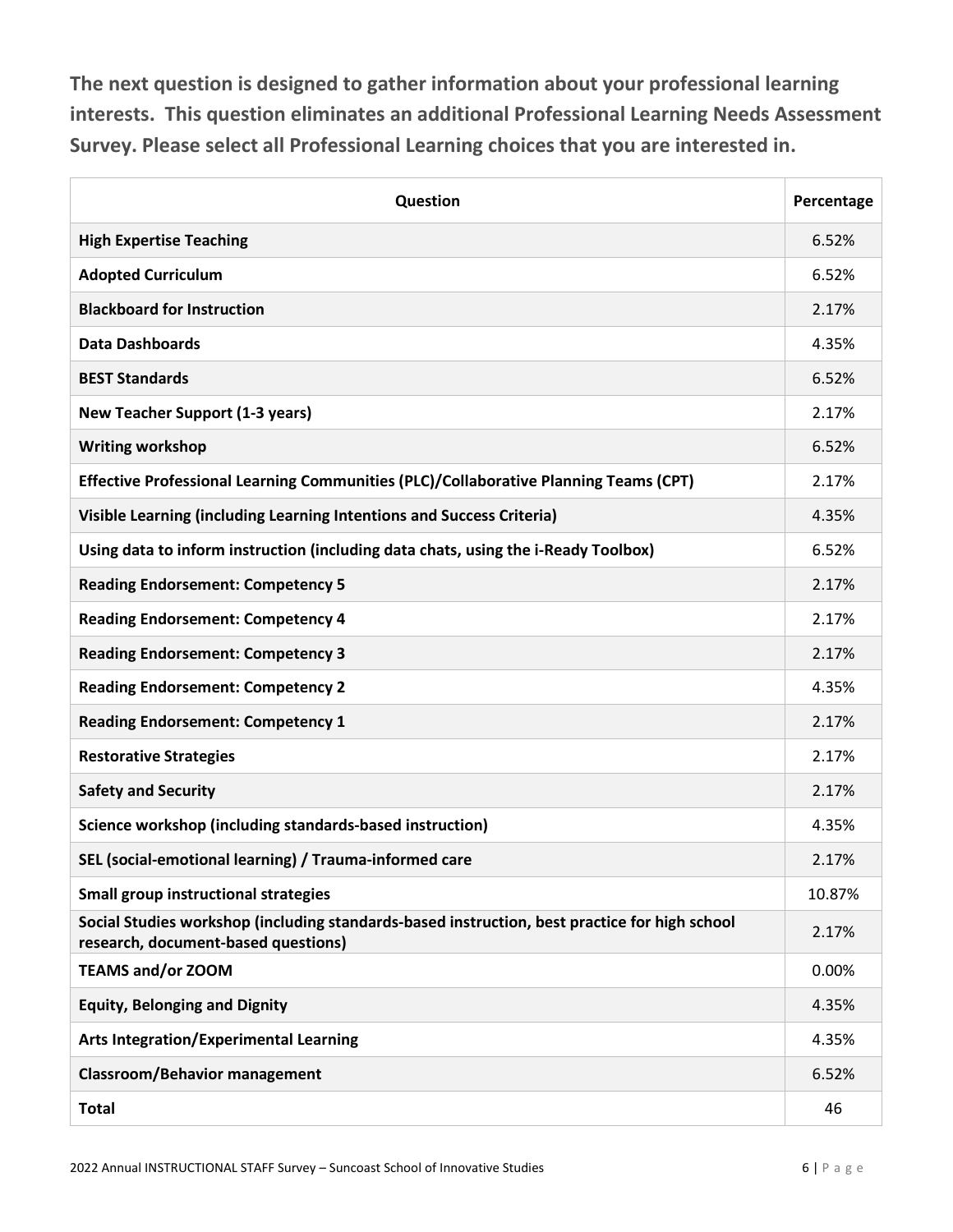## Suncoast School for Innovative Studies Classified Staff Report

*2022 Annual CLASSIFIED STAFF Survey*

## **How much do you agree or disagree with the following statements about your school/work location?**

| Question                                                                                                        | <b>Strongly</b><br><b>Disagree</b> | <b>Disagree</b> | Agree  | <b>Strongly</b><br>Agree | <b>Neither agree</b><br>nor disagree/<br>Choose not to<br>answer | <b>Total</b> |
|-----------------------------------------------------------------------------------------------------------------|------------------------------------|-----------------|--------|--------------------------|------------------------------------------------------------------|--------------|
| I am comfortable with my level of<br>decision-making at my<br>school/department.                                | 0.00%                              | 0.00%           | 66.67% | 33.33%                   | 0.00%                                                            | 3            |
| I am comfortable discussing concerns<br>with my supervisor.                                                     | 0.00%                              | 33.33%          | 66.67% | 0.00%                    | 0.00%                                                            | 3            |
| My administrator(s)/supervisor(s) foster<br>a culture of support at my<br>school/department.                    | 33.33%                             | 0.00%           | 66.67% | 0.00%                    | 0.00%                                                            | 3            |
| My administrator(s)/supervisor(s) foster<br>a culture of collaboration.                                         | 0.00%                              | 33.33%          | 66.67% | 0.00%                    | 0.00%                                                            | 3            |
| The staff work together to ensure an<br>orderly environment at my<br>school/department.                         | 0.00%                              | 66.67%          | 33.33% | 0.00%                    | 0.00%                                                            | 3            |
| I am clearly informed about policies and<br>procedures at my school<br>site/department.                         | 33.33%                             | 0.00%           | 66.67% | 0.00%                    | 0.00%                                                            | 3            |
| I have access to written<br>school/department emergency plans<br>that clearly describe procedures to<br>follow. | 0.00%                              | 66.67%          | 33.33% | 0.00%                    | 0.00%                                                            | 3            |
| My school/department provides me with<br>effective training in safety procedures.                               | 0.00%                              | 100.00%         | 0.00%  | 0.00%                    | 0.00%                                                            | 3            |
| I communicate with stakeholders (school<br>staff, parents/families) in a timely and<br>ongoing basis.           | 0.00%                              | 0.00%           | 66.67% | 33.33%                   | 0.00%                                                            | 3            |
| I have adequate resources available to<br>me to carry out my job responsibilities.                              | 0.00%                              | 0.00%           | 66.67% | 33.33%                   | 0.00%                                                            | 3            |
| My school/department fosters a sense of<br>belonging.                                                           | 0.00%                              | 33.33%          | 33.33% | 33.33%                   | 0.00%                                                            | 3            |
| I honor the dignity of all students.                                                                            | 0.00%                              | 0.00%           | 0.00%  | 100.00%                  | 0.00%                                                            | 3            |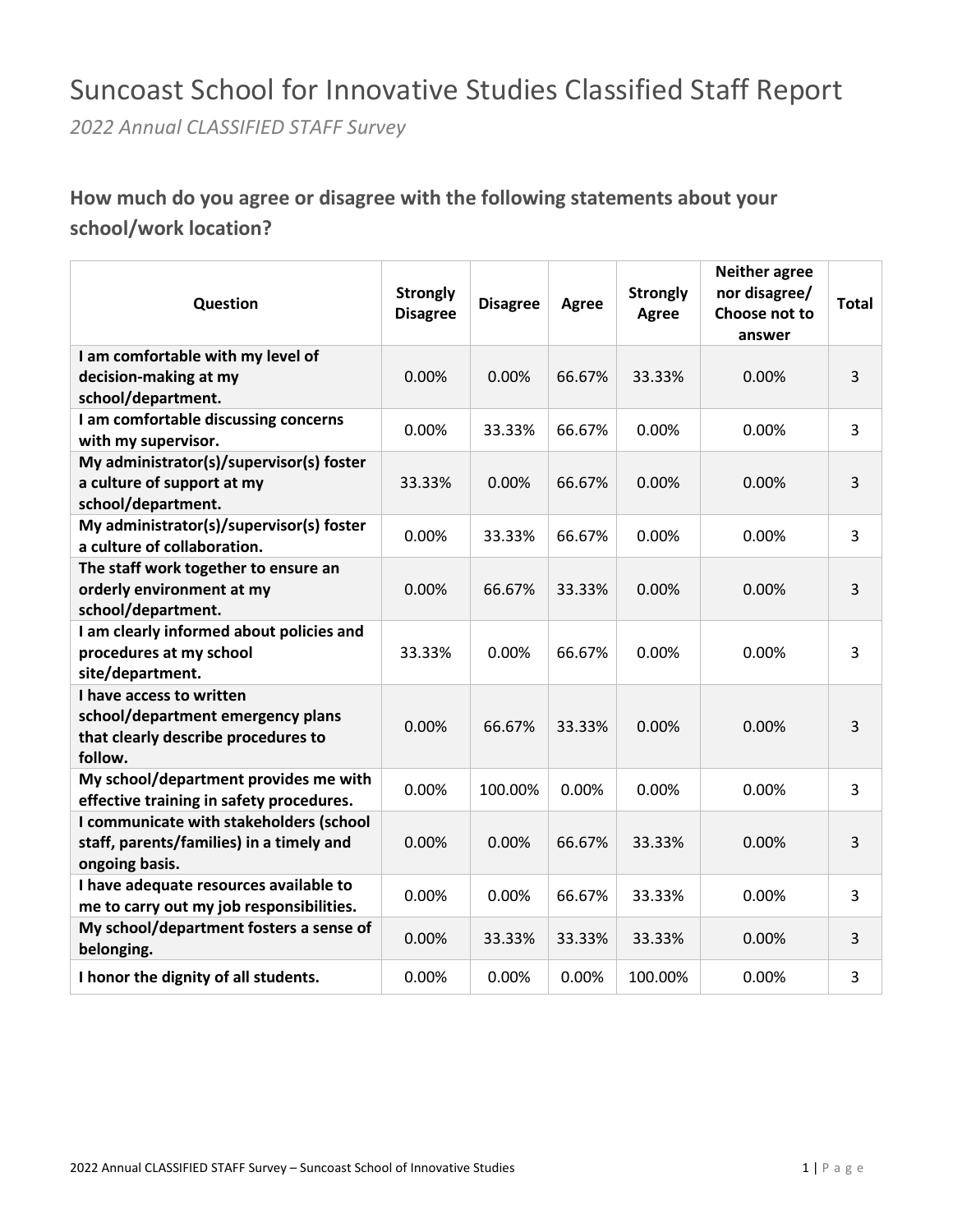**Please select Yes or No. In this school year, I have been or have felt uncomfortable because of the words or actions of others about:**

| Question                               | <b>No</b> | <b>Yes</b> | <b>Total</b> |
|----------------------------------------|-----------|------------|--------------|
| Race or ethnicity                      | 66.67%    | 33.33%     | 3            |
| <b>Cultural background or religion</b> | 33.33%    | 66.67%     | 3            |
| <b>Physical or mental abilities</b>    | 100.00%   | $0.00\%$   | 3            |
| <b>Sexuality</b>                       | 100.00%   | 0.00%      | 3            |
| Identity                               | 100.00%   | 0.00%      | 3            |

#### **How much do you agree or disagree with the following statement?**

| I receive District-level messaging and information to feel informed. | Percentage |
|----------------------------------------------------------------------|------------|
| <b>Strongly Disagree</b>                                             | $0.00\%$   |
| <b>Strongly Agree</b>                                                | 33.33%     |
| Neither agree or disagree/ Choose not to answer                      | 0.00%      |
| <b>Disagree</b>                                                      | 33.33%     |
| Agree                                                                | 33.33%     |
| <b>Total</b>                                                         | 3          |

### **As a staff member, how would you like to receive messages from the School District?**

| Question            | Percentage |
|---------------------|------------|
| <b>Voice</b>        | 0.00%      |
| <b>Text message</b> | 0.00%      |
| <b>Email</b>        | 100.00%    |
| <b>Total</b>        | 3          |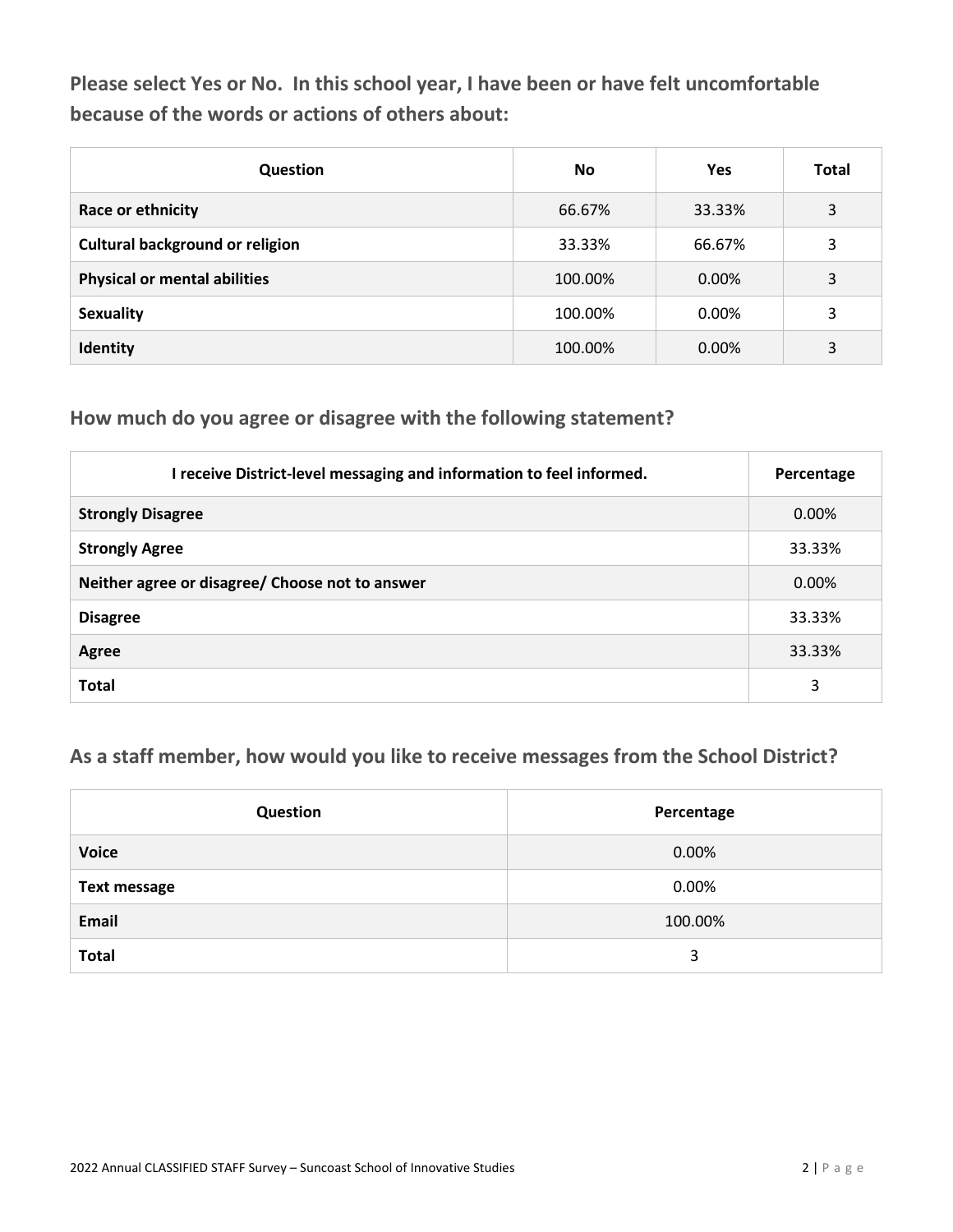**How much do you agree or disagree with the following statements about your school/work site?**

| The mental and physical well-being of staff is a priority. | Percentage |
|------------------------------------------------------------|------------|
| <b>Strongly Disagree</b>                                   | 0.00%      |
| <b>Strongly Agree</b>                                      | 66.67%     |
| Neither agree or disagree/ Choose not to answer            | 0.00%      |
| <b>Disagree</b>                                            | $0.00\%$   |
| Agree                                                      | 33.33%     |
| <b>Total</b>                                               | 3          |

**How much do you agree or disagree with the following statements about your school/work site?**

| Question                                                                                 | <b>Strongly</b><br><b>Disagree</b> | <b>Disagree</b> | Agree  | <b>Strongly</b><br>Agree | Neither agree nor<br>disagree/ Choose<br>not to answer | Total |
|------------------------------------------------------------------------------------------|------------------------------------|-----------------|--------|--------------------------|--------------------------------------------------------|-------|
| My school/work site has<br>adequate heating, cooling,<br>and/or lighting systems.        | $0.00\%$                           | $0.00\%$        | 66.67% | 33.33%                   | $0.00\%$                                               | 3     |
| When there is an issue/problem<br>with facilities it is addressed in a<br>timely manner. | 0.00%                              | 33.33%          | 33.33% | 33.33%                   | 0.00%                                                  | 3     |
| <b>Adequate COVID safety</b><br>precautions are taken at my<br>school/work site.         | $0.00\%$                           | 33.33%          | 33.33% | 33.33%                   | $0.00\%$                                               | 3     |
| I have access to adequate<br>personal protection equipment<br>due to COVID.              | 0.00%                              | 33.33%          | 66.67% | $0.00\%$                 | 0.00%                                                  | 3     |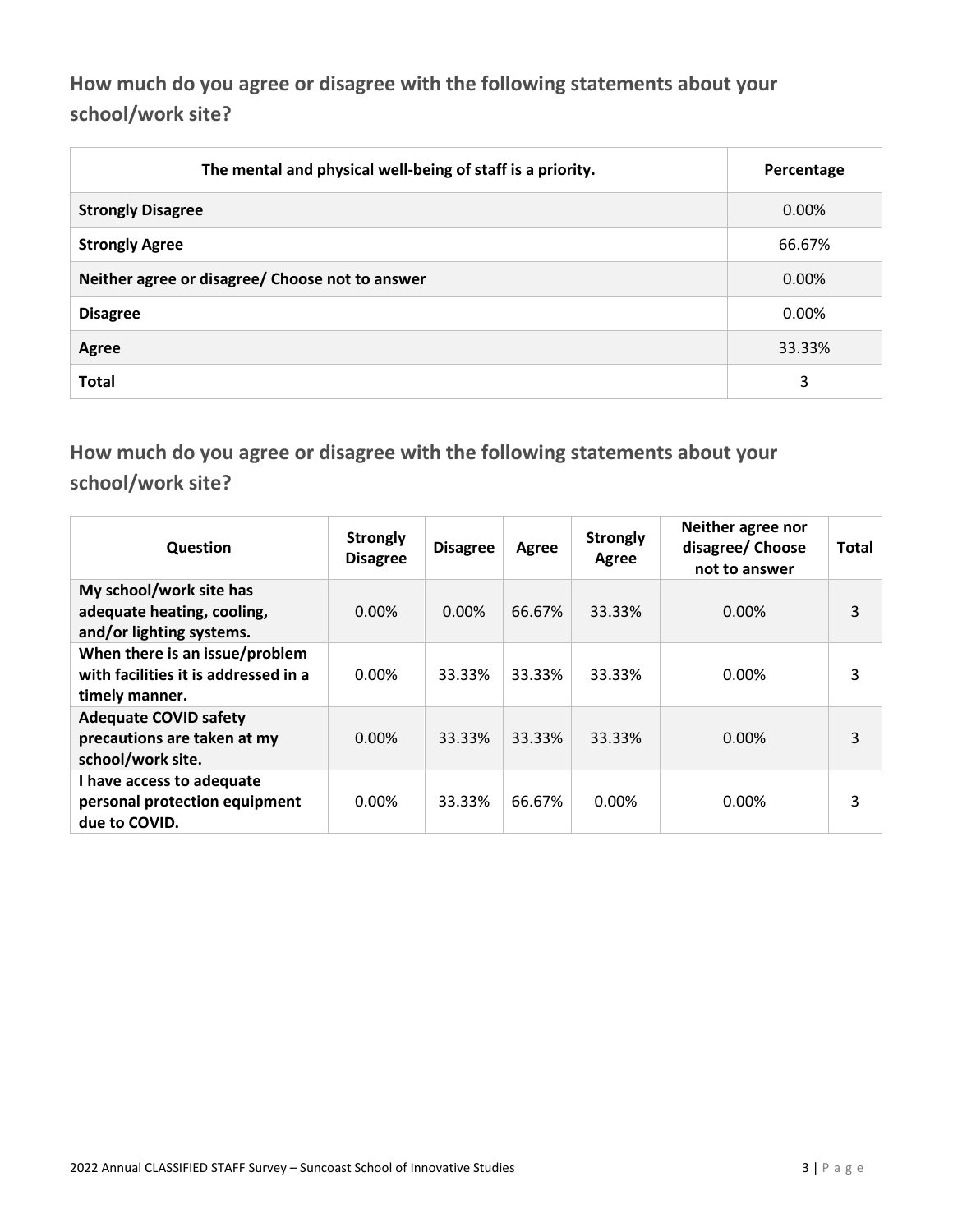**The next question is designed to gather information about your professional development interests. This question eliminates an additional Professional Learning Needs Assessment Survey. Please select all Professional Learning choices that you are interested in.**

| Question                                                        | Percentage |
|-----------------------------------------------------------------|------------|
| <b>SysAid (Help Ticket System)</b>                              | 0.00%      |
| <b>Small Group Instruction</b>                                  | 11.11%     |
| Qualtrics (online survey software)                              | 0.00%      |
| <b>Professional Learning System</b>                             | 0.00%      |
| <b>Paraprofessional to Teacher Opportunities</b>                | 22.22%     |
| <b>Novus School Board Agenda System</b>                         | 0.00%      |
| <b>Microsoft Word</b>                                           | 0.00%      |
| <b>Microsoft Teams</b>                                          | 0.00%      |
| <b>Microsoft Publisher</b>                                      | 0.00%      |
| <b>Microsoft OneDrive</b>                                       | 0.00%      |
| <b>Microsoft Forms</b>                                          | 0.00%      |
| <b>Microsoft Excel</b>                                          | 0.00%      |
| Facilitron (room reservation system)                            | 0.00%      |
| <b>Customer Service</b>                                         | 0.00%      |
| <b>Crisis Prevention Intervention (CPI)ESD Financial System</b> | 11.11%     |
| <b>Computer Programming</b>                                     | 0.00%      |
| Collaboration with classroom teachers to meet needs of students | 33.33%     |
| <b>Bookkeeping Topics</b>                                       | 0.00%      |
| <b>Behavior Management/CHAMPS</b>                               | 22.22%     |
| <b>Total</b>                                                    | 9          |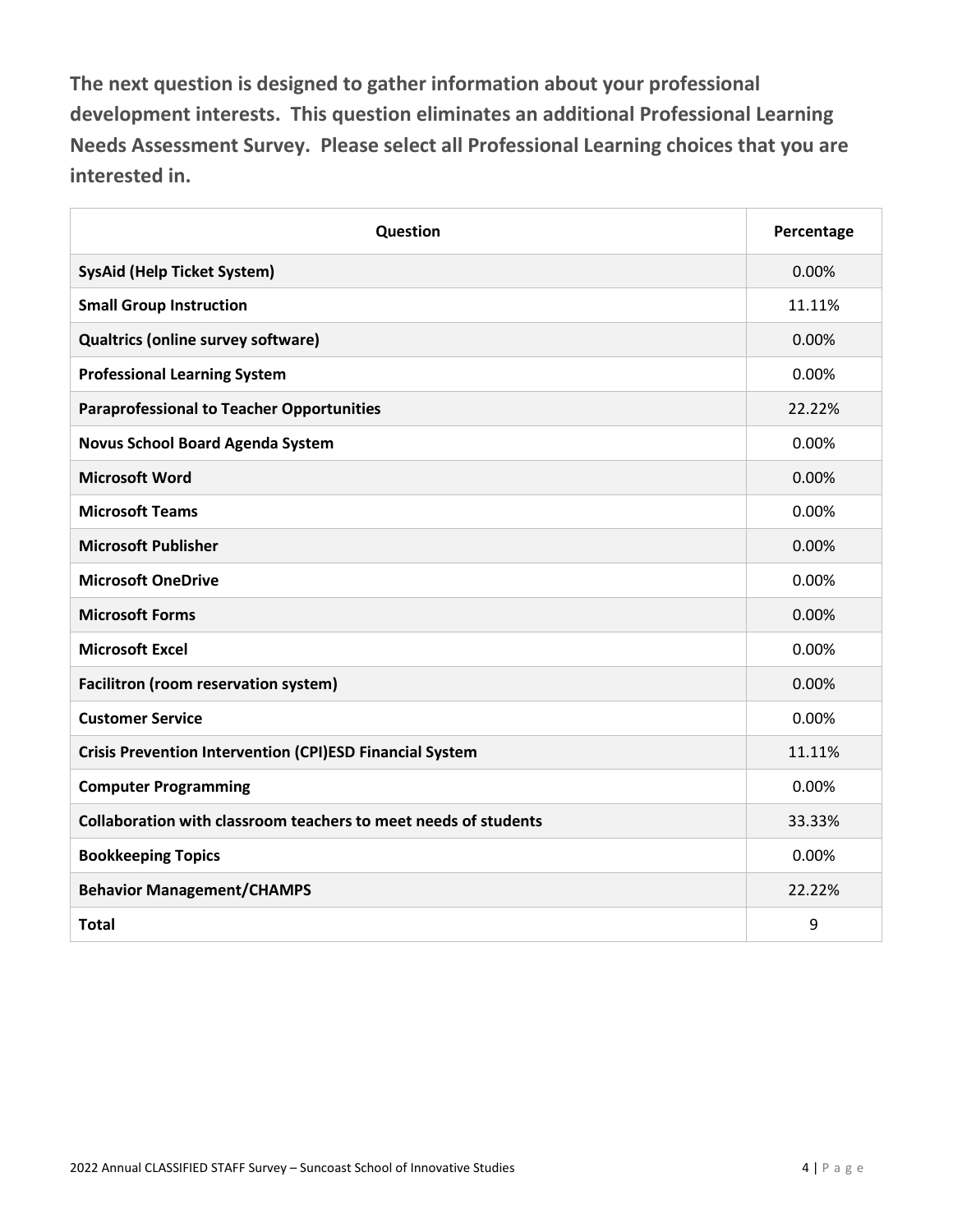## Student Leadership Academy Instructional Staff Report

*2022 Annual Instructional Staff Survey*

## *Please note that a report was not generated for your school if fewer than 3 individuals responded.*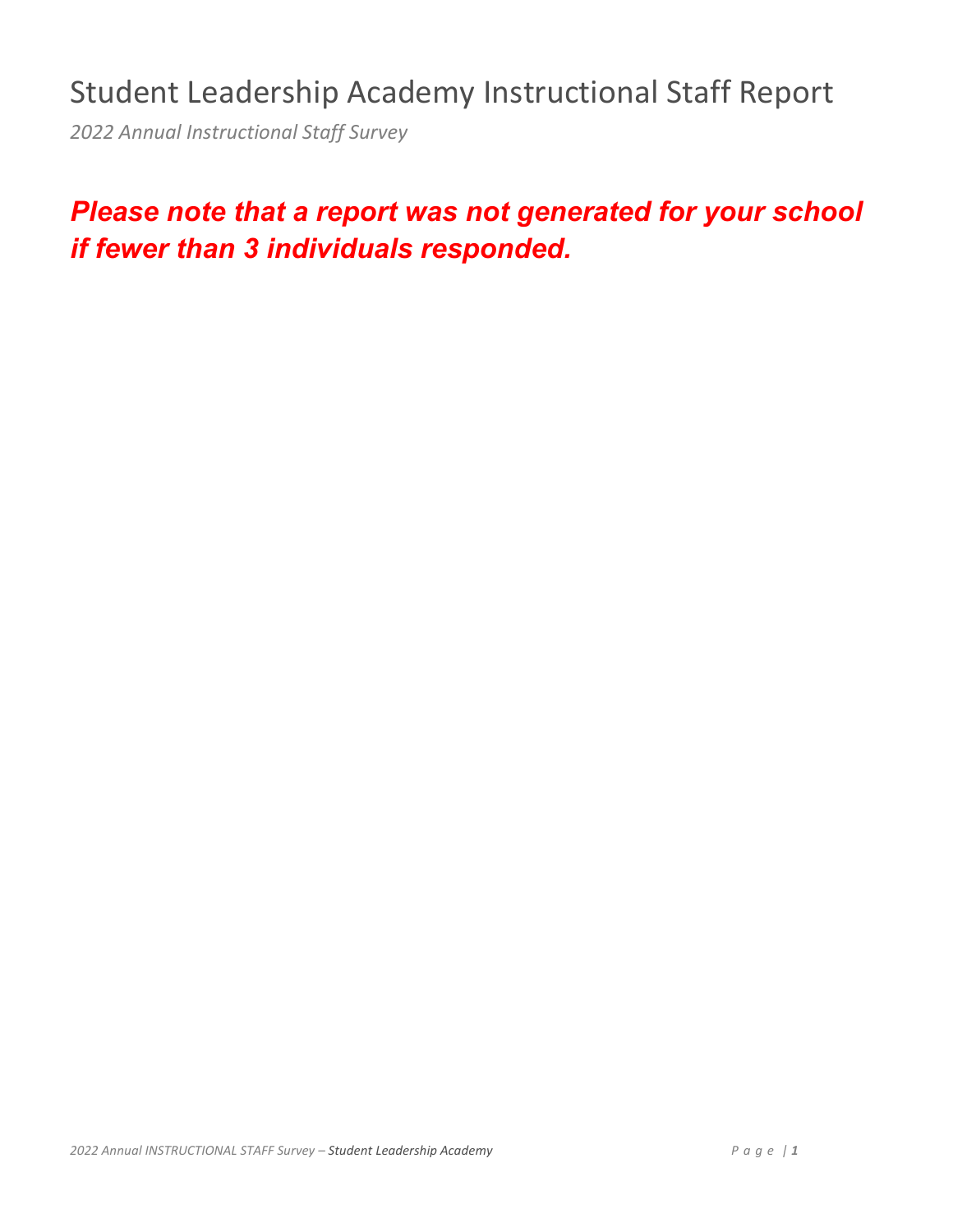## Student Leadership Academy Classified Staff Report

*2022 Annual Classified Staff Survey*

## *Please note that a report was not generated for your school if fewer than 3 individuals responded.*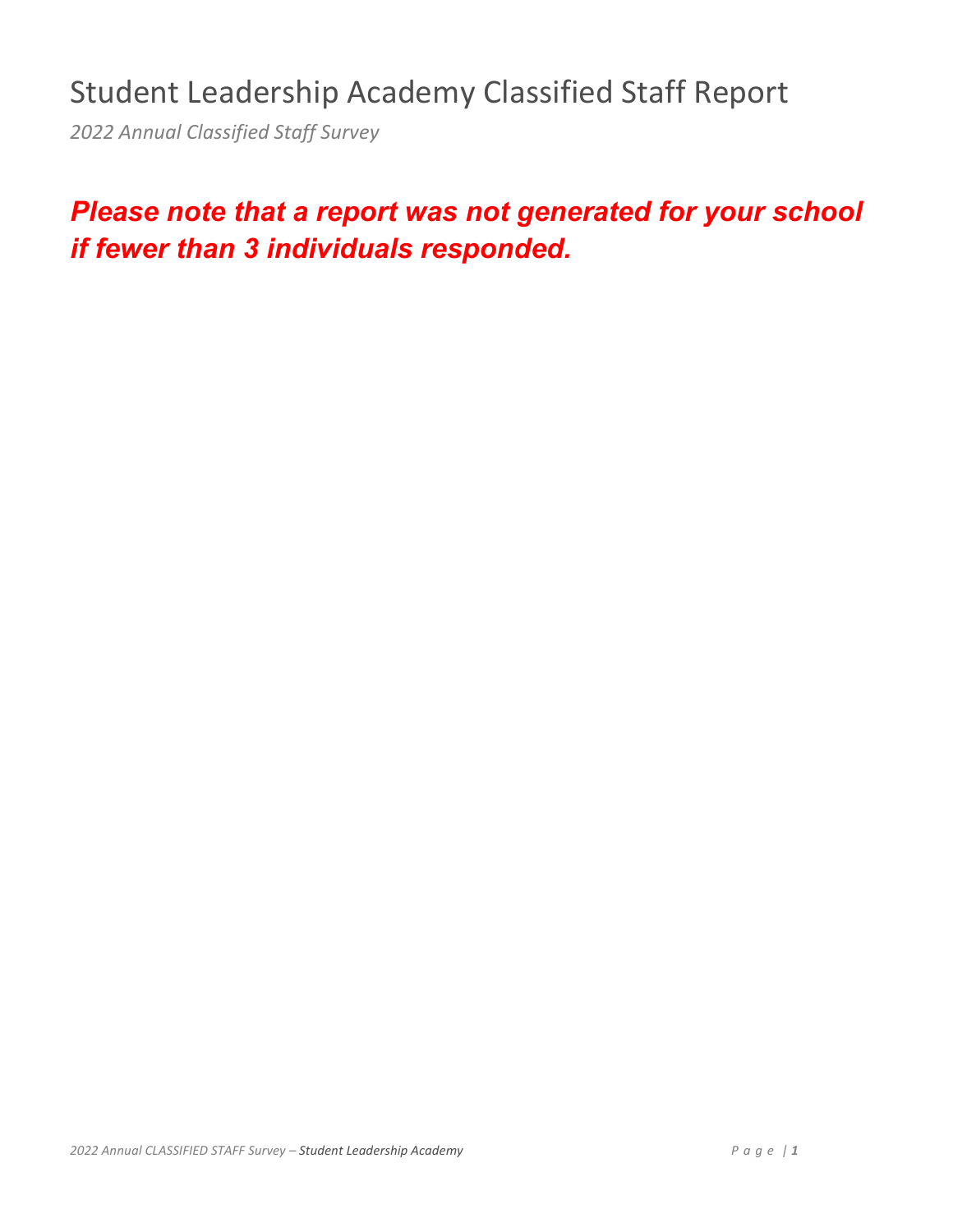# Triad Instructional Staff Report

*2022 Annual INSTRUCTIONAL STAFF Survey*

**How much do you agree or disagree with the following statements about your school/work location?**

| Question                                                       | <b>Strongly</b><br><b>Disagree</b> | <b>Disagree</b> | Agree  | <b>Strongly</b><br><b>Agree</b> | <b>Neither agree</b><br>or disagree/<br>Choose not to<br>answer | <b>Total</b>   |
|----------------------------------------------------------------|------------------------------------|-----------------|--------|---------------------------------|-----------------------------------------------------------------|----------------|
| I am comfortable with my level of                              |                                    |                 |        |                                 |                                                                 |                |
| decision-making at my                                          | 0.00%                              | 0.00%           | 42.86% | 57.14%                          | 0.00%                                                           | $\overline{7}$ |
| school/department.                                             |                                    |                 |        |                                 |                                                                 |                |
| I am comfortable discussing concerns                           |                                    |                 |        |                                 |                                                                 |                |
| with my supervisor.                                            | 0.00%                              | 14.29%          | 14.29% | 71.43%                          | 0.00%                                                           | $\overline{7}$ |
| My administrator(s)/supervisor(s) foster                       |                                    |                 |        |                                 |                                                                 |                |
| a culture of support at my                                     | 0.00%                              | 14.29%          | 0.00%  | 85.71%                          | 0.00%                                                           | 7              |
| school/department.                                             |                                    |                 |        |                                 |                                                                 |                |
| My administrator(s)/supervisor(s) foster                       |                                    |                 |        |                                 |                                                                 |                |
| a culture of collaboration.                                    | 0.00%                              | 14.29%          | 14.29% | 57.14%                          | 14.29%                                                          | $\overline{7}$ |
| The staff work together to ensure an                           |                                    |                 |        |                                 |                                                                 |                |
| orderly environment at my                                      | 0.00%                              | 0.00%           | 42.86% | 28.57%                          | 28.57%                                                          | $\overline{7}$ |
| school/department.                                             |                                    |                 |        |                                 |                                                                 |                |
| I am clearly informed about policies and                       |                                    |                 |        |                                 |                                                                 |                |
| procedures at my school                                        | 0.00%                              | 0.00%           | 28.57% | 57.14%                          | 14.29%                                                          | 7              |
|                                                                |                                    |                 |        |                                 |                                                                 |                |
| site/department.                                               |                                    |                 |        |                                 |                                                                 |                |
| I have access to written                                       |                                    |                 |        |                                 |                                                                 |                |
| school/department emergency plans that                         | 0.00%                              | 0.00%           | 14.29% | 71.43%                          | 14.29%                                                          | $\overline{7}$ |
| clearly describe procedures to follow.                         |                                    |                 |        |                                 |                                                                 |                |
| My school/department provides me with                          | 0.00%                              | $0.00\%$        | 28.57% | 57.14%                          | 14.29%                                                          | $\overline{7}$ |
| effective training in safety procedures.                       |                                    |                 |        |                                 |                                                                 |                |
| The Student Code of Conduct is applied<br>equally to students. | 14.29%                             | 14.29%          | 28.57% | 28.57%                          | 14.29%                                                          | $\overline{7}$ |
| Staff recognize students for positive                          |                                    |                 |        |                                 |                                                                 |                |
| behavior.                                                      | 0.00%                              | 0.00%           | 28.57% | 57.14%                          | 14.29%                                                          | $\overline{7}$ |
| My school/department fosters a sense of                        | 0.00%                              | 14.29%          | 14.29% | 71.43%                          | 0.00%                                                           | $\overline{7}$ |
| belonging.                                                     |                                    |                 |        |                                 |                                                                 |                |
| I create an environment that fosters                           | 0.00%                              | 0.00%           | 28.57% | 71.43%                          | 0.00%                                                           | $\overline{7}$ |
| belonging for all students.                                    |                                    |                 |        |                                 |                                                                 |                |
| I provide culturally relevant materials<br>during the lessons. | 0.00%                              | $0.00\%$        | 42.86% | 42.86%                          | 14.29%                                                          | $\overline{7}$ |
| I honor the dignity of students by                             |                                    |                 |        |                                 |                                                                 |                |
| including them in discourse during the<br>lessons.             | 0.00%                              | 0.00%           | 14.29% | 57.14%                          | 28.57%                                                          | $\overline{7}$ |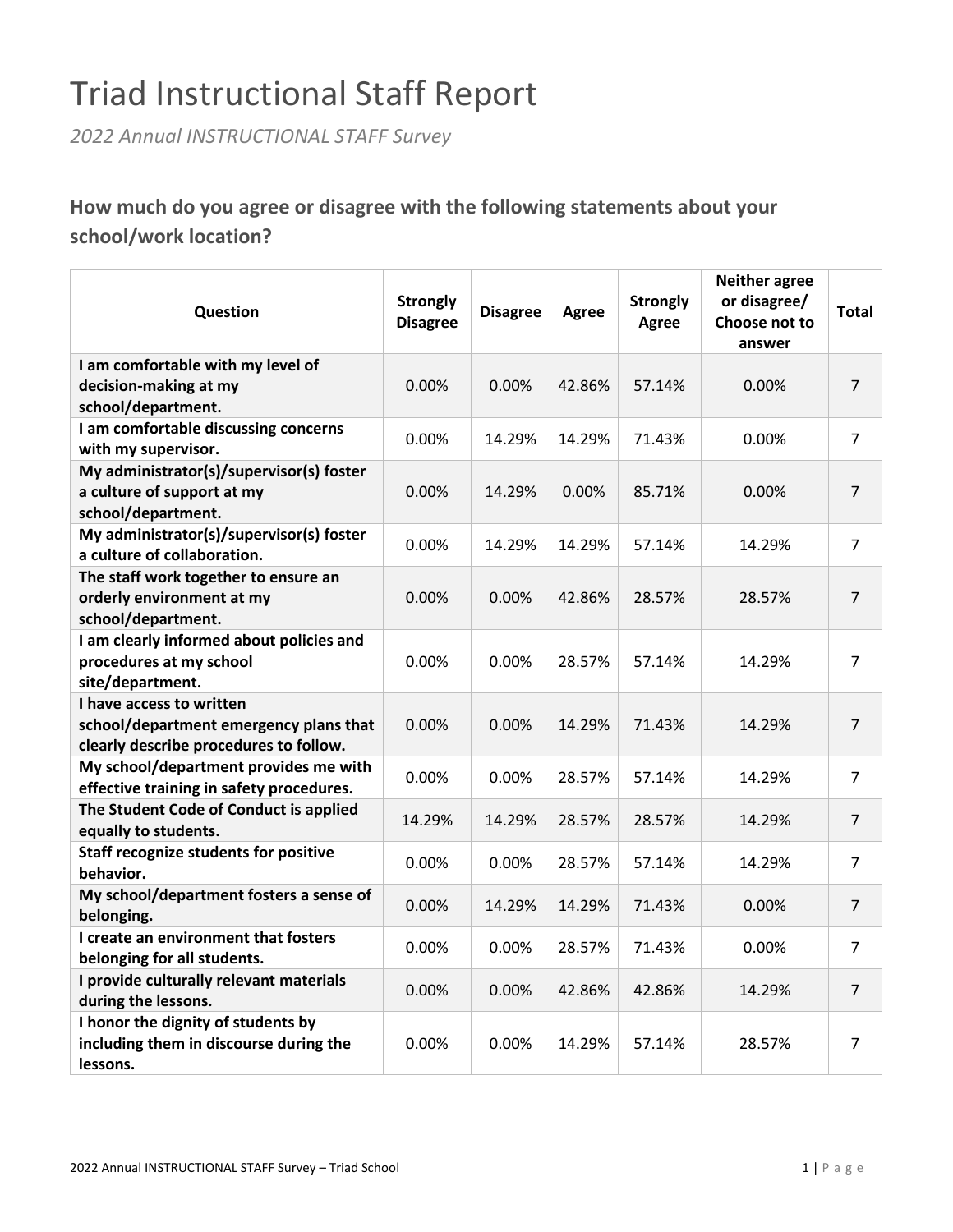**Do you agree or disagree with the following statements? Please select Yes or No. In this school year, I have been or have felt uncomfortable because of the words or actions of others about:**

| Question                        | <b>Yes</b> | No      | <b>Total</b> |
|---------------------------------|------------|---------|--------------|
| race or ethnicity               | 14.29%     | 85.71%  | 7            |
| cultural background or religion | 0.00%      | 100.00% | 7            |
| physical or mental abilities    | 0.00%      | 100.00% | 7            |
| sexuality                       | 0.00%      | 100.00% | 7            |
| identity                        | 0.00%      | 100.00% | 7            |

| Question                                                                                                                                    | <b>Strongly</b><br><b>Disagree</b> | <b>Disagree</b> | Agree  | <b>Strongly</b><br>Agree | Neither agree or<br>disagree/ Choose<br>not to answer | <b>Total</b>   |
|---------------------------------------------------------------------------------------------------------------------------------------------|------------------------------------|-----------------|--------|--------------------------|-------------------------------------------------------|----------------|
| I am comfortable helping parents<br>support their children's learning at<br>home.                                                           | 0.00%                              | 14.29%          | 28.57% | 57.14%                   | 0.00%                                                 | $\overline{7}$ |
| I have the appropriate training to<br>address social-emotional and/or<br>behavioral needs of students.                                      | 0.00%                              | 0.00%           | 28.57% | 71.43%                   | 0.00%                                                 | $\overline{7}$ |
| I am provided with appropriate<br>resources and support to use<br>technology to help me improve the<br>delivery of instruction or services. | 0.00%                              | 0.00%           | 28.57% | 57.14%                   | 14.29%                                                | 7              |
| After reviewing student data, I am<br>comfortable making instructional<br>decisions and/or changes to<br>accelerate student growth.         | 0.00%                              | 0.00%           | 28.57% | 71.43%                   | 0.00%                                                 | 7              |
| I consistently use student data from<br>classwork and assessments to guide<br>my instruction.                                               | 0.00%                              | 0.00%           | 28.57% | 28.57%                   | 42.86%                                                | $\overline{7}$ |
| Our school has the appropriate<br>staffing to support students with<br>special needs or disabilities.                                       | 28.57%                             | 28.57%          | 0.00%  | 42.86%                   | 0.00%                                                 | $\overline{7}$ |
| I have appropriate training to use<br>materials and resources to serve<br>students with disabilities.                                       | 0.00%                              | 42.86%          | 14.29% | 28.57%                   | 14.29%                                                | 7              |
| I have appropriate training to use<br>materials and resources to serve<br>English Language Learners (ELL).                                  | 0.00%                              | 28.57%          | 14.29% | 42.86%                   | 14.29%                                                | 7              |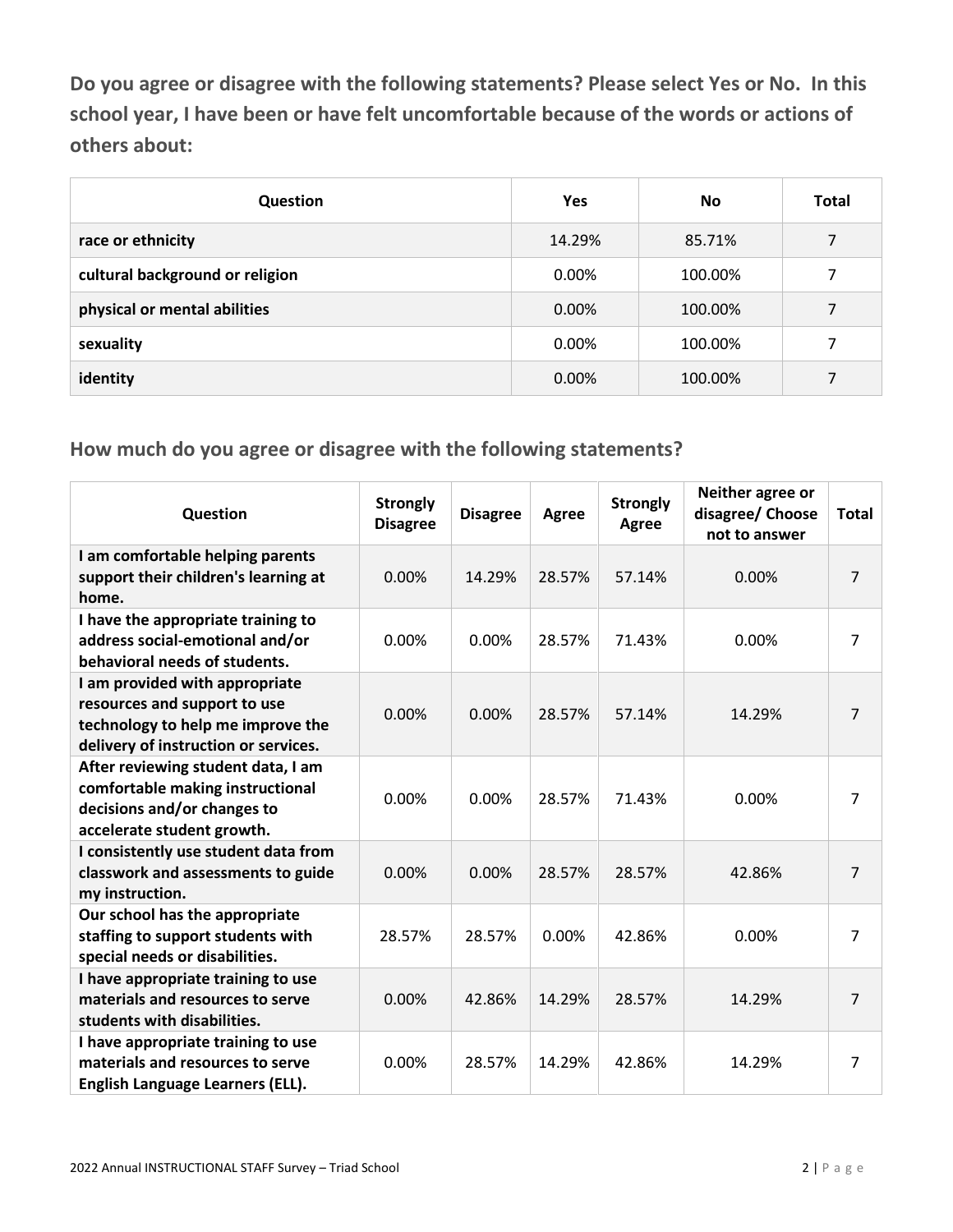**Please indicate the frequency of use for communication between parents/families and yourself.**

| Question                                                                            | Once a<br>week | Twice a<br>week | <b>Three</b><br>times a<br>week | More than<br>three times a<br>week | <b>Not</b><br>applicable | <b>Total</b> |
|-------------------------------------------------------------------------------------|----------------|-----------------|---------------------------------|------------------------------------|--------------------------|--------------|
| <b>Telephone calls</b>                                                              | 71.43%         | 0.00%           | $0.00\%$                        | 28.57%                             | 0.00%                    | 7            |
| Text message and/or<br><b>Communication app such as Class</b><br>Dojo, Remind, etc. | 42.86%         | 0.00%           | 0.00%                           | 14.29%                             | 42.86%                   | 7            |
| <b>Emails</b>                                                                       | 85.71%         | 14.29%          | 0.00%                           | $0.00\%$                           | 0.00%                    | 7            |
| <b>Blackboard</b>                                                                   | 14.29%         | $0.00\%$        | $0.00\%$                        | $0.00\%$                           | 85.71%                   | 7            |
| <b>Parent Portal</b>                                                                | 28.57%         | $0.00\%$        | $0.00\%$                        | $0.00\%$                           | 71.43%                   | 7            |
| <b>Teacher Newsletter</b>                                                           | 14.29%         | 0.00%           | $0.00\%$                        | 0.00%                              | 85.71%                   | 7            |
| <b>Other</b>                                                                        | 0.00%          | 0.00%           | 0.00%                           | 0.00%                              | 100.00%                  | 7            |

**How much do you agree or disagree with the following statements?**

| <b>Question</b>                                                            | <b>Strongly</b><br><b>Disagree</b> | <b>Disagree</b> | Agree    | <b>Strongly</b><br>Agree | Neither agree or<br>disagree/ Choose not<br>to answer | Total |
|----------------------------------------------------------------------------|------------------------------------|-----------------|----------|--------------------------|-------------------------------------------------------|-------|
| This school communicates with<br>parents in a timely and ongoing<br>basis. | $0.00\%$                           | $0.00\%$        | $0.00\%$ | 100.00%                  | $0.00\%$                                              |       |
| I receive District-level<br>messaging and information to<br>feel informed. | $0.00\%$                           | $0.00\%$        | 14.29%   | 85.71%                   | 0.00%                                                 |       |

**Rate your level of knowledge and understanding about: (0 being the least and 10 being the most)**

| Field                                                                            | Mean | Count |
|----------------------------------------------------------------------------------|------|-------|
| using the Multi-Tiered System of Support (MTSS)                                  | 7.00 |       |
| adjusting my instruction based on an ESE child's Individual Education Plan (IEP) | 7.50 | 6     |
| <b>Professional Learning Communities (PLC)</b>                                   | 8.17 | 6     |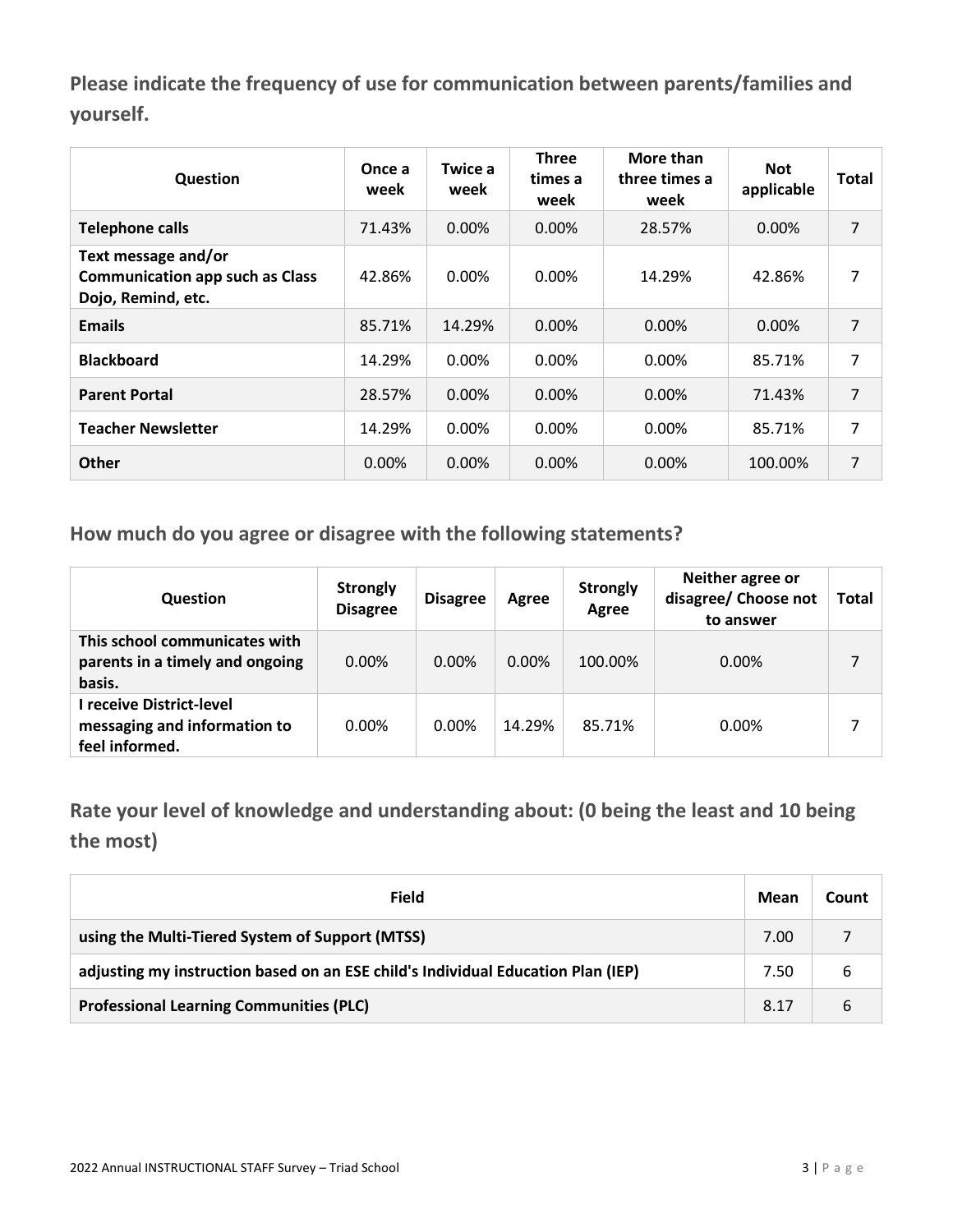**Choose the top four strategies you use most often to close the achievement gap for all students (i.e. Black, Hispanic, ELL, SWD, High/Low Socio-Economic Status)**

| <b>Question</b>                                                                                           | Percentage |
|-----------------------------------------------------------------------------------------------------------|------------|
| Providing small group instruction                                                                         | 12.50%     |
| Recommending kids for Advance Work Classes/Accelerated Courses                                            | 0.00%      |
| Making instructional changes based on the data                                                            | 25.00%     |
| <b>Mentoring</b>                                                                                          | 12.50%     |
| Using effective classroom management skills                                                               | 43.75%     |
| Providing instructional materials that reflect students' cultural backgrounds, ethnicity, and<br>identity | 6.25%      |
| <b>Total</b>                                                                                              | 16         |

| Question                                                                                                                                                                                                           | <b>Strongly</b><br><b>Disagree</b> | <b>Disagree</b> | Agree    | <b>Strongly</b><br>Agree | <b>Neither agree</b><br>or disagree/<br>Choose not to<br>answer | Total |
|--------------------------------------------------------------------------------------------------------------------------------------------------------------------------------------------------------------------|------------------------------------|-----------------|----------|--------------------------|-----------------------------------------------------------------|-------|
| This school encourages students to take<br>challenging classes regardless of their<br>race, ethnicity, nationality, and/or cultural<br>background (e.g. honor level courses,<br>gifted courses, AP or IB courses). | 14.29%                             | $0.00\%$        | 14.29%   | 28.57%                   | 42.86%                                                          | 7     |
| This school/department provides the<br>materials, resources, and training<br>necessary for me to support students'<br>social, emotional, and behavioral needs.                                                     | 14.29%                             | 0.00%           | 57.14%   | 28.57%                   | 0.00%                                                           | 7     |
| This school/department places a priority<br>on helping students with their social,<br>emotional, and behavioral problems.                                                                                          | 0.00%                              | $0.00\%$        | 57.14%   | 42.86%                   | $0.00\%$                                                        | 7     |
| The mental and physical well-being of<br>staff is a priority.                                                                                                                                                      | 0.00%                              | 28.57%          | 57.14%   | 14.29%                   | 0.00%                                                           | 7     |
| <b>Mental Health Services were available to</b><br>students/families I referred, when<br>needed.                                                                                                                   | 14.29%                             | $0.00\%$        | $0.00\%$ | 42.86%                   | 42.86%                                                          | 7     |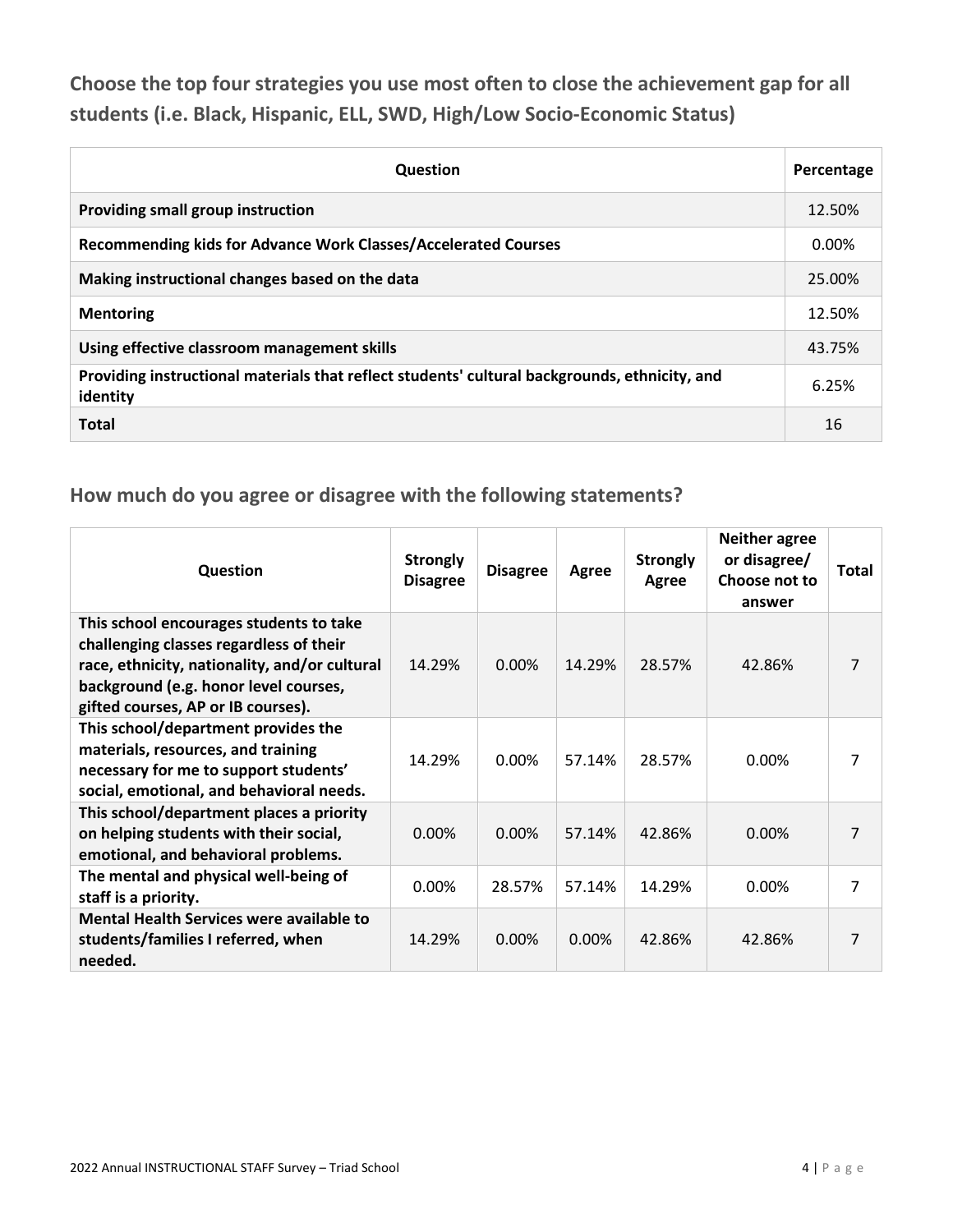**How much do you agree or disagree with the following statements about your school/work site?**

| Question                                                                                 | <b>Strongly</b><br><b>Disagree</b> | <b>Disagree</b> | Agree  | <b>Strongly</b><br>Agree | Neither agree or<br>disagree/ Choose<br>not to answer | <b>Total</b> |
|------------------------------------------------------------------------------------------|------------------------------------|-----------------|--------|--------------------------|-------------------------------------------------------|--------------|
| <b>Adequate COVID safety</b><br>precautions are taken at my<br>school/work site.         | $0.00\%$                           | $0.00\%$        | 14.29% | 71.43%                   | 14.29%                                                | 7            |
| I have access to adequate<br>personal protection equipment<br>due to COVID.              | 0.00%                              | 0.00%           | 14.29% | 71.43%                   | 14.29%                                                | 7            |
| My school/work site has<br>adequate heating, cooling,<br>and/or lighting systems.        | $0.00\%$                           | 14.29%          | 42.86% | 42.86%                   | $0.00\%$                                              | 7            |
| When there is an issue/problem<br>with facilities it is addressed in a<br>timely manner. | 0.00%                              | 0.00%           | 71.43% | 28.57%                   | 0.00%                                                 | 7            |

**I am actively seeking my Reading Endorsement/Certification.**

| <b>Question</b>                                       | Percentage |
|-------------------------------------------------------|------------|
| <b>Yes</b>                                            | 0.00%      |
| Not applicable for my position                        | 28.57%     |
| <b>No</b>                                             | 42.86%     |
| I have completed my Reading Endorsement/Certification | 28.57%     |
| <b>Total</b>                                          | 7          |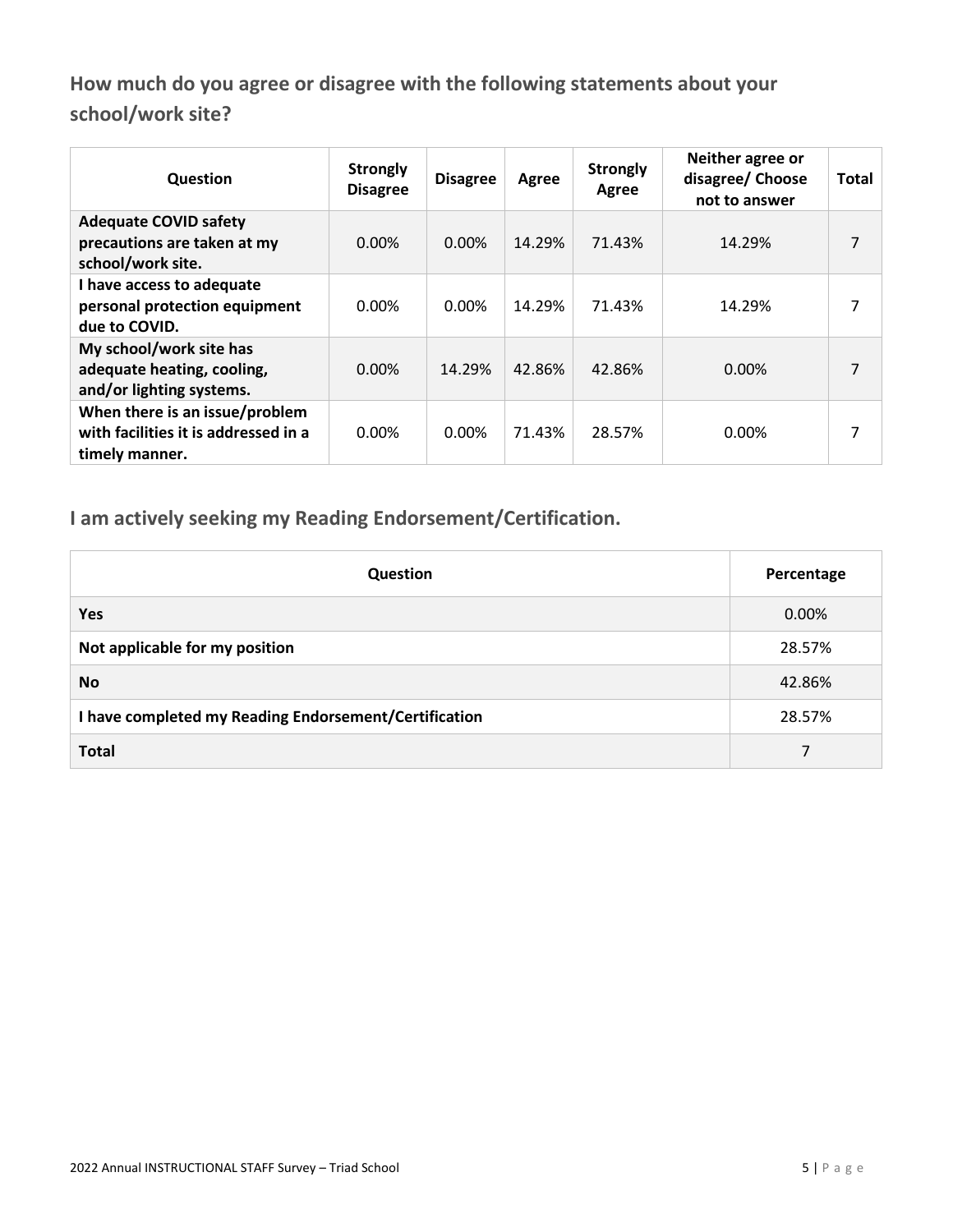**The next question is designed to gather information about your professional learning interests. This question eliminates an additional Professional Learning Needs Assessment Survey. Please select all Professional Learning choices that you are interested in.**

| Question                                                                                                                             | Percentage |
|--------------------------------------------------------------------------------------------------------------------------------------|------------|
| <b>High Expertise Teaching</b>                                                                                                       | 4.00%      |
| <b>Adopted Curriculum</b>                                                                                                            | 0.00%      |
| <b>Blackboard for Instruction</b>                                                                                                    | 4.00%      |
| <b>Data Dashboards</b>                                                                                                               | 0.00%      |
| <b>BEST Standards</b>                                                                                                                | 4.00%      |
| <b>New Teacher Support (1-3 years)</b>                                                                                               | 4.00%      |
| <b>Writing workshop</b>                                                                                                              | 0.00%      |
| Effective Professional Learning Communities (PLC)/Collaborative Planning Teams (CPT)                                                 | 0.00%      |
| Visible Learning (including Learning Intentions and Success Criteria)                                                                | 0.00%      |
| Using data to inform instruction (including data chats, using the i-Ready Toolbox)                                                   | 8.00%      |
| <b>Reading Endorsement: Competency 5</b>                                                                                             | 0.00%      |
| <b>Reading Endorsement: Competency 4</b>                                                                                             | 0.00%      |
| <b>Reading Endorsement: Competency 3</b>                                                                                             | 0.00%      |
| <b>Reading Endorsement: Competency 2</b>                                                                                             | 0.00%      |
| <b>Reading Endorsement: Competency 1</b>                                                                                             | 0.00%      |
| <b>Restorative Strategies</b>                                                                                                        | 16.00%     |
| <b>Safety and Security</b>                                                                                                           | 4.00%      |
| Science workshop (including standards-based instruction)                                                                             | 0.00%      |
| SEL (social-emotional learning) / Trauma-informed care                                                                               | 4.00%      |
| <b>Small group instructional strategies</b>                                                                                          | 12.00%     |
| Social Studies workshop (including standards-based instruction, best practice for high school<br>research, document-based questions) | 4.00%      |
| <b>TEAMS and/or ZOOM</b>                                                                                                             | 4.00%      |
| <b>Equity, Belonging and Dignity</b>                                                                                                 | 12.00%     |
| <b>Arts Integration/Experimental Learning</b>                                                                                        | 8.00%      |
| <b>Classroom/Behavior management</b>                                                                                                 | 12.00%     |
| <b>Total</b>                                                                                                                         | 25         |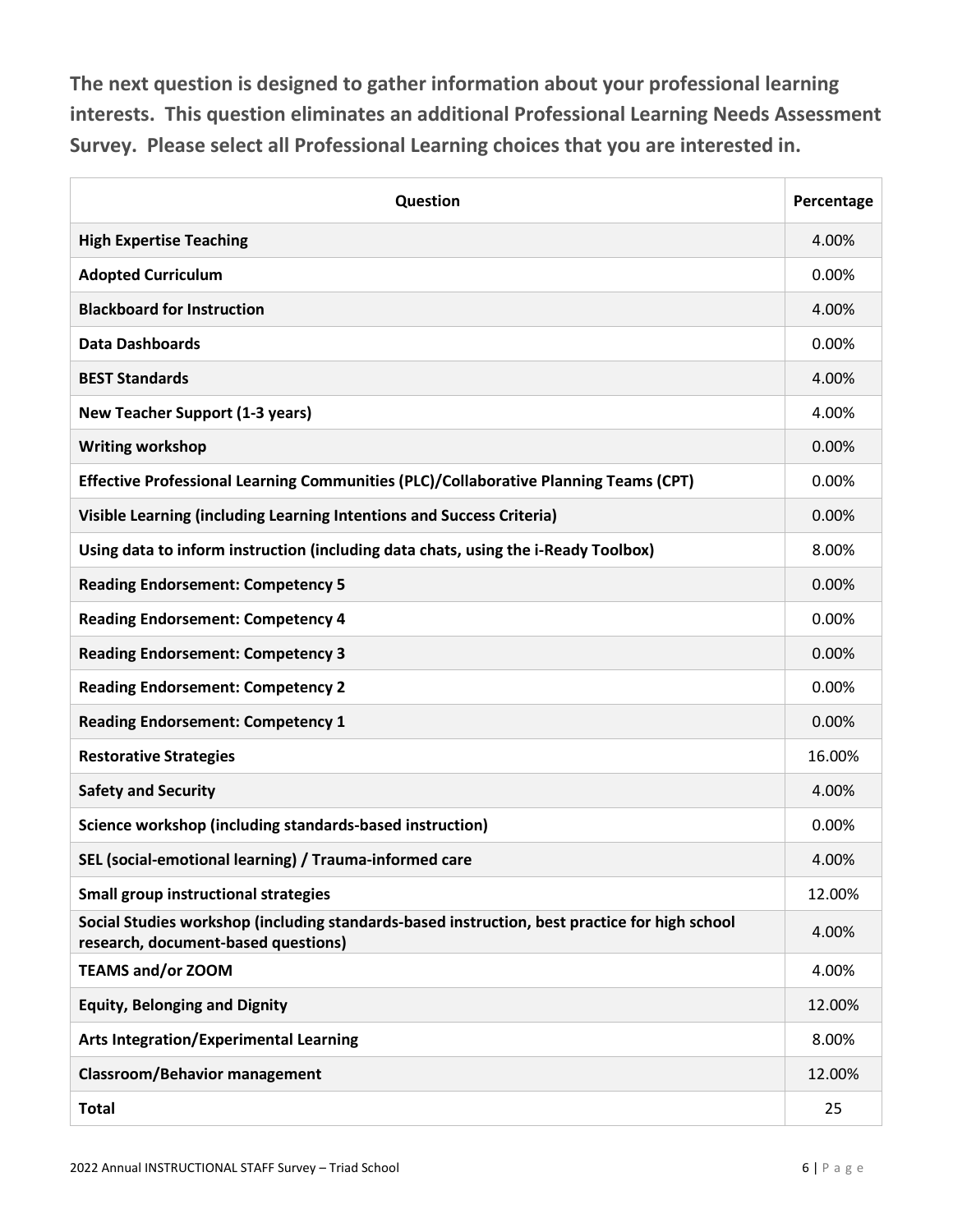# Triad School Classified Staff Report

*2022 Annual CLASSIFIED STAFF Survey*

**How much do you agree or disagree with the following statements about your school/work location?**

| Question                                                                                                        | <b>Strongly</b><br><b>Disagree</b> | <b>Disagree</b> | <b>Agree</b> | <b>Strongly</b><br><b>Agree</b> | <b>Neither agree</b><br>nor disagree/<br>Choose not to<br>answer | <b>Total</b> |
|-----------------------------------------------------------------------------------------------------------------|------------------------------------|-----------------|--------------|---------------------------------|------------------------------------------------------------------|--------------|
| I am comfortable with my level of<br>decision-making at my<br>school/department.                                | 0.00%                              | 0.00%           | 66.67%       | 33.33%                          | 0.00%                                                            | 3            |
| I am comfortable discussing concerns<br>with my supervisor.                                                     | 0.00%                              | 0.00%           | 33.33%       | 66.67%                          | 0.00%                                                            | 3            |
| My administrator(s)/supervisor(s) foster<br>a culture of support at my<br>school/department.                    | 0.00%                              | 0.00%           | 33.33%       | 66.67%                          | 0.00%                                                            | 3            |
| My administrator(s)/supervisor(s) foster<br>a culture of collaboration.                                         | 0.00%                              | 0.00%           | 33.33%       | 66.67%                          | 0.00%                                                            | 3            |
| The staff work together to ensure an<br>orderly environment at my<br>school/department.                         | 0.00%                              | 0.00%           | 66.67%       | 33.33%                          | 0.00%                                                            | 3            |
| I am clearly informed about policies and<br>procedures at my school<br>site/department.                         | 0.00%                              | 0.00%           | 66.67%       | 33.33%                          | 0.00%                                                            | 3            |
| I have access to written<br>school/department emergency plans<br>that clearly describe procedures to<br>follow. | 0.00%                              | 0.00%           | 66.67%       | 33.33%                          | 0.00%                                                            | 3            |
| My school/department provides me with<br>effective training in safety procedures.                               | 0.00%                              | 0.00%           | 66.67%       | 33.33%                          | 0.00%                                                            | 3            |
| I communicate with stakeholders (school<br>staff, parents/families) in a timely and<br>ongoing basis.           | 0.00%                              | 0.00%           | 66.67%       | 33.33%                          | 0.00%                                                            | 3            |
| I have adequate resources available to<br>me to carry out my job responsibilities.                              | 33.33%                             | 0.00%           | 33.33%       | 33.33%                          | 0.00%                                                            | 3            |
| My school/department fosters a sense of<br>belonging.                                                           | 0.00%                              | 0.00%           | 66.67%       | 33.33%                          | 0.00%                                                            | 3            |
| I honor the dignity of all students.                                                                            | 33.33%                             | 0.00%           | 33.33%       | 33.33%                          | 0.00%                                                            | 3            |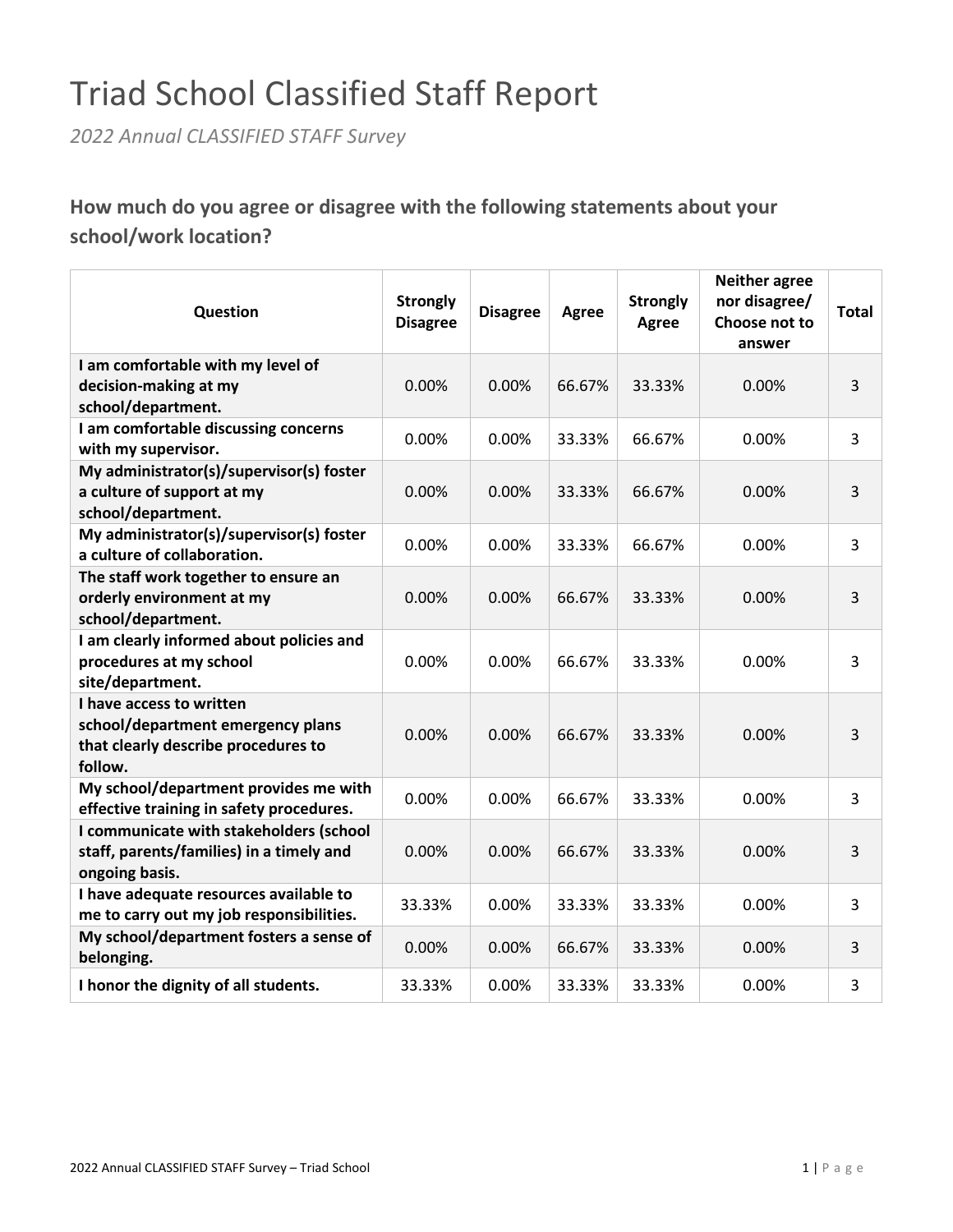**Please select Yes or No. In this school year, I have been or have felt uncomfortable because of the words or actions of others about:**

| <b>Question</b>                        | No.     | <b>Yes</b> | <b>Total</b> |
|----------------------------------------|---------|------------|--------------|
| Race or ethnicity                      | 100.00% | 0.00%      | 3            |
| <b>Cultural background or religion</b> | 100.00% | 0.00%      | 3            |
| <b>Physical or mental abilities</b>    | 100.00% | 0.00%      | 3            |
| <b>Sexuality</b>                       | 100.00% | 0.00%      | 3            |
| Identity                               | 100.00% | 0.00%      | 3            |

#### **How much do you agree or disagree with the following statement?**

| I receive District-level messaging and information to feel informed. | Percentage |
|----------------------------------------------------------------------|------------|
| <b>Strongly Disagree</b>                                             | $0.00\%$   |
| <b>Strongly Agree</b>                                                | 33.33%     |
| Neither agree or disagree/ Choose not to answer                      | 0.00%      |
| <b>Disagree</b>                                                      | 33.33%     |
| Agree                                                                | 33.33%     |
| <b>Total</b>                                                         | 3          |

### **As a staff member, how would you like to receive messages from the School District?**

| Question            | Percentage |
|---------------------|------------|
| <b>Voice</b>        | 0.00%      |
| <b>Text message</b> | 33.33%     |
| Email               | 66.67%     |
| <b>Total</b>        | 3          |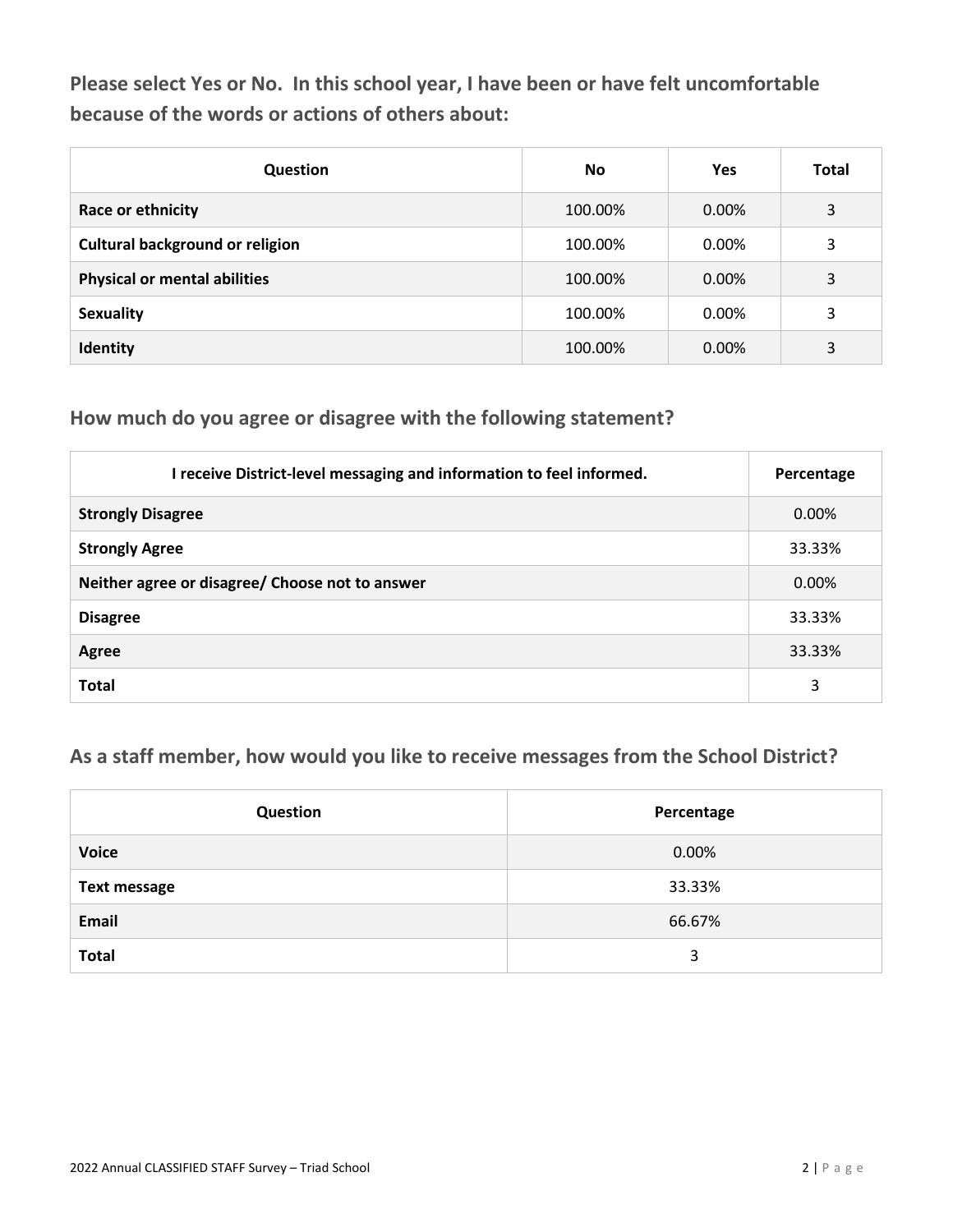**How much do you agree or disagree with the following statements about your school/work site?**

| The mental and physical well-being of staff is a priority. | Percentage |
|------------------------------------------------------------|------------|
| <b>Strongly Disagree</b>                                   | 0.00%      |
| <b>Strongly Agree</b>                                      | 66.67%     |
| Neither agree or disagree/ Choose not to answer            | 0.00%      |
| <b>Disagree</b>                                            | $0.00\%$   |
| Agree                                                      | 33.33%     |
| <b>Total</b>                                               | 3          |

**How much do you agree or disagree with the following statements about your school/work site?**

| Question                                                                                 | <b>Strongly</b><br><b>Disagree</b> | <b>Disagree</b> | Agree   | <b>Strongly</b><br>Agree | Neither agree or<br>disagree/ Choose<br>not to answer | Total |
|------------------------------------------------------------------------------------------|------------------------------------|-----------------|---------|--------------------------|-------------------------------------------------------|-------|
| My school/work site has<br>adequate heating, cooling,<br>and/or lighting systems.        | $0.00\%$                           | 0.00%           | 100.00% | 0.00%                    | 0.00%                                                 | 3     |
| When there is an issue/problem<br>with facilities it is addressed in a<br>timely manner. | 0.00%                              | 0.00%           | 100.00% | 0.00%                    | $0.00\%$                                              | 3     |
| <b>Adequate COVID safety</b><br>precautions are taken at my<br>school/work site.         | $0.00\%$                           | 0.00%           | 66.67%  | 33.33%                   | 0.00%                                                 | 3     |
| I have access to adequate<br>personal protection equipment<br>due to COVID.              | $0.00\%$                           | 0.00%           | 66.67%  | 33.33%                   | $0.00\%$                                              | 3     |